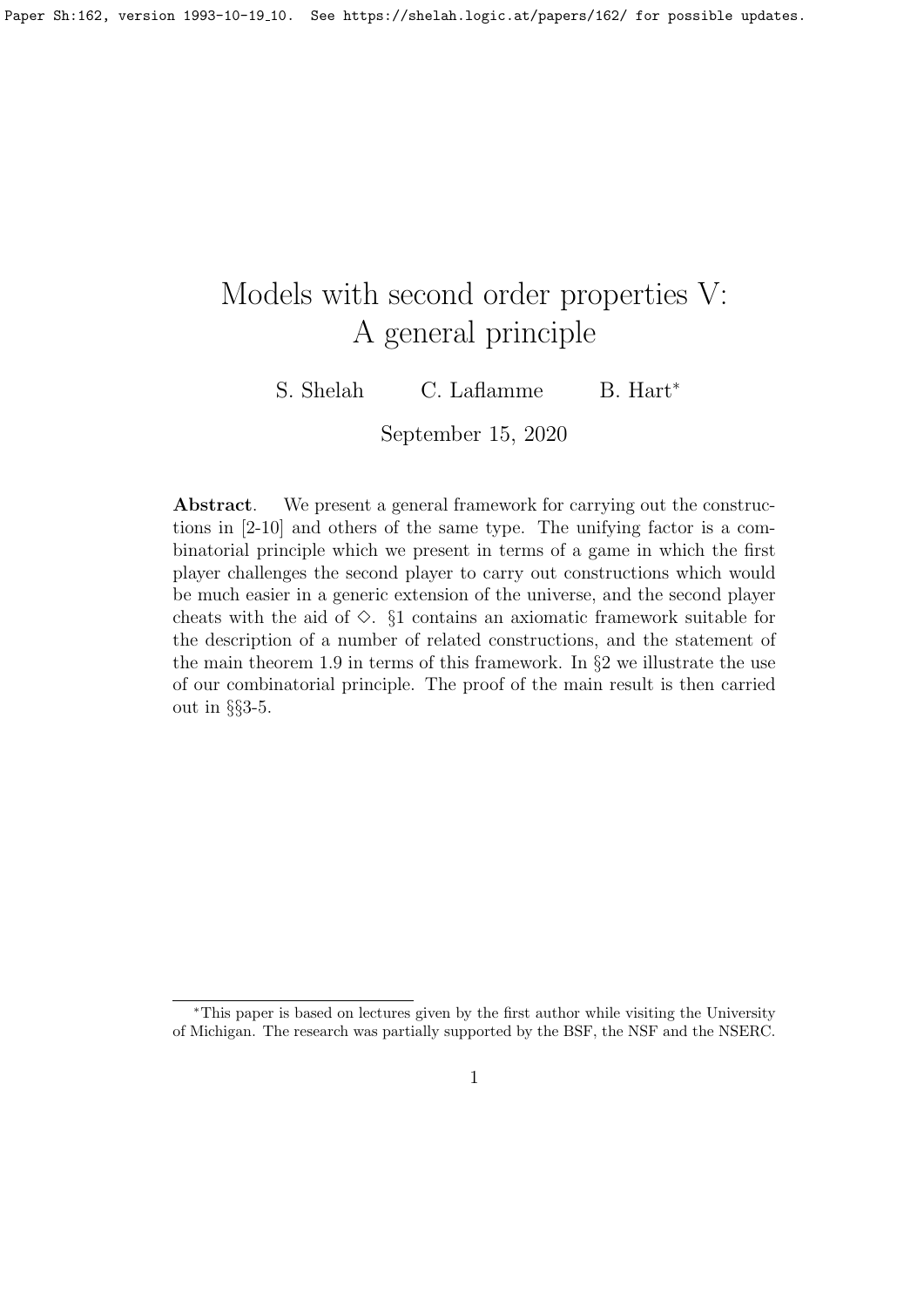#### Contents

§1. Uniform partial orders.

We describe a class of partial orderings associated with attempts to manufacture an object of size  $\lambda^+$  from approximations of size less than  $\lambda$ . We also introduce some related notions motivated by the forcing method. The underlying idea is that a sufficiently generic filter on the given partial ordering should give rise to the desired object of size  $\lambda^+$ .

We describe a game for two players, in which the first player imposes genericity requirements on a construction, and the second player constructs an object which meets the specified requirements. The main theorem (1.9) is that under certain combinatorial conditions the second player has a winning strategy for this game.

#### §2. Illustrative application.

We illustrate the content of our general principle with an example. We show the completeness of the logic  $\mathcal{L}^{\leq \omega}$ , defined by Magidor and Malitz [2] for the  $\lambda^+$ -interpretation assuming the combinatorial principles  $\text{DI}_\lambda$  and  $\diamondsuit_{\lambda^+}$ .

## §3. Commitments.

We give a preliminary sketch of the proof of Theorem 1.9. We then introduce the notion of "basic data" which is a collection of combinatorial objects derived from  $D\mathcal{L}_{\lambda}$  and an object called a commitment describing the main features of the second player's strategy in a given play of the genericity game. We state the main results concerning commitments, and show how Theorem 1.9 follows from these results.

### §4. Proofs.

We prove the propositions stated in  $\S$ 3 except we defer the proof of Propositions 3.6 and 3.7 to section §5. We use  $\text{Dl}_{\lambda}$  to show that a suitable collection of "basic data" exists. Then we verify some continuity properties applying to our strategy at limit ordinals.

§5. Proof of Proposition 3.7.

We prove Proposition 3.7 as well as Proposition 3.6.

# Notation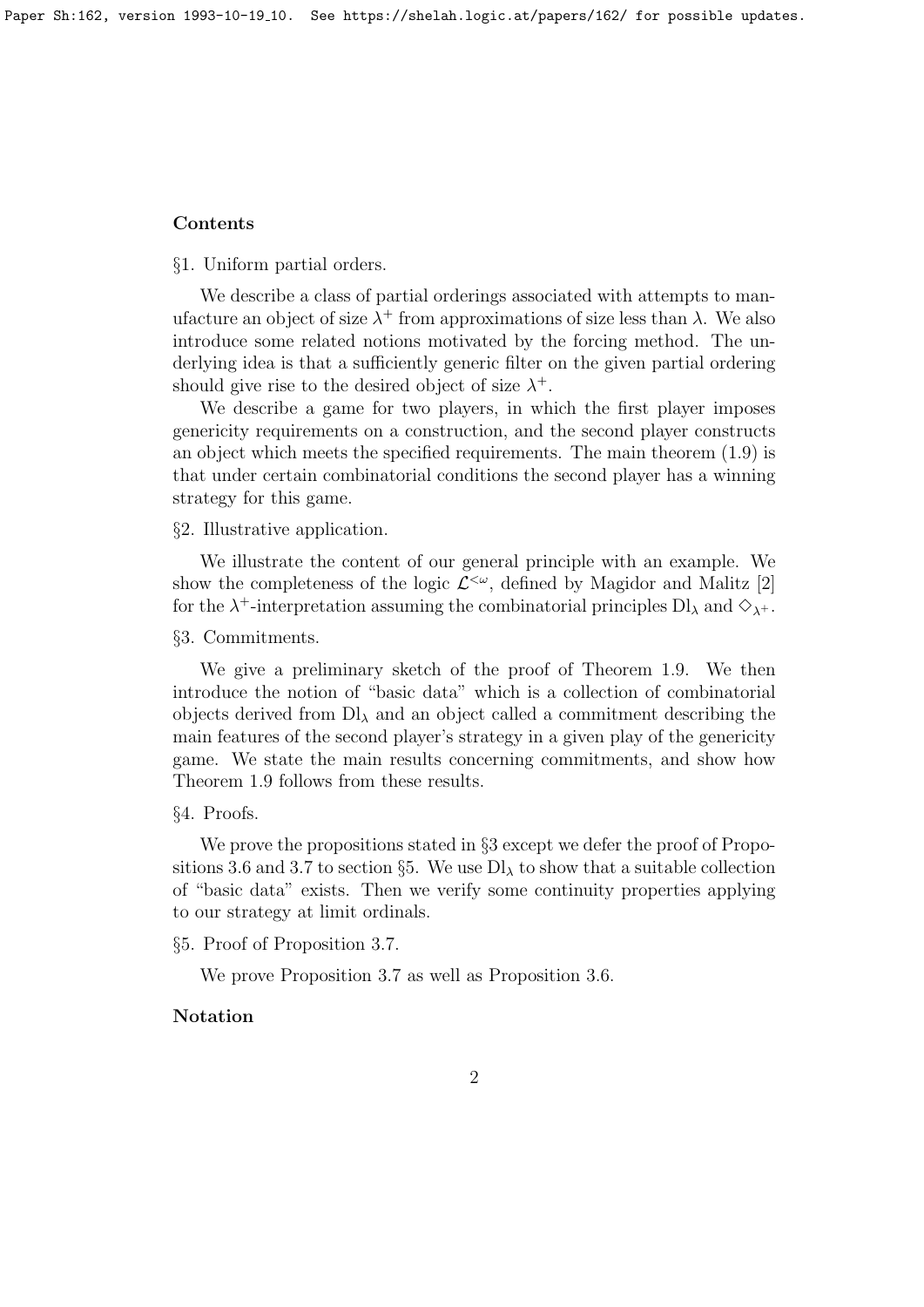If  $(A_\alpha: \alpha < \delta)$  is an increasing sequence of sets we write  $A_{\leq \delta}$  for  $\bigcup_{\alpha < \delta} A_\alpha$ . (Note the exception arising in lemma 1.3.)

Throughout the paper,  $\lambda$  is a cardinal such that  $\lambda^{<\lambda} = \lambda$ .

 $\mathcal{P}_{\leq \lambda}(A) = \{ B \subseteq A : |B| < \lambda \}.$ 

otp  $(u)$  will mean the order type of u. Trees are well-founded, and if T is a tree,  $\eta \in T$ , we write len  $(\eta)$  for otp  $\{\nu \in T : \nu < \eta\}$  (the level at which  $\eta$ occurs in  $T$ ).

# Acknowledgements

We would like to express our deepest gratitude to Greg Cherlin without whose insistence this paper might not have been completed this century.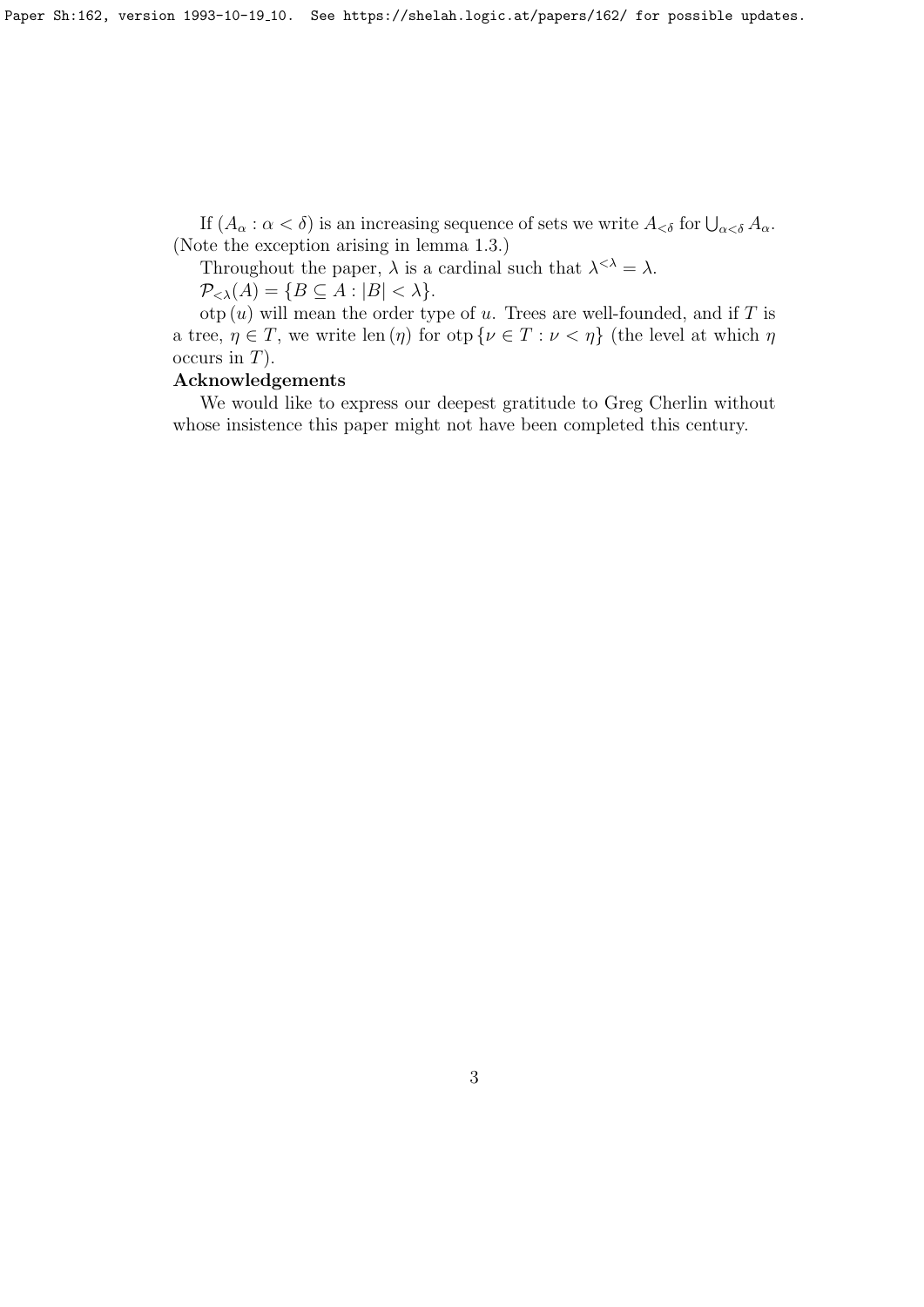# 1 Uniform partial orders

We will present an axiomatic framework for the construction of objects of size  $\lambda^+$  from approximations of size less than  $\lambda$ , under suitable set theoretical hypotheses. The basic idea is that we are constructing objects which can fairly easily be forced to exist in a generic extension, and we replace the forcing construction by the explicit construction of a sufficiently generic object in the ground model.

We begin with the description of the class of partial orderings to which our methods apply. Our idea is that an "approximation" to the desired final object is built from a set of ordinals  $u \subseteq \lambda^+$  of size less than  $\lambda$ . Furthermore, though there will be many such sets u, there will be at most  $\lambda$  constructions applicable to an arbitrary set  $u$ . We do not axiomatize the notion of a "construction" in any detail; we merely assume that the approximations can be coded by pairs  $(\alpha, u)$ , where  $\alpha < \lambda$  is to be thought of as a code for the particular construction applied to  $u$ . An additional feature, suggested by the intuition just described, is captured in the "indiscernibility" condition below, which is a critical feature of the situation – though trivially true in any foreseeable application.

**Definition 1.1** A standard  $\lambda^+$ -uniform partial order is a partial order  $\leq$ defined on a subset  $\mathbb P$  of  $\lambda \times \mathcal P_{\leq \lambda}(\lambda^+)$  satisfying the following conditions, where for  $p = (\alpha, u)$  in  $\mathbb P$  we write dom  $p = u$ , and call u the domain of p.

- 1. If  $p \leq q$  then dom  $p \subset \text{dom } q$ .
- 2. For all  $p, q, r \in \mathbb{P}$  with  $p, q \leq r$  there is  $r' \in \mathbb{P}$  so that  $p, q \leq r' \leq r$  and  $\text{dom } r' = \text{dom } p \cup \text{dom } q.$
- 3. If  $(p_i)_{i \leq \delta}$  is an increasing sequence of length less than  $\lambda$ , then it has a least upper bound q, with domain  $\bigcup_{i < \delta} \text{dom } p_i$ ; we will write  $q = \bigcup_{i < \delta} p_i$ , or more succinctly:  $q = p_{\leq \delta}$ .
- 4. For all  $p \in \mathbb{P}$  and  $\alpha < \lambda^+$  there exists  $a \in \mathbb{P}$  with  $q \leq p$  and  $dom q = dom p \cap \alpha$ ; furthermore, there is a unique maximal such q, for which we write  $q = p \upharpoonright \alpha$ .
- 5. For limit ordinals  $\delta$ ,  $p \restriction \delta = \bigcup_{\alpha < \delta} p \restriction \alpha$ .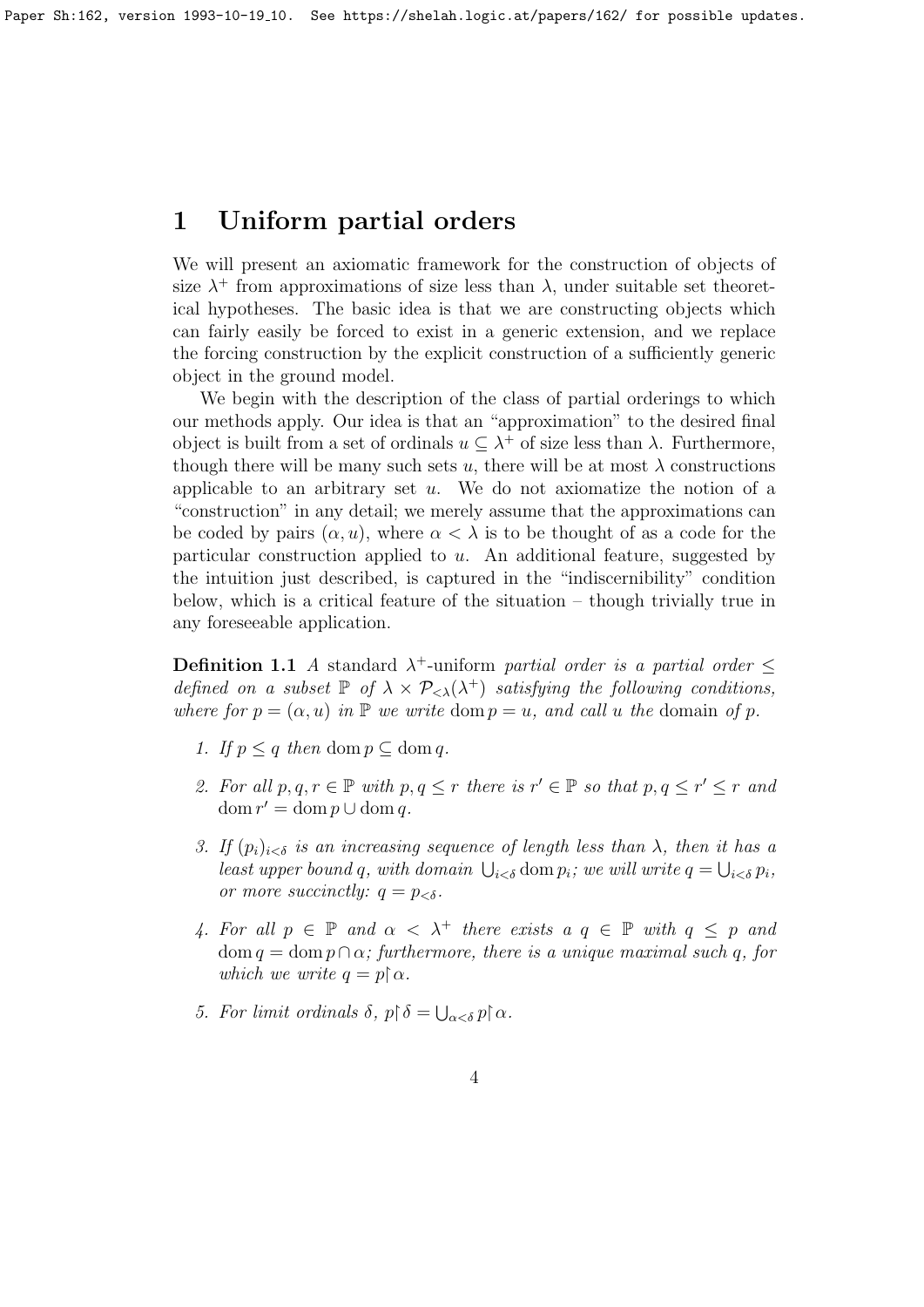6. If  $(p_i)_{i \leq \delta}$  is an increasing sequence of length less than  $\lambda$ , then

$$
\big(\bigcup_{i<\delta}p_i\big)\big\upharpoonright\alpha\ =\ \bigcup_{i<\delta}(p_i\big\upharpoonright\alpha).
$$

- 7. (Indiscernibility) If  $p = (\alpha, v) \in \mathbb{P}$  and  $h : v \to v' \subseteq \lambda^+$  is an orderisomorphism then  $(\alpha, v') \in \mathbb{P}$ . We write  $h[p] = (\alpha, h[v])$ . Moreover, if  $q \leq p$  then  $h[q] \leq h[p]$ .
- 8. (Amalgamation) For every  $p, q \in \mathbb{P}$  and  $\alpha < \lambda^+$ , if  $p \restriction \alpha \leq q$  and  $\text{dom } p \cap \text{dom } q = \text{dom } p \cap \alpha$ , then there exists  $r \in \mathbb{P}$  so that  $p, q \leq r$ .

It should be remarked that a standard  $\lambda^+$ -uniform partial order comes with the additional structure imposed on it by the domain and restriction functions. We will call a partial order  $\lambda^+$ -uniform if it is *isomorphic* to a standard  $\lambda^+$ -uniform partial ordering. It follows that although a  $\lambda^+$ -uniform is isomorphic to a standard one as a partial order, there will be an induced notion of domain and restriction. The elements of such a partial order will be called approximations, rather than "conditions", as we are aiming at a construction in the ground model.

Observe that  $p \restriction \alpha = p$  iff dom  $p \subseteq \alpha$ . Note also that for  $p \leq q$  in  $\mathbb{P}$ ,  $p \nvert \alpha \leq q \nvert \alpha$ . (As  $p \nvert \alpha, q \nvert \alpha \leq q$ , there is  $r \leq q$  in  $\mathbb P$  with  $p \nvert \alpha, q \nvert \alpha \leq r$  and  $\text{dom } r = \text{dom } p \restriction \alpha \cup \text{dom } q \restriction \alpha = \text{dom } q \restriction \alpha$ ; hence  $r = q \restriction \alpha$  by maximality of  $q \upharpoonright \alpha$ , and  $p \upharpoonright \alpha \leq q \upharpoonright \alpha$ .)

It is important to realize that in intended applications there will be  $\lambda$ many comparable elements of a  $\lambda^+$ -uniform partial order which have the same domain (see the first example of the next section).

Typically the only condition that requires attention in concrete cases is the amalgamation condition. It is therefore useful to have a weaker version of the amalgamation property available which is sometimes more conveniently verified, and which is equivalent to the full amalgamation condition in the presence of the other (trivial) hypotheses. Such a version is:

Weak Amalgamation. For every  $p, q \in \mathbb{P}$ , and  $\alpha < \lambda^+$ , if  $p \restriction \alpha \leq q$ , dom  $p \subseteq \alpha + 1$ , and dom  $q \subseteq \alpha$ , then there exists  $r \in \mathbb{P}$  with  $p, q \leq r$ .

To prove amalgamation from weak amalgamation, we define a continuous increasing chain of elements  $r_\beta \in \mathbb{P}$  for  $\beta \geq \alpha$  so that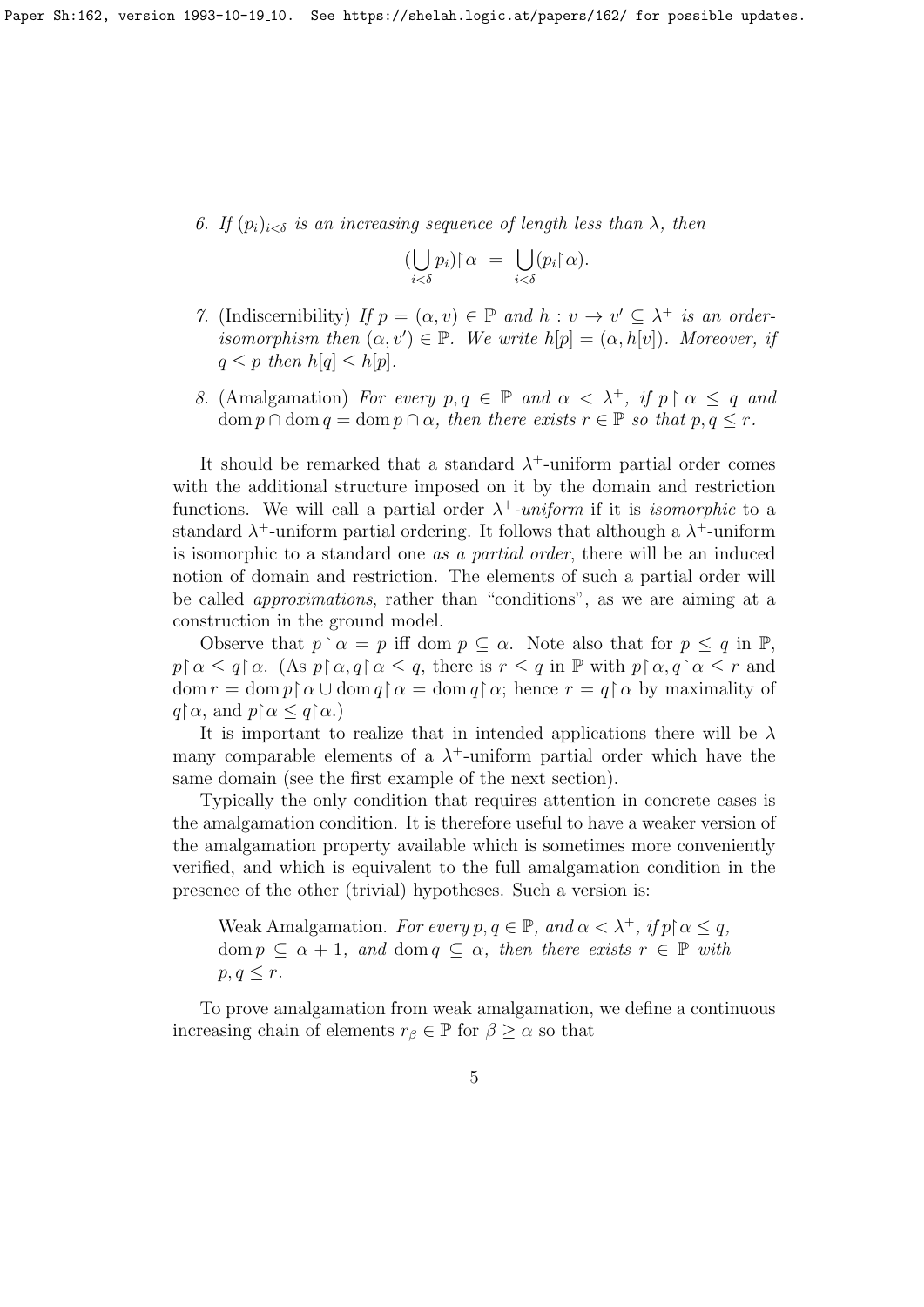- 1. dom  $(r_\beta) \subset \beta$  and
- 2.  $r_{\beta} \geq p \upharpoonright \beta, q \upharpoonright \beta$ .

Let  $r_{\alpha} = q \nvert \alpha$ . For limit ordinals, use conditions 3 and 5 of the definition of uniform partial order.

Suppose we have defined  $r_\beta$  and  $\beta \notin \text{dom}(p) \cup \text{dom}(q)$ . Let  $r_{\beta+1} = r_\beta$ .

If  $\beta \in \text{dom}(q) \setminus \text{dom}(p)$  then  $p \upharpoonright \beta + 1 = p \upharpoonright \beta$ . Apply weak amalgamation to  $r_\beta$  and  $q\upharpoonright\beta$ . Using condition 2 of the definition now, we can define  $r\upharpoonright\beta+1$ .

If  $\beta \in \text{dom}(p) \setminus \text{dom}(q)$  then we can apply weak amalgamation to  $p \upharpoonright \beta + 1$ and  $r_{\beta}$ .

Since these are all the possibilities, let  $\gamma = \sup(\text{dom}(p) \cup \text{dom}(q))$  and so  $r_{\gamma} \geq p, q$ . This verifies amalgamation.

# Notation

For  $p, q \in \mathbb{P}$  we write  $p \leq_{sd} q$  to mean  $p \leq q$  and dom  $p = \text{dom } q$ . (Here "sd" stands for "same domain".) If  $p, q \in \mathbb{P}$  then we write  $p \perp q$  if p and q are incompatible i.e. there is no r so that  $p \leq r$  and  $q \leq r$ .

We define the *collapse*  $p^{col}$  of an approximation as  $h[p]$  where h is the canonical order isomorphism between dom  $p$  and otp (dom  $p$ ).

### Convention

For the remainder of this section we fix a standard  $\lambda^+$ -uniform partial order P, and we let

$$
\mathbb{P}_{\alpha} = \{ p \in \mathbb{P} : \text{dom } p \subseteq \alpha \}
$$

for  $\alpha < \lambda^+$ . Note that  $\mathbb{P}_{\lambda^+} = \mathbb{P}$ .

Be forewarned that the following definition does not follow the standard set theoretic use of the term "ideal".

**Definition 1.2** 1. For  $\alpha < \lambda^+$ , a  $\lambda$ -generic ideal G in  $\mathbb{P}_{\alpha}$  is a subset of  $\mathbb{P}_{\alpha}$  satisfying:

- (a) G is closed downward;
- (b) if  $Q \subseteq G$  and  $|Q| < \lambda$  then Q has an upper bound in G; and

(c) for every  $p \in \mathbb{P}_{\alpha}$ , if  $p \notin G$  then p is incompatible with some  $q \in G$ .

 $Gen(\mathbb{P}_{\alpha})$  is the set of  $\lambda$ -generic ideals of  $\mathbb{P}_{\alpha}$ .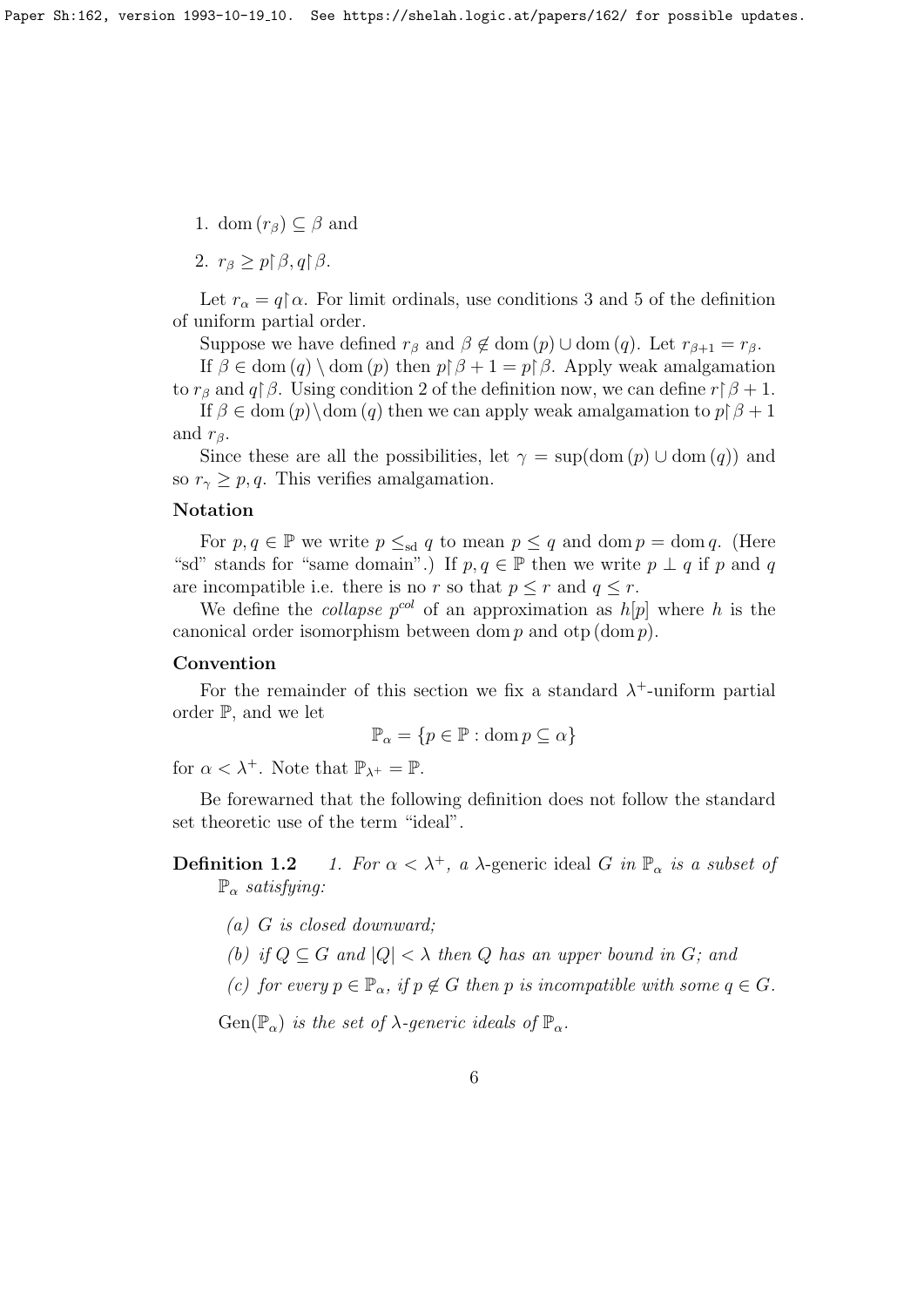2. If  $G \in \text{Gen}(\mathbb{P}_{\alpha})$  then

 $\mathbb{P}/G = \{p \in \mathbb{P} : p \text{ is compatible with every } r \in G\}.$ 

Note that  $p \in \mathbb{P}/G$  iff  $p \upharpoonright \alpha \in G$ .

- 3. We say an increasing sequence  $\langle g_i : i \langle \lambda \rangle$  is cofinal in  $G \in \text{Gen}(\mathbb{P}_{\alpha})$  if  $G = \{r \in \mathbb{P}_{\alpha} : for some i, r \leq g_i\}.$  Every  $G \in \text{Gen}(\mathbb{P}_{\alpha})$  has a cofinal sequence of length  $\lambda$  (possibly constant in degenerate cases). We will often write  $(g_{\delta})_{\delta}$  to mean  $\langle g_{\delta} : \delta < \lambda \rangle$ .
- 4. We will say that G is generic if  $G \in \text{Gen}(\mathbb{P}_{\alpha})$  for some  $\alpha$ .

**Lemma 1.3** Let  $G_i \in \text{Gen}(\mathbb{P}_{\alpha_i})$  for  $i < \delta$  be an increasing sequence of sets, and  $\alpha = \sup_i \alpha_i$ . Then there is a unique minimal  $\lambda$ -generic ideal of  $\mathbb{P}_{\alpha}$ containing  $\bigcup_{i < \delta} G_i$ . This ideal will be denoted  $G_{\leq \delta}$ .

**Proof:** We may suppose that  $\delta$  is a regular cardinal,  $\delta \leq \lambda$ . If  $\delta = \lambda$  then it is clear that  $\bigcup_{i<\delta} G_i \in \text{Gen}(\mathbb{P}_\alpha)$ . Suppose now that  $\delta < \lambda$ . For  $i < \delta$  fix an increasing continuous sequence  $(g^i_\gamma)_{\gamma<\lambda}$  cofinal in  $G_i$ . Fix  $i < j < \delta$ . There is a club  $C_{ij}$  in  $\lambda$  such that for all  $\gamma \in C_{ij}$ ,  $g^i_\gamma = g^j_\gamma {\upharpoonright} \alpha_i$ . Let  $C = \bigcap_{i < j < \delta} C_{ij}$ . If  $\beta \in C$  then define  $g_{\beta} = \bigcup_{i < \delta} g_{\beta}^i \in \mathbb{P}_{\alpha}$ . Then the downward closure of  $(g_{\beta} : \beta < \lambda)$  is the required generic set in  $\mathbb{P}_{\alpha}$ .

The notion of  $\lambda$ -genericity is of course very weak. In order to get a notion adequate for the applications, we need to formalize the notion of a uniform family of dense sets.

# Definition 1.4

1. For  $\alpha < \lambda^+$  and  $G \in \text{Gen}(\mathbb{P}_\alpha)$  or  $G = \emptyset$  (in which case, in what follows, read  $\mathbb P$  for  $\mathbb P/G$ ) we say

 $D: \{(u, w) : u \subseteq w \in \mathcal{P}_{\leq \lambda}(\lambda^+) \} \to \mathcal{P}(\mathbb{P})$ 

is a density system over G if: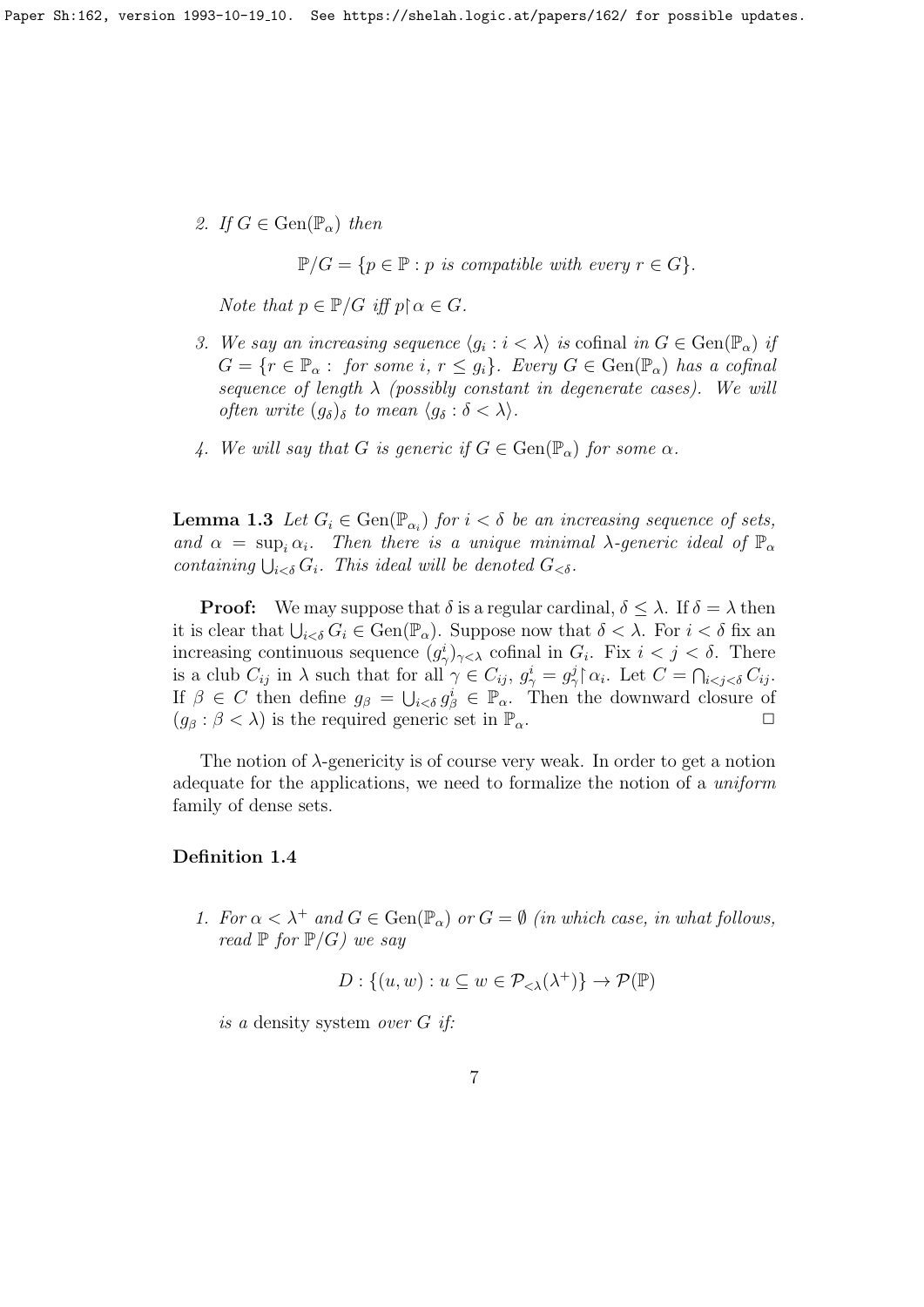- (a) for every  $(u, w)$ ,  $D(u, w) \subseteq \{p \in \mathbb{P}/G : \text{dom } p \subseteq w\},\$
- (b) for every  $p, q \in \mathbb{P}/G$ , if  $p \in D(u, w)$ ,  $p \leq q$  and dom  $q \subseteq w$  then  $q \in D(u, w),$
- (c) (Density) For every  $(u, w)$  and every  $p \in \mathbb{P}/G$ , with dom  $p \subseteq w$ , there is  $q > p$  in  $D(u, w)$ ; and
- (d) (Uniformity) For every  $(u_1, w_1), (u_2, w_2),$  if  $w_1 \cap \alpha = w_2 \cap \alpha$  and there is an order-isomorphism  $h: w_1 \to w_2$  such that  $h[u_1] = u_2$ , then for every  $p \in \mathbb{P}/G$  with dom  $p \subseteq w_1$

 $p \in D(u_1, w_1)$  iff  $h[p] \in D(u_2, w_2)$ .

The term "density system" will refer to density systems over some  $G \in \text{Gen}(\mathbb{P}_{\alpha})$ , for some  $\alpha$ , and we write "0-density system" for density system over ∅.

2. For  $G \in \text{Gen}(\mathbb{P}_\gamma)$  and D any density system, we say G meets D if for all  $u \in \mathcal{P}_{< \lambda}(\gamma)$  there is  $v \in \mathcal{P}_{< \lambda}(\gamma)$  so that  $u \subseteq v$  and  $G \cap D(u, v) \neq \emptyset$ .

We give now two examples of density systems which will be important in the proof of Theorem 1.9. Both examples use the following notion. A closed set X of ordinals will be said to be  $\lambda$ -collapsed if  $0 \in X$  and for any  $\alpha \leq \sup X$ ,  $[\alpha, \alpha + \lambda] \cap X \neq \emptyset$ . An order isomorphism  $h: Y \leftrightarrow X$  between closed sets of ordinals will be called a  $\lambda$ -isometry if for every pair  $\alpha \leq \beta$  in Y and every  $\delta < \lambda$ ,  $\beta = \alpha + \delta$  iff  $h(\beta) = h(\alpha) + \delta$ . Every closed set of ordinals is  $\lambda$ -isometric with a unique  $\lambda$ -collapsed closed set; the corresponding  $\lambda$ isometry will be called the  $\lambda$ -collapse of Y, and more generally the  $\lambda$ -collapse of any set Y of ordinals is defined as the restriction to Y of the  $\lambda$ -collapse of its closure. Observe that a  $\lambda$ -collapsed set of fewer than  $\lambda$  ordinals is bounded below  $\lambda \times \lambda$  (ordinal product).

**Example 1.5** We shall show that there is a family  $\mathcal D$  of at most  $\lambda$  0-density systems such that for any  $\alpha < \lambda^+$ , if  $G \in \text{Gen}(\mathbb{P}_\alpha)$  meets all  $D \in \mathcal{D}$  then  $\mathbb{P}/G$  is again  $\lambda^+$ -uniform. (The amalgamation property must be verified.)

# Construction

For  $p, q \in \mathbb{P}_{\lambda \times \lambda}$  and  $\delta < \lambda \times \lambda$  (where  $\lambda \times \lambda$  is the *ordinal* product), we define a density system  $D_{p,q,\delta}$  as follows. Let  $u = (\text{dom } p \cup \text{dom } q) \cap \delta$ . For

$$
u' \subseteq w' \in \mathcal{P}_{< \lambda}(\lambda^+),
$$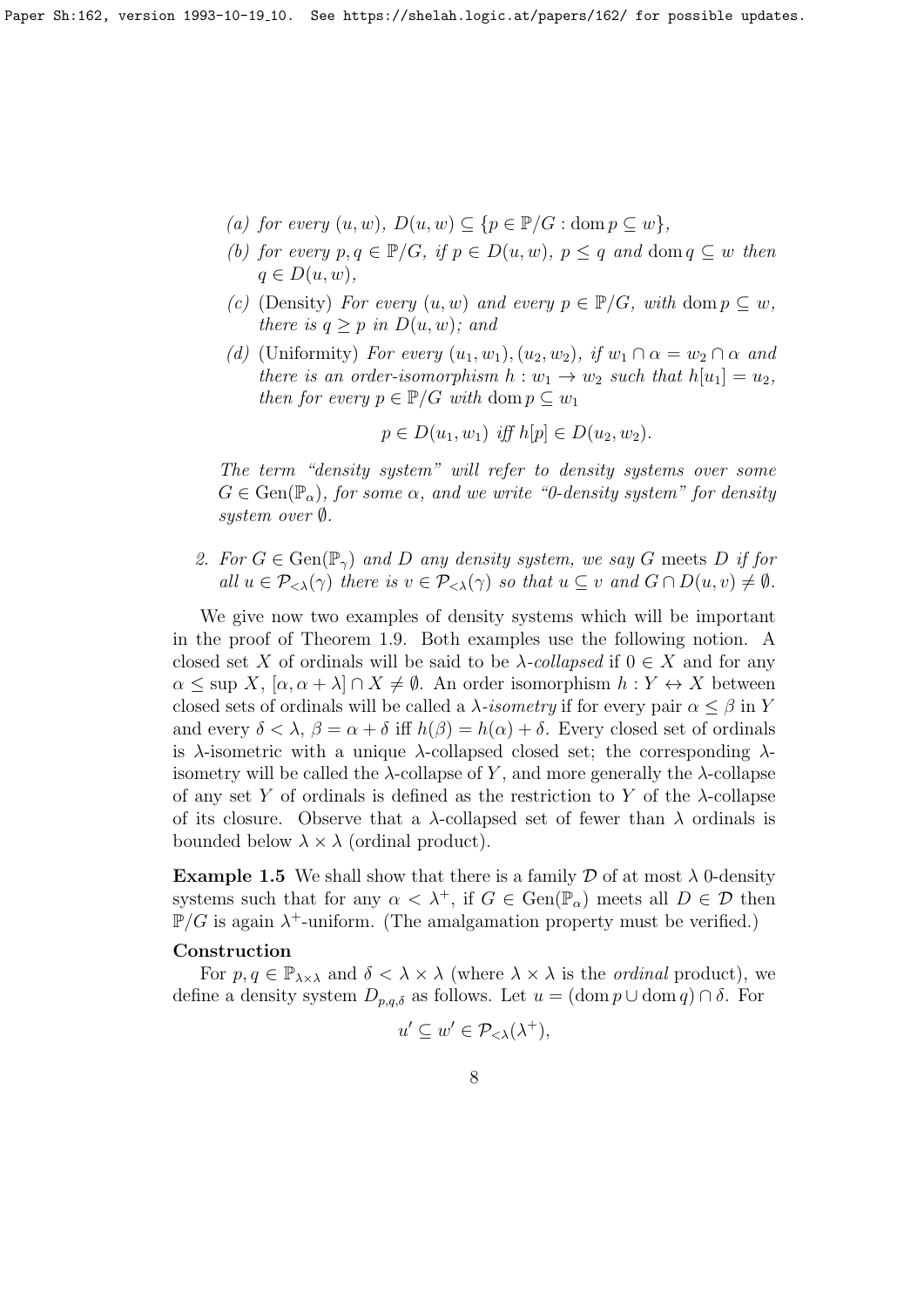if there is an order-isomorphism  $h : w' \to w \subseteq \delta$  with  $h[u'] = u$ , then let

$$
D_{p,q,\delta}(u',w') = \{r : \text{dom } r \subseteq w' \text{ and either there does not exist } s \ge p, q, h[r], \text{ or there exists } s \ge p, q \text{ so that } s \upharpoonright \delta = h[r] \}.
$$

This definition is independent of the choice of h.

If there is no such h then let  $D_{p,q,\delta}(u',w') = \{r : \text{dom } p \subseteq w'\}.$  We claim that  $D_{p,q,\delta}$  is a 0-density system. It suffices to check the density condition for  $u \subseteq w \subseteq \delta$ , and this is immediate.

### Application

We will now show that if  $G \in \text{Gen}(\mathbb{P}_{\alpha})$  meets every density system of the form  $D_{p,q,\delta}$  then  $\mathbb{P}/G$  is  $\lambda^+$ -uniform. In order to view  $\mathbb{P}/G$  as encoded by elements of  $\lambda \times \mathcal{P}_{\leq \lambda}(\lambda^+),$  we let  $h : \lambda^+ \backslash \alpha \leftrightarrow \lambda^+$  be an order isomorphism, and replace  $(\beta, u)$  in  $\mathbb{P}/G$  by  $(\beta', h[u\setminus\alpha])$  where  $\beta'$  is just a code for the pair  $(\beta, u \cap \alpha)$ . We need only check the amalgamation condition (8) of the definition.

Let  $p, q \in \mathbb{P}/G$ ,  $\beta < \lambda^+$  with  $p \upharpoonright \beta \leq q$  and  $\text{dom } q \cap \text{dom } p = \text{dom } p \cap \beta$ . We must find  $r \geq p, q$  with  $r \in \mathbb{P}/G$ . Let  $X = \text{dom } p \cup \text{dom } q \cup \{\alpha\}$  and let  $h_0: X \to X'$  be the  $\lambda$ -collapse of X. Let  $p' = h_0[p], q' = h_0[q], \alpha' = h_0(\alpha)$ , and  $u = \text{dom } q \cap \alpha$ . Now choose  $w \subseteq \alpha$  with  $|w| < \lambda$  and  $r \in G \cap D_{p',q',\alpha'}(u,w)$ . Since X' is  $\lambda$ -isomorphic with X, we can extend  $h_0$  to an order-isomorphism

$$
h: X \cup w \to X' \cup w' \text{ with } h[w] = w' \subseteq \alpha'.
$$

We claim that there is  $s \geq p', q', h[r]$ . It suffices to find some  $s \geq p, q, r$ . Since  $p \restriction \alpha, q \restriction \alpha, r$  are all in G, we may take  $r' \geq p \restriction \alpha, q \restriction \alpha, r$  in G. Since  $q \in \mathbb{P}/G$  and  $r' \in G$  then by amalgamation we can find  $\hat{q} \geq q, r'$  with  $\text{dom } \hat{q} = \text{dom } q \cup \text{dom } r'$ . But now  $\text{dom } p \cap \text{dom } \hat{q} = \text{dom } p \cap \beta$  and  $p \upharpoonright \beta \leq \hat{q}$ , so we can find  $s > p, \hat{q}$ . This is the desired s.

As  $r \in D_{p',q',\alpha'}(u,w)$ , it now follows that there exists  $s \geq p', q'$  so that  $s \upharpoonright \alpha' = h[r]$ , and hence  $h^{-1}[s] \geq p, q$  and  $(h^{-1}[s]) \upharpoonright \alpha = r$ . So  $h^{-1}[s] \in \mathbb{P}/G$ and  $h^{-1}[s] \geq p, q$ , verifying condition (8) for  $\mathbb{P}/G$ .

**Example 1.6** The next example will be useful in the following situation. Suppose we have  $G \in \text{Gen}(\mathbb{P}_{\alpha}), \beta > \alpha$ , and we want to build  $G' \supseteq G$  with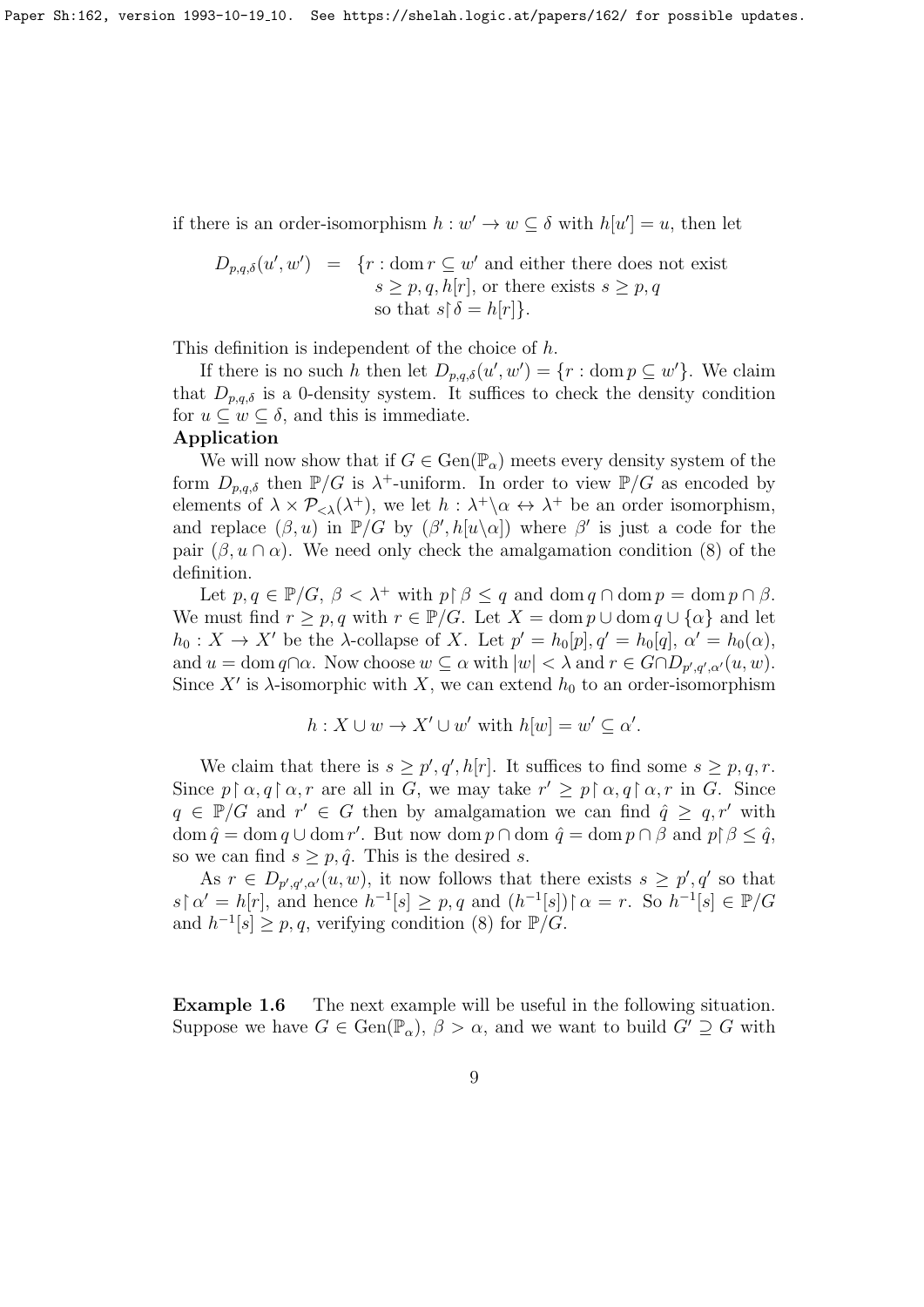$G' \in \text{Gen}(\mathbb{P}_{\beta})$ . To ensure the genericity of G' we must arrange that for all  $q \in \mathbb{P}_{\beta}$ , either  $q \in G'$  or else q is incompatible with some  $g \in G'$ . We will find another family of at most  $\lambda$  0-density systems  $D_{p,q,r,\delta}$  which make it possible to construct a suitable  $G' \supseteq G$  if G meets all  $D_{p,q,\delta}$  (from Example 1.5) and  $D_{p,q,r,\delta}$ .

#### Construction

For  $p, q, r \in \mathbb{P}_{\lambda \times \lambda}, \delta \leq \lambda \times \lambda$  such that:

 $p \restriction \delta \leq r$ ; dom  $r \subseteq \delta$ ; and there does not exist  $s \geq p, q, r$ ,

we define  $D_{p,q,r,\delta}$  as follows

Let  $u = (\text{dom } p \cup \text{dom } q) \cap \delta$ . For  $u' \subseteq w' \in \mathcal{P}_{< \lambda}(\lambda^+),$  if there is an order-isomorphism  $h : w' \to w$  where  $w \subseteq \delta$  and  $h[u'] = u$  then let

 $D_{p,q,r,\delta}(u',w') = \{s : \text{dom } s \subseteq w' \text{ and } h[s] \text{ is incompatible with } r,$ or  $h[s] \geq r$  and there is some  $t \geq p$  so that  $t \upharpoonright \delta \leq h[s]$  and t is incompatible with q}.

If there is no such h then let  $D_{p,q,r,\delta}(u',w') = \{s : \text{dom } s \subseteq w'\}.$ 

We claim that  $D_{p,q,r,\delta}$  is a 0-density system. Again we check only the density condition for  $u \subseteq w \subseteq \delta$ . So suppose we have  $s \in \mathbb{P}$ , dom  $s \subseteq w$ , and s is compatible with r. We seek  $s' \geq s$  in  $D_{p,q,r,\delta}(u, w)$ .

Choose  $s' \geq r$ , s with domain dom  $r \cup$  dom  $s$ ; so dom  $s' \subseteq \delta$ . Then  $s' \geq$  $r \geq p \restriction \delta$  and dom  $s' \cap \text{dom } p = \text{dom } p \cap \delta$ , so we can choose  $t \geq s'$ , p so that  $dom(t) = dom s' \cup dom p$ , and hence t is incompatible with q (since there is no  $t' \geq p, q, r$ ). Now  $t \upharpoonright \delta \geq s' \geq r, s$ , so if  $s'' = t \upharpoonright \delta$  then  $s'' \geq r, s$ , and  $s'' \in D_{p,q,r,\delta}(u',w')$  as desired.

## Application

We return to the situation in which we have  $G \in \text{Gen}(\mathbb{P}_{\alpha})$ ,  $\beta > \alpha$ , and we want to build  $G' \supseteq G$  with  $G' \in \text{Gen}(\mathbb{P}_{\beta})$ , assuming that G meets all  $D_{p,q,\delta}$  and  $D_{p,q,r,\delta}$ . We will naturally take G' to be the downward closure of a sequence  $(g_i)_{i\leq \lambda}$  which is constructed inductively, taking suprema at limit ordinals. At successor stages, suppose that the  $i$ -th term of our sequence has just been constructed, and let  $p = g_i$ . Suppose  $q \in \mathbb{P}_{\beta}$  is fixed. We wish to "decide" q: that is, we seek  $\hat{p} \geq p$  so that either  $\hat{p}$  is incompatible with q, or else  $\hat{p} \geq q$ .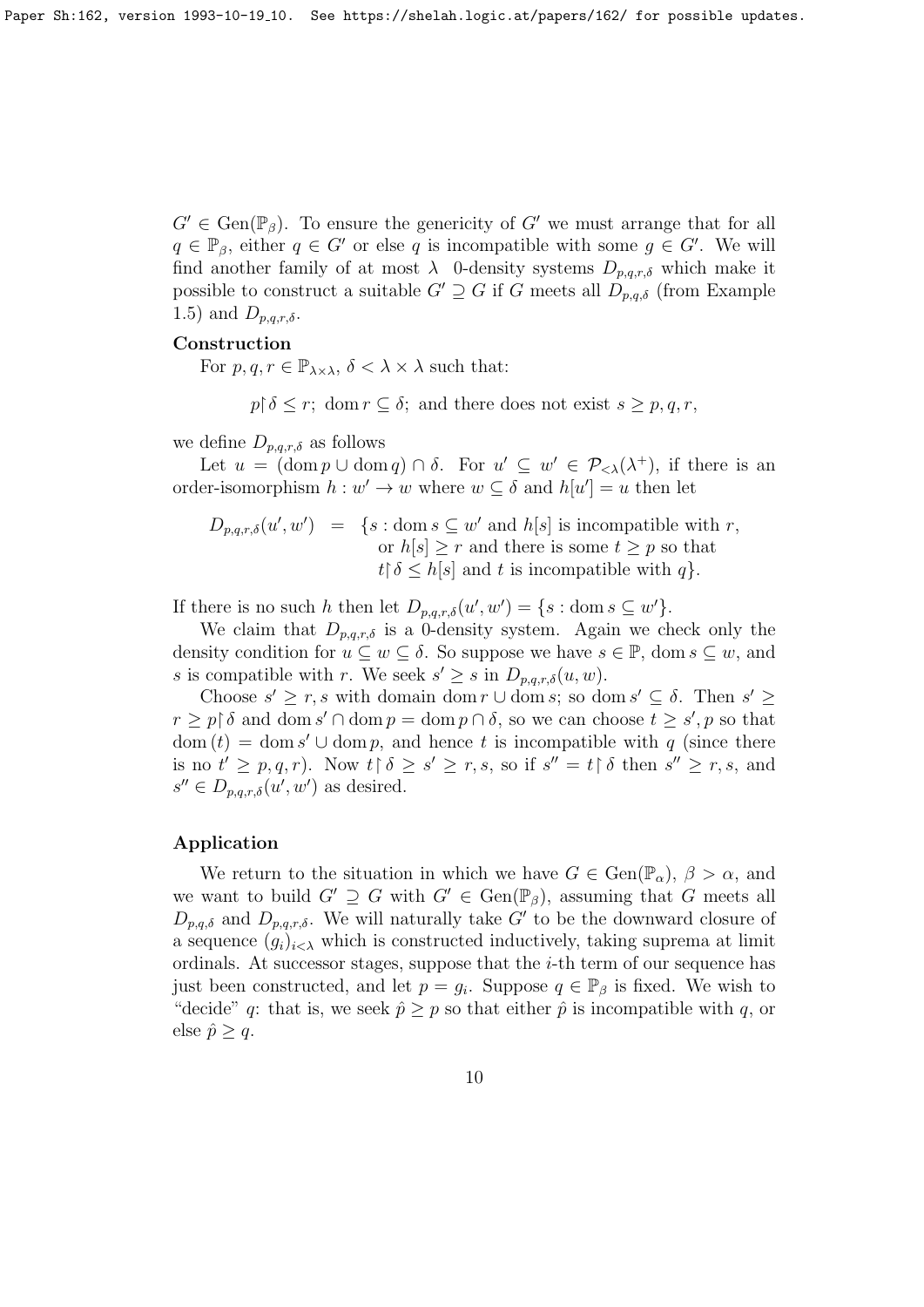If p is already incompatible with q then let  $\hat{p} = p$ . Otherwise, let  $X =$ dom  $p \cup$  dom  $q \cup \{\alpha\}$  and let  $h : X \to X'$  be the  $\lambda$ -collapse of X. Let  $p' = h[p], q' = h[q],$  and  $\alpha' = h(\alpha)$ . If  $u = X \cap \alpha$ , choose  $w \supseteq u$  and  $r \in G \cap D_{p',q',\alpha'}(u,w)$ . Extend h to an order-preserving function from  $X \cup w$ to  $X' \cup w' \subseteq \alpha'$ , and let  $r' = h[r]$ .

Suppose first that there is some  $s \geq p'$ , q' with  $s \upharpoonright \alpha' \leq r'$ . We may suppose that dom  $s = \text{dom } p' \cup \text{dom } q'$ . In this case let  $\hat{p} = h^{-1}[s]$ . As  $\hat{p} \restriction \alpha \leq r$ , we have  $\hat{p} \in \mathbb{P}/G$ , and q is decided by  $\hat{p}$ .

Now suppose alternatively that there is no  $s \geq p', q', r'$ . We may assume that  $p \nvert \alpha \leq r$  since  $p \nvert \alpha \in G$  and G is directed. Let:

 $Y = \text{dom } p \cup \text{dom } q \cup \text{dom } r \cup \{\alpha\},\$ 

and let  $k: Y \to Y''$  be the  $\lambda$ -collapse of Y. Let  $p'' = k(p), q'' = k(q), r'' =$  $k(r)$ , and  $\alpha'' = k(\alpha)$ . Then  $p'' \upharpoonright \alpha'' \leq r''$ , and there is no  $s \geq p''$ ,  $q''$ ,  $r''$ .

Let  $v = (\text{dom } q \cup \text{dom } r) \cap \alpha$ , and choose  $z \supseteq v$  and  $s \in G \cap D_{p'',q'',r'',\alpha''}(v, z)$ . We can extend k to an order-isomorphism from  $Y \cup z$  to  $Y'' \cup z''$  with  $k[z] =$  $z'' \subseteq \alpha''$ . Let  $s'' = k[s]$ .

Certainly  $r''$  and  $s''$  are compatible since  $r, s \in G$ . As s belongs to  $D_{p'',q'',r'',\alpha''}(u,z)$ , we have  $k[s] \geq r''$ , and there is some  $t'' \geq p''$  so that  $t'' \nvert \alpha'' \leq s''$  and  $t''$  is incompatible with  $q''$ ; in other words,  $s \geq r$ , and there is some  $\hat{p} \geq p$  so that  $\hat{p} \mid \alpha \leq s$  and  $\hat{p}$  is incompatible with q. Then  $\hat{p} \in \mathbb{P}/G$ , and  $\hat{p}$  decides q.  $\Box$ 

We now introduce the *genericity game*. Our main theorem will state that the second player has a winning strategy in this game, under certain combinatorial conditions.

**Definition 1.7** Let  $\mathbb{P}$  be a  $\lambda^+$ -uniform partial order. The genericity game for  $\mathbb P$  is the two-player game of length  $\lambda^+$  played according to the following rules:

1. At the  $\alpha^{th}$  move, player II will have chosen an increasing sequence of ordinals  $\zeta_{\beta} < \lambda^+$ , and will have defined an increasing sequence of  $\lambda$ generic ideals  $G_{\beta}$  on  $\mathbb{P}_{\zeta_{\beta}}$  for all  $\beta < \alpha$ . Player I will choose an element  $g_{\alpha} \in \mathbb{P}/G_{<\alpha}$  and will also choose at most  $\lambda$  density systems  $D_i^{\alpha}$  over  $G_{<\alpha}$ . Note that  $G_{<\alpha} \in \text{Gen}(\mathbb{P}_{\zeta_{<\alpha}})$  by Lemma 1.3.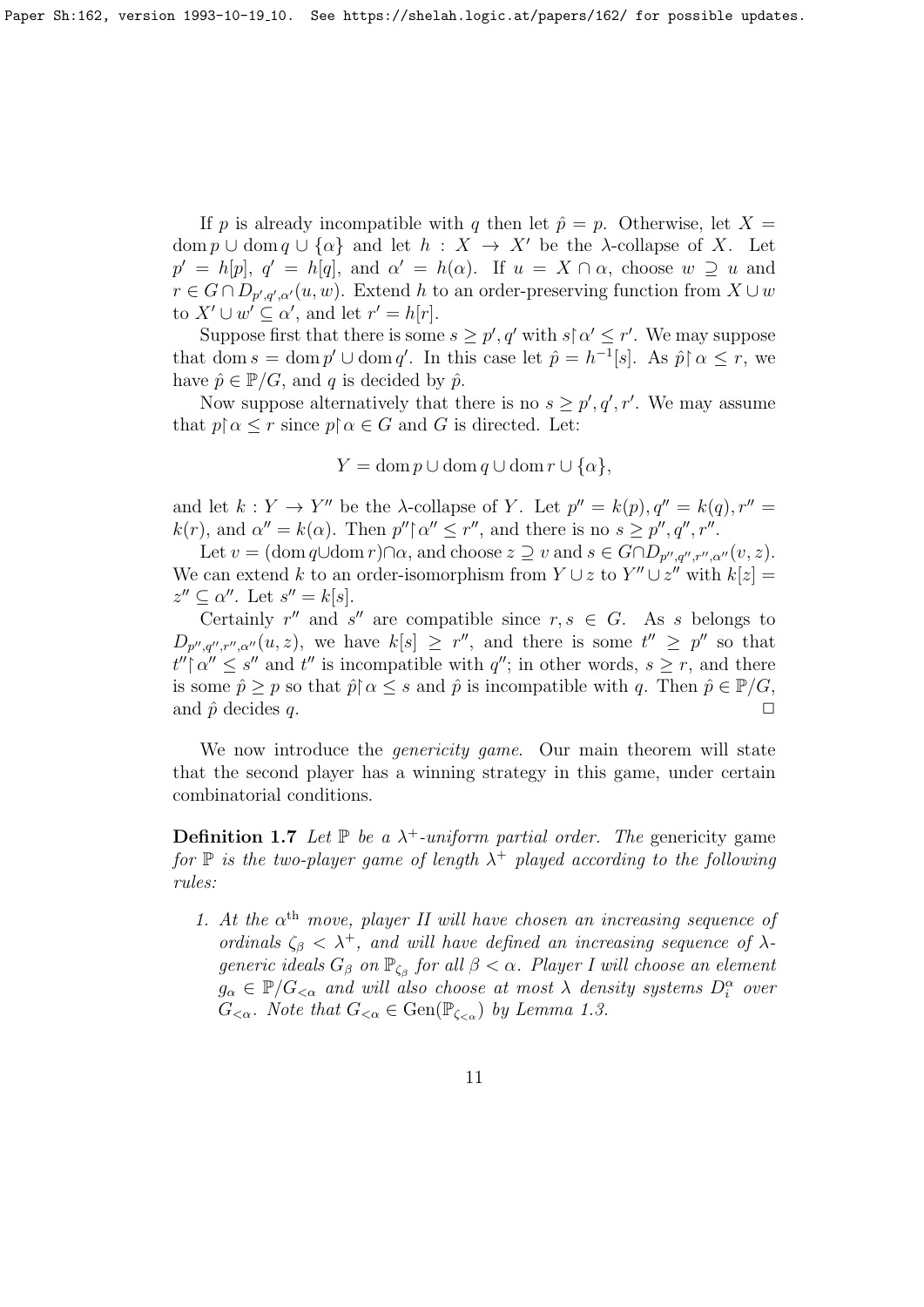2. After player I has played his  $\alpha^{\text{th}}$  move, player II will pick an ordinal  $\zeta_{\alpha}$  and a  $\lambda$ -generic ideal of  $\mathbb{P}_{\zeta_{\alpha}}$ .

Player II wins the P-game if the sequences  $\zeta_{\alpha}$  and  $G_{\alpha}$  are increasing, and for all  $\alpha$ , and all indices i occurring at stage  $\alpha: g_{\alpha} \in G_{\alpha}$ , and for all  $\beta \geq \alpha$ ,  $G_{\beta}$  meets  $D_i^{\alpha}$ .

Our main theorem uses the following combinatorial principle.

**Definition 1.8** Suppose  $\lambda$  is a regular cardinal. Dl<sub> $\lambda$ </sub> asserts that there are sets  $\mathcal{A}_{\alpha} \subseteq \mathcal{P}(\alpha)$ ,  $|\mathcal{A}_{\alpha}| < \lambda$  for every  $\alpha < \lambda$ , such that for all  $A \subseteq \lambda$ :

 $\{\alpha \in \lambda : A \cap \alpha \in \mathcal{A}_{\alpha}\}\$ is stationary.

Easily,  $\Diamond_{\lambda}$  or  $\lambda$  strongly inaccessible (or even  $\lambda = \aleph_0$ ) implies Dl<sub> $\lambda$ </sub>. Also, Kunen showed that  $Dl_{\lambda^+}$  implies  $\diamondsuit_{\lambda^+}$ . Gregory has shown that if GCH holds and cf ( $\kappa$ )  $> \aleph_0$  then  $\Diamond_{\kappa^+}$  holds. It is useful to note that  $\text{DI}_\lambda$  implies  $\lambda^{<\lambda} = \lambda$ .

**Theorem 1.9** Dl<sub> $\lambda$ </sub> implies that player II has a winning strategy for the  $\mathbb{P}$ game.

This theorem will be proved in §§3-5. We illustrate its use in the next section.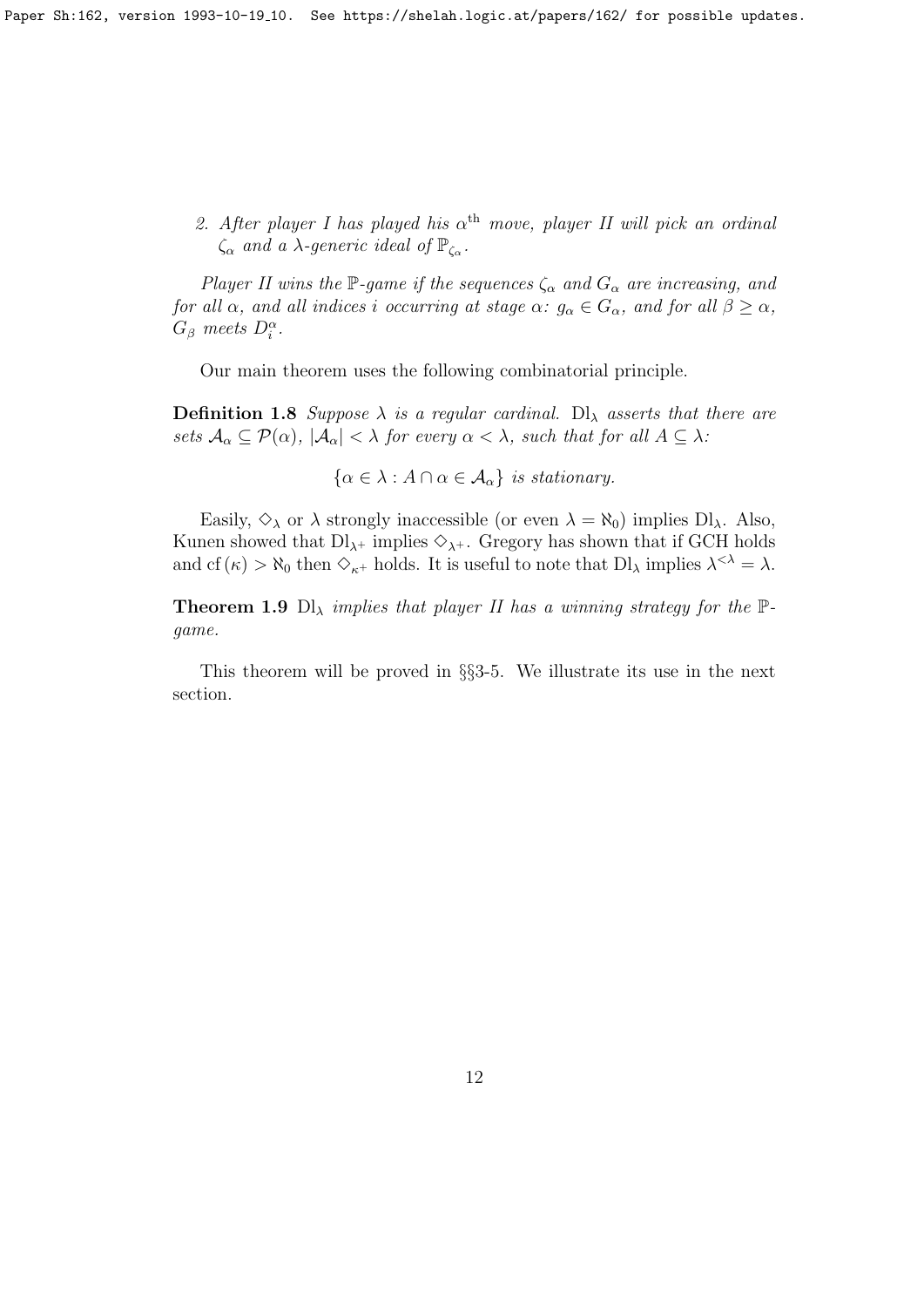# 2 Illustrative application

In this section we give an example of an application of the combinatorial principle described in section 1.

In [2], Magidor and Malitz introduce a logic  $\mathcal{L}^{\lt}\omega$  which has a new quantifier  $Q^n$  for each  $n \in \omega$ , in addition to the usual first order connectives and quantifiers. The *κ*-interpretation of the formula  $Q^n\varphi(x_1,\ldots,x_n,\bar{y})$  is

"there is a set A of cardinality  $\kappa$  so that for any  $x_1, \ldots, x_n \in A$ ,  $\varphi(x_1,\ldots,x_n,\bar{y})$  holds."

They then give a list of axioms which are sound for the  $\kappa$ -interpretation when  $\kappa$  is regular, and show that these axioms are complete for the  $\aleph_1$ interpretation under the assumption of  $\Diamond_{\aleph_1}$ . They ask whether these axioms are complete for the  $\lambda^+$ -interpretation. We will show that their axioms are complete when both  $\text{DI}_{\lambda}$  and  $\Diamond_{\lambda^+}(\{\delta \langle \lambda^+ : c f(\delta) = \lambda\})$  hold. This will explain a remark at the end of [5]. See Hodges ([1]) for a treatment in the same vein for the  $\aleph_1$ -interpretation.

Fix a complete  $\mathcal{L}^{<\omega}$  theory  $T, |T| \leq \lambda$ . Let  $Q = Q^1$ . We may assume that that associated to each formula  $\varphi$  with free variables  $x_1, \ldots, x_n, y_1, \ldots, y_m$ ,  $\mathcal L$  contains an  $(m+1)$ -ary function  $F$ <sub>φ</sub>, so that T proves  $Qx(x = x)$  and, for any fixed  $y_1, \ldots, y_m, F_{\varphi}(-, y_1, \ldots, y_m)$  is one-to-one and

$$
Q^n \bar{x} \varphi(x_1, \ldots, x_n, y_1, \ldots, y_m) \to
$$
  
\n
$$
\forall z_1 \ldots z_n (\bigwedge_{i < j} z_i \neq z_j \to \bigwedge_{\sigma \in Sym(n)} \varphi(F_\varphi(z_{\sigma(1)}, \bar{y}), \ldots, F_\varphi(z_{\sigma(n)}, \bar{y}), \bar{y})).
$$

Strictly, it is not necessary to make this conservative extension to our language and theory but it is convenient when handling the inductive step corresponding to  $Q^n$ .

We add new constants  $\{y_\alpha : \alpha < \lambda^+\}$  and  $\{x_i^\alpha : \alpha < \lambda^+, i < \lambda\}$  to  $\mathcal{L}$ , to obtain a language  $\mathcal{L}_1$ . The set of constants  $\{y_\alpha\} \cup \{x_i^\alpha : i < \lambda\}$  is called the set of  $\alpha$ -constants and  $y_{\alpha}$  is called the *special*  $\alpha$ -constant. A constant is said to be a w-constant if it is a  $\beta$ -constant for some  $\beta \in w$ ; in particular a constant is a  $( $\alpha$ )-constant if it is a  $\beta$ -constant for some  $\beta < \alpha$ .$ 

We define a partial order  $\mathbb P$  as follows:  $p \in \mathbb P$  iff

1. *p* is a set of  $\mathcal{L}_1^{\lt \omega}$  sentences consistent with *T*;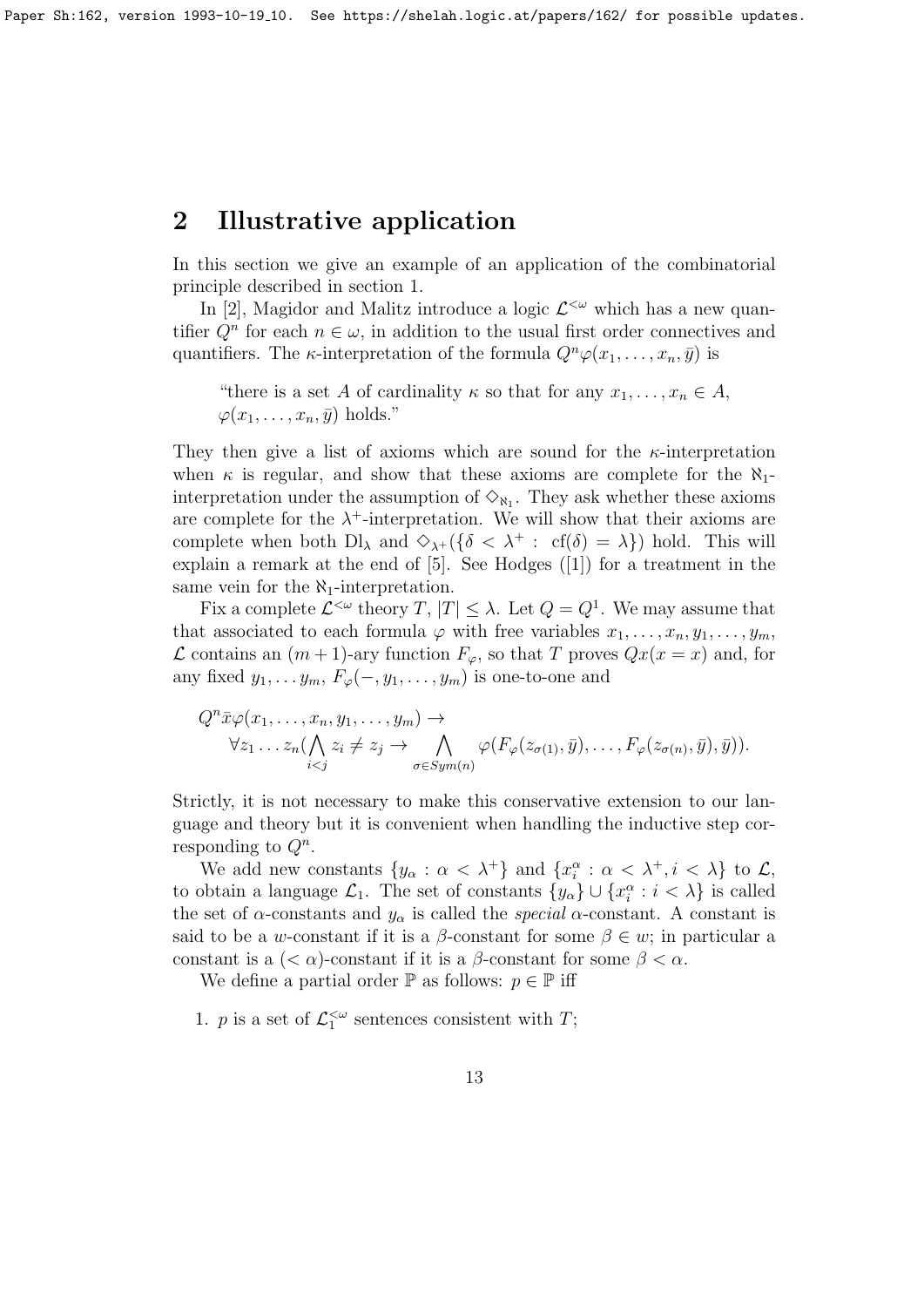- 2.  $|p| < \lambda$ ;
- 3. p is closed under conjunction and existential quantification; and
- 4. if  $\varphi(y_\alpha, \bar{z}) \in p$  and the  $\bar{z}$  are  $( $\alpha$ )-constants, then  $Qy\varphi(y, \bar{z}) \in p$ .$

We now indicate how  $\mathbb P$  may be viewed as a standard  $\lambda^+$ -uniform partial order. We order  $\mathbb P$  by inclusion. Let  $\mathbb P_\alpha$  be

 ${p \in \mathbb{P} : all constants occurring in a formula of p are ( $\alpha$ )-constants}.$ 

The elements of  $\mathbb{P}_{\lambda}$  will be called *templates*. For any template p, there is a least  $\beta$  so that all formulas in p use only constants from  $\{y_i : i < \beta\} \cup \{x_j^i : j \in I\}$  $i < \beta, j < \lambda$ . Call this  $\beta_n$ .

For any template p and any  $w \subseteq \lambda^+$  so that  $otp(w) = \beta_p$ , fix an orderisomorphism  $h : \beta_p \to w$ . Define  $p(w)$  as the set of formulas obtained by replacing  $x_j^i$  and  $y_i$  by  $x_j^{h(i)}$  and  $y_{h(i)}$  respectively for  $i < \beta_p$ . Every element of  $\mathbb P$  can be obtained in this way from a template.

Let  $\iota$  be any bijection between the set of templates and  $\lambda$ . Identify  $\mathbb P$ with the set  $\{(\iota[p], w) : p \in \mathbb{P}_{\lambda}, w \in \mathcal{P}_{\leq \lambda}(\lambda^+)$  where  $\text{otp}(w) = \beta_p\}$  by sending  $(\iota[p], w)$  to  $p(w)$ . Throughout the rest of this section we will treat  $\mathbb P$  as if it were in standard for although in practice we will use its original definition. We claim that  $\mathbb P$  is  $\lambda^+$ -uniform; it suffices to check the amalgamation condition 8.

The following notation will be convenient. If  $\varphi(y_{\alpha_1}, \bar{z}_1, y_{\alpha_2}, \bar{z}_2, \ldots, y_{\alpha_n}, \bar{z}_n)$ is a formula with  $\alpha_1 > \alpha_2 > \ldots > \alpha_n$ , and  $\bar{z}_i$  is a collection of  $[\alpha_{i+1}, \alpha_i]$ constants, then the string  $S$  of quantifiers:

$$
\exists \bar{x}_n Q y_n \dots \exists \bar{x}_1 Q y_1
$$

is called *standard* for  $\varphi$  where the x's quantify over the z's. Its dual is denoted S ∗ :

$$
\forall \bar{x}_n \neg Qy_n \neg \dots \forall \bar{x}_1 \neg Qy_1 \neg
$$

If p is a set of fewer than  $\lambda$  formulas of  $\mathcal{L}_1^{\ltq \omega}$  which is closed under conjunction, then the following are equivalent:

- 1.  $p \subset q$  for some  $q \in \mathbb{P}$ ;
- 2.  $S\varphi \in T$  for all  $\varphi \in p$  where S is standard for  $\varphi$ .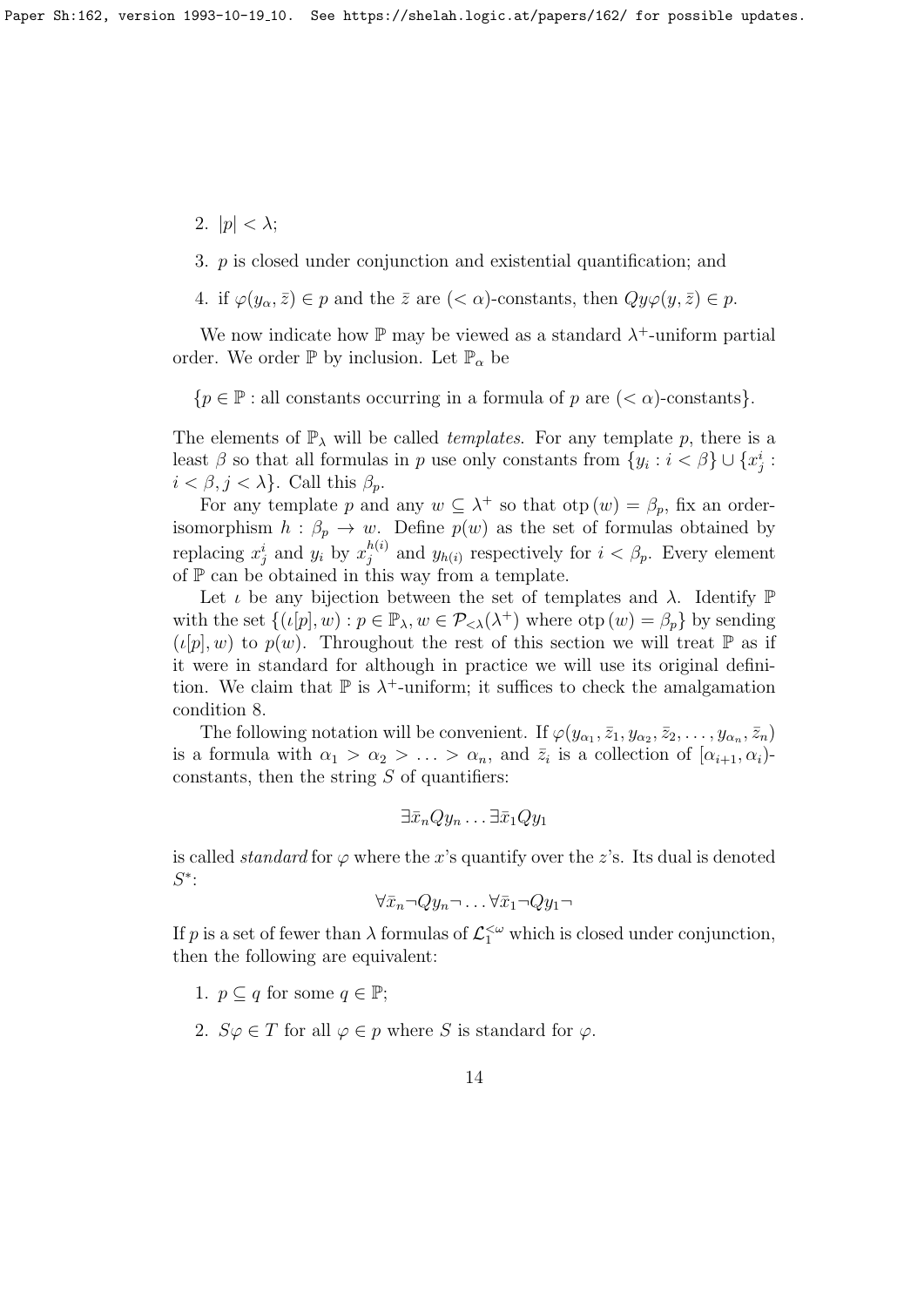For  $p \in \mathbb{P}$  and  $\alpha < \lambda^+$ , we have:

$$
p \upharpoonright \alpha = \{ \varphi \in p : \text{ all constants in } \varphi \text{ are } < \alpha\text{-constants } \}.
$$

To show that  $\mathbb P$  satisfies amalgamation, we will show that it satisfies weak amalgamation. Suppose  $p \in \mathbb{P}_{\alpha+\mathbb{1}}, q \in \mathbb{P}_{\alpha}$  and  $p \nvert \alpha \leq q$ .

Suppose  $\varphi(\bar{x}, y_\alpha, \bar{z}) \in p$  where  $\bar{x}$  is all the  $\alpha$ -variables except  $y_\alpha$  and  $\bar{z}$  is the  $\langle \alpha$ -variables. Then

$$
Qy\exists \bar{x}\varphi(\bar{x},y,\bar{z})\in p\upharpoonright_{\alpha}.
$$

If  $\psi \in q$  then

$$
SQy\exists \bar{x}(\psi \wedge \varphi)
$$

where  $S$  is a standard sequence, is equivalent to

$$
S(\psi \wedge Qy \exists \bar{x} \varphi).
$$

Since both of the conjuncts are in  $q$ , this last sentence is in  $T$ . This verifies weak amalgamation.

Now the strategy is to build a set  $G$  which is the union of generics so that the constant structure derived from G will form a model of T under the λ <sup>+</sup>-interpretation. More precisely, we introduce an equivalence relation ∼ on the set of nonspecial constants  $A = \{x_j^{\alpha} : \alpha < \lambda^+, j < \lambda\}$  by:

$$
a \sim b \text{ iff } "a = b" \in G.
$$

Let  $\bar{G} = \{a/\sim : a \in A\}$  and define the functions and relations on  $\bar{G}$  in the usual manner. We want to ensure that for any formula  $\varphi$  in  $\mathcal{L}_1^{\leq \omega}$  we will have:

$$
\bar{G} \models \varphi(a_1/\sim, \dots, a_n/\sim) \text{ iff } \varphi(a_1, \dots, a_n) \in G. \tag{1}
$$

If  $(1)$  is true, its proof naturally proceeds by induction on the complexity of formulas. We now describe a strategy for Player I in the genericity game which can only be defeated by achieving  $(1)$ . In other words, we will specify density systems and elements  $g \in \mathbb{P}$ , to be played by Player I, such that a proper response by Player II ensures that G allows an inductive argument for (1) to be carried out. Our discussion will be somewhat informal, stopping well short of actually writing down the density systems in many cases.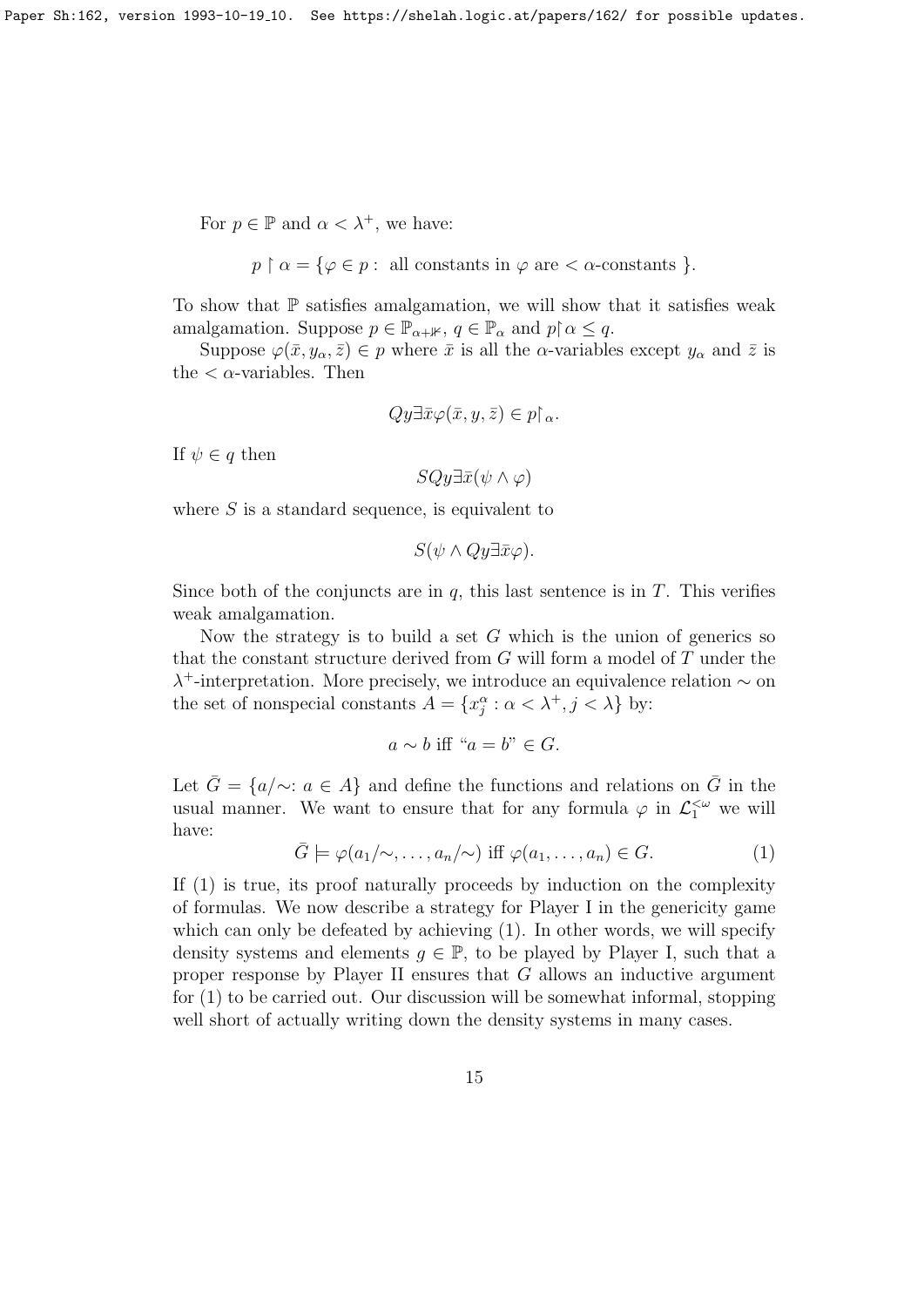We begin with the treatment of the ordinary existential quantifier. Whenever  $\exists x \varphi(x, \bar{z}) \in G$  we will want (eventually) to have some  $a \in A$  so that  $\varphi(a, \bar{z}) \in G$ . In particular, for every  $\alpha$  there will be some  $a \in A$  so that  $y_{\alpha} = a \in G$ . The density systems which ensure this condition is met will in fact be 0-density systems.

Next we consider the quantifier Q. For each formula  $Qx\varphi(x)$  which is put into G, at cofinally many subsequent stages we wish to add the formula  $\varphi(y)$ for an unused special constant  $y$ . The first player will play such formulas as " $q_{\alpha}$ " from time to time. We will also have to deal with the case in which  $\neg Qx\varphi(x)$ , and we will return to this in a moment.

We now consider the quantifier  $Q^n$ . Suppose that the formula  $Q^n \bar{x} \varphi(\bar{x}, \bar{y})$ is in G at some stage. This is where we use the function  $F_{\varphi}$ . If  $\bar{G}$  is a model of T then it has cardinality  $\lambda^+$ . Moreover,  $F_{\varphi}(-, \bar{y})$  is one-to-one. Since  $Q^n \bar{x} \varphi(\bar{x}, \bar{y})$  is in G, so is

$$
\forall z_1 \ldots z_n \big( \bigwedge_{i < j} z_i \neq z_j \rightarrow \bigwedge_{\sigma \in Sym(n)} \varphi(F_{\varphi}(z_{\sigma(1)}, \bar{y}), \ldots, F_{\varphi}(z_{\sigma(n)}, \bar{y}), \bar{y})\big).
$$

It follows that the range of  $F_{\varphi}(-, \bar{y})$  is homogeneous for  $\varphi$ .

We are now left with the cases in which formulas of the form  $\neg Q^n x \varphi$  $(n \geq 1)$  are placed in G. We deal first with the case  $n = 1$ . For this case, we define a number of density systems depending on the following parameters:

- 1.  $j, j_0, \ldots, j_{m-1} < \lambda$ ;
- 2. a formula  $\varphi(x, y_0, \ldots, y_{m-1})$ ; and
- 3. a function  $f : m \to m$ .

We associate with these data a density system D. If otp  $(u) \neq m + 1$ , we let  $D(u, w)$  be degenerate:

$$
D(u, w) = \{ p \in \mathbb{P} : \text{dom} \, (i) \subseteq \preceq \}.
$$

If otp  $(u) = m + 1$  then let  $q : m + 1 \rightarrow u$  be an order preserving map, let  $h = gf$  and set  $\beta = g(m) = \max u$ , and:

$$
\psi(x) = \varphi(x, x_{j_0}^{h(0)}, \dots, x_{j_{m-1}}^{h(m-1)}).
$$

We will then let  $D(u, w)$  consist of those  $p \in \mathbb{P}$  for which, setting  $\alpha = \min(w)$ , we have: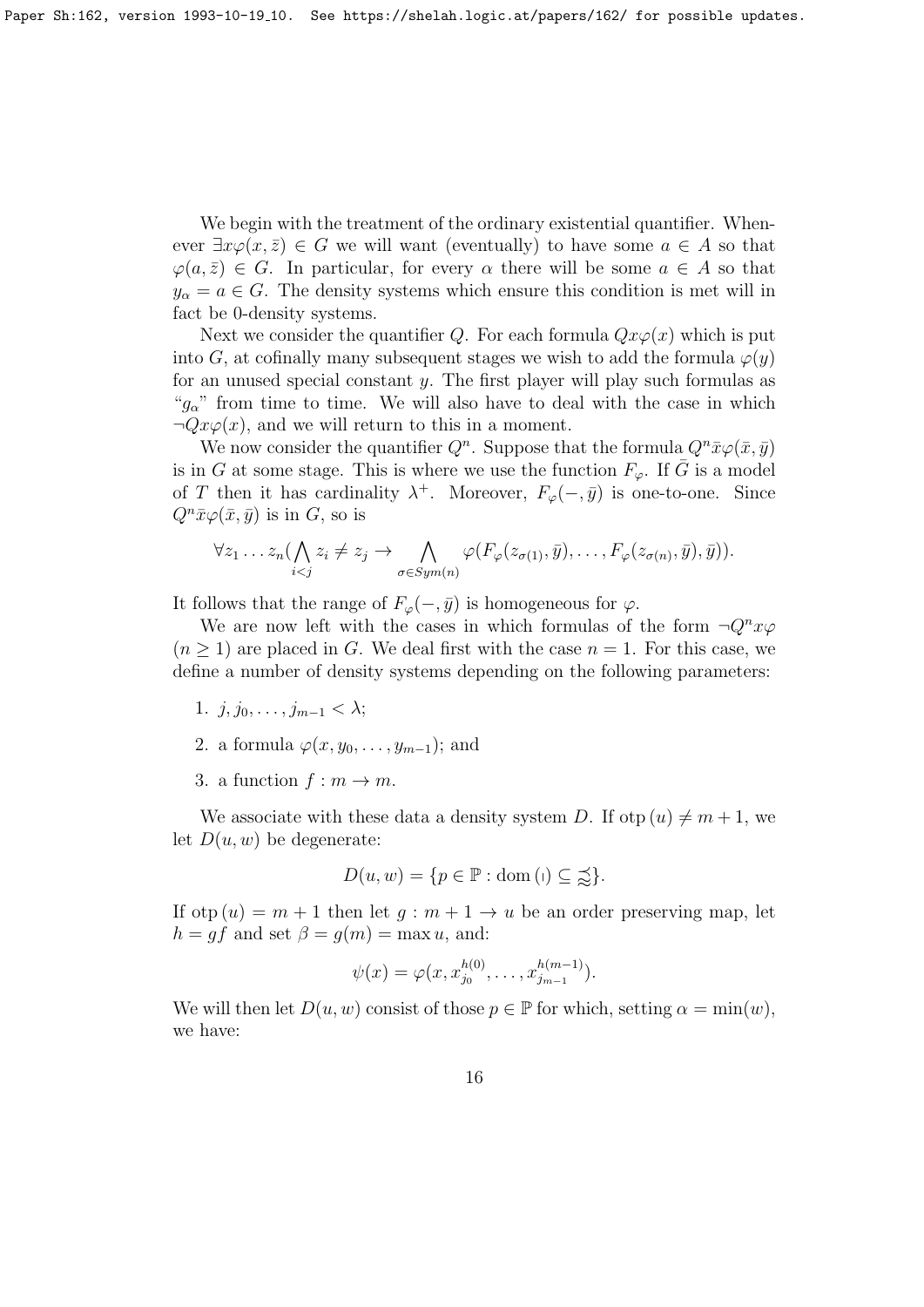- 1. dom  $(p) \subseteq w$ ;
- 2. If  $\neg Q x \psi(x) \in p$ , then either  $\neg \psi(x)$ <sup>6</sup>  $\binom{\beta}{j} \in p$  or  $x_j^{\beta} = x_i^{\alpha} \in p$  for some  $i < \lambda$ .

We shall verify the density condition on D. Suppose  $q \in \mathbb{P}$  and  $\neg Qx\psi(x) \in q$ . The extension of q we are about to construct will only involve the adjunction of formulas with  $( $\beta$ )-constants, so we may assume that q$ itself contains only  $(\leq \beta)$ -constants.

If we cannot complete  $q \cup {\{\neg \psi(x)}^{\beta}}$  $_{j}^{\beta})\}$  to an element of  $\mathbb{P},$  then there is some  $\chi \in q$  so that:

$$
S \exists x (\chi \land \neg \psi(x)) \notin T
$$

where  $S\exists x$  is a standard sequence for the formula  $\chi \wedge \neg \psi$ . Note that by the assumption that  $\beta$  is the maximal element of dom  $(q)$ , we may assume that the final quantifier in the standard sequence is an existential quantifier on the constant x in  $\psi$ .

By the axioms for the Q-quantifier, for any  $\theta \in q$  such that  $T \vdash \theta \to \chi$ ,

$$
S\exists x(\theta \wedge \psi(x)) \in T.
$$

As  $\neg Qx\psi(x) \in q$ , repeated use of the Q-quantifier axiom:

$$
Qx\exists y\Delta(x,y)\rightarrow \exists xQy\Delta(x,y)\vee Qy\exists x\Delta(x,y)
$$

shows that  $\exists x S(\theta \wedge \psi(x)) \in T$ .

If we now choose a constant  $x_i^{\alpha}$  not occurring in q, where  $\alpha = \min(w)$ , one can conclude that  $q \cup \{x_j^{\beta} = x_i^{\alpha}\}\)$  can be completed to an element of  $\mathbb{P}$ .

It is easy to see that if the foregoing density systems are met, then we can carry out the argument from right to left in condition (1) above for  $\varphi = Qx\psi(x)$ . We turn now to the treatment of the quantifiers  $Q^n$  for  $n > 1$ .

By applying Fodor's Lemma to the map sending  $\delta$  to dom  $(f(\delta)) \cap \delta$  we obtain:

**Lemma 2.1** If  $S \subseteq {\delta : cf(\delta) = \lambda}$  is stationary and  $f : S \to \mathbb{P}$  then there is a stationary  $S' \subseteq S$ , a template p and  $\sigma < \lambda^+$  so that for  $\delta \in S'$ ,  $f(\delta) = p(w_{\delta})$  where  $w_{\delta} = \text{dom}(f(\delta))$  and  $w_{\delta} \cap \delta \subseteq \sigma$ .

It will be convenient to treat conditions as if they were single formulas. Extending our previous notation, for  $p \in \mathbb{P}$  and S a standard sequence covering some of the variables in p, we will write  $S(p)$  for the set:

$$
\{S_{\varphi}\varphi : \varphi \in p\}
$$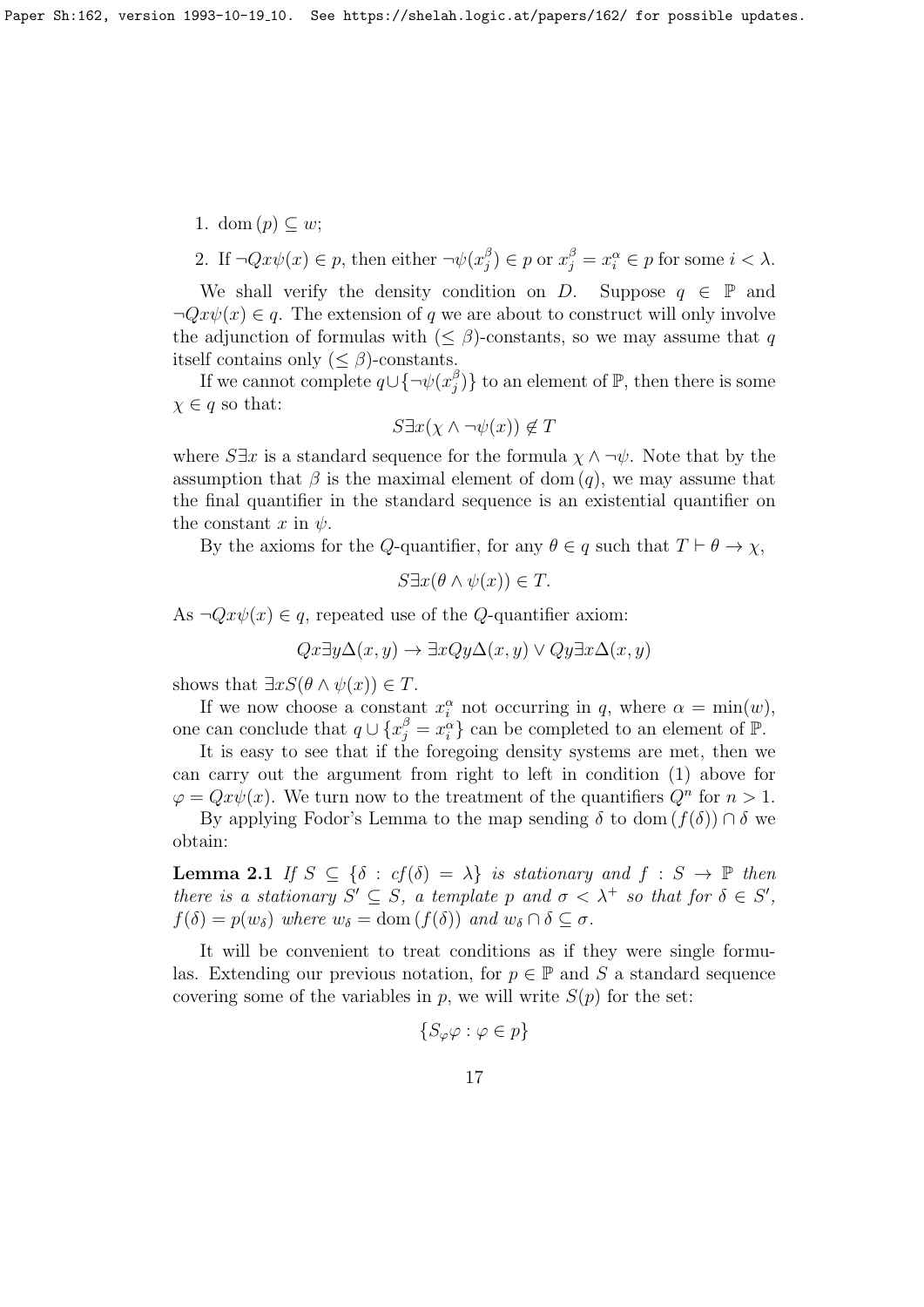where  $S_{\varphi}$  is the standard sequence for  $\varphi$  which we think of as a subsequence of the possibly infinite standard sequence S.

Let  $(A_\delta)_{\text{cf}(\delta)=\lambda}$  be a  $\diamond$ -sequence. For  $u, v$  sets of ordinals, we write  $u < v$ if for all  $\beta \in u, \beta < \min v$ .

If cf  $(\delta) = \lambda$  and  $G_{\delta} \in \text{Gen}(\mathbb{P}_{\delta})$ , we will define certain associated density systems over  $G_{\delta}$  which depend on the following additional parameters:

- 1. an  $i < \lambda$ ;
- 2. a formula  $\varphi(x_1,\ldots,x_n,\bar{y})$  (we will suppress the  $\bar{y}$ );
- 3. some k with  $0 \leq k \leq n$ :
- 4. templates  $p_1, \ldots, p_k$ ; and
- 5. ordinals  $\gamma_j < \beta_{p_j}$  for  $1 \leq j \leq k$ .

The density system D that depends on this particular set of parameters will be taken to have  $D(u, w)$  degenerate unless:

- 1.  $u = \{\zeta\} \cup \cup$  $1\leq j\leq k$  $w_j$ ; 2.  $\delta < \zeta < w_k \setminus \delta < \ldots < w_1 \setminus \delta;$ 3.  $w_j \cong \beta_{p_j};$
- 4. [  $1\leq j\leq k$  $p_j(w_j)$  can be extended to a member of  $\mathbb{P};$

in which case we adopt the following notation. Let  $\zeta_j$  be the  $\gamma_j^{\text{th}}$  element of  $w_j$ , and write  $z^{\beta}$  for  $x_i^{\beta}$ <sup>β</sup>. Note that since  $\gamma_j < \beta_{p_j}$  we will have  $\zeta_j > \delta$  and hence  $\zeta < \zeta_k < \ldots < \zeta_1$ . Define the set  $r(\alpha_1, \ldots, \alpha_{n-k-1})$  for  $\alpha_1 < \ldots <$  $\alpha_{n-k-1} \in A_{\delta}$  to be

$$
S(\bigwedge_{1\leq j\leq k}p_j(w_j)\wedge\neg\varphi(z^{\alpha_1},\ldots,z^{\alpha_{n-k-1}},z^{\zeta},z^{\zeta_k},\ldots,z^{\zeta_1}))
$$

where S covers all the  $(>\zeta)$ -variables.

We now define  $D(u, w)$  as the set of  $q \in \mathbb{P}/G$  with dom  $(q) \subseteq w$  which satisfy one of the following three conditions: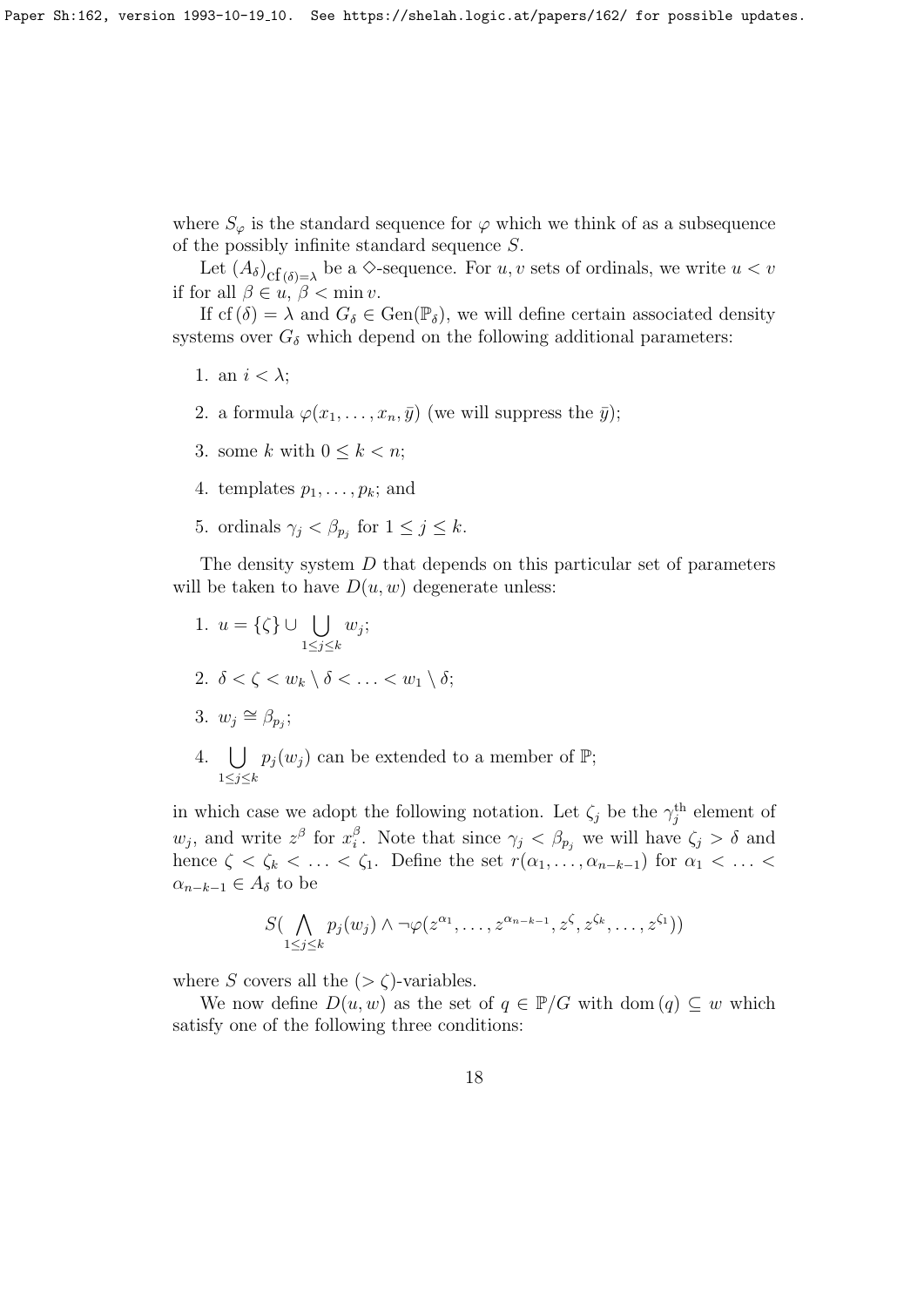Paper Sh:162, version 1993-10-19<sub>-10</sub>. See https://shelah.logic.at/papers/162/ for possible updates.

1. 
$$
q \perp \bigcup_{1 \leq j \leq k} p_j(w_j)
$$
; or

- 2. [  $1\leq j\leq k$  $p_j (w_j) \subseteq q$  and for some  $\alpha_1 < \ldots < \alpha_{n-k-1} \in A_\delta$ ,  $r(\alpha_1, \ldots, \alpha_{n-k-1}) \subseteq q$ ; or
- 3.  $\bigcup p_j(w_j) \subseteq q$  and for all  $\alpha_1 < \ldots < \alpha_{n-k-1} \in A_\delta$ :  $1\leq j\leq k$

$$
S_0^*(q \to S_k^*(p_k(w_k) \to \dots S_1^*(p_1(w_1) \to
$$
  

$$
\varphi(z^{\alpha_1}, \dots, z^{\alpha_{n-k-1}}, z^{\zeta}, z^{\zeta_k}, \dots, z^{\zeta_1})) \dots)) \in G_\delta\}
$$

The third condition means that for every  $\alpha_1 < \ldots < \alpha_{n-k-1} \in A_\delta$ , there is a  $\chi \in q$  and  $\psi_i \in p_i(w_i)$  so that

$$
S_0^*(\chi \to S_k^*(\psi_k \to \dots S_1^*(\psi_1 \to \varphi(z^{\alpha_1}, \dots, z^{\alpha_{n-k-1}}, z^{\zeta}, z^{\zeta_k}, \dots, z^{\zeta_1}))\dots)) \in G_{\delta}
$$

where  $S_j$  covers all the  $(\geq \delta)$ -variables in  $\psi_j$  for  $j > 0$ , and  $S_0$  covers all the  $(\geq \delta)$ -variables in  $\chi$ . Notice that the only overlap among the variables occur in the  $( $\delta$ )-variables.$ 

Now suppose  $\bar{G} \models Q^n \bar{x} \varphi(\bar{x}, \bar{a}/\sim)$ . We would like to argue that  $Q^n \bar{x} \varphi(\bar{x}, \bar{a}) \in$ G. For convenience we will suppress the parameters  $\bar{a}$ . We may also assume that  $T \vdash \varphi(\bar{x}) \rightarrow \bigwedge_{i < j} x_i \neq x_j$ .

Since  $\bar{G} \models Q^n \bar{x} \varphi(\bar{x})$ , there is a  $\lambda^+$ -homogeneous subset  $B \subseteq \bar{G}$  for  $\varphi$ . We may assume there is an  $i < \lambda$  so that every  $b \in B$  is of the form  $x_i^{\alpha}/\sim$  for some  $\alpha$ . Let  $A = {\alpha : x_i^{\alpha}}/\sim \in B$  and  $\alpha$  is the least such in a given  $\sim$ -class }. For any  $\delta$  so that cf  $(\delta) = \lambda$ , let  $\zeta_{\delta} = \min(A \setminus A_{\delta})$ . Note that if  $A \cap \delta = A_{\delta}$ then  $\zeta_{\delta} > \delta$ .

We will now produce the following data. There will be:

1. stationary sets  $S_k$  for  $0 \leq k \leq n$  with  $S_{k+1} \subseteq S_k$  for all  $k < n$  and

$$
S_0 = \{ \delta : \text{cf}(\delta) = \lambda, \text{ and } A \cap \delta = A_\delta \};
$$

- 2. templates  $p_k$  for  $1 \leq k \leq n$ , and ordinals  $\gamma_k$  so that  $\gamma_k < \beta_{p_k}$ ;
- 3. a domain  $w_{\delta}^{k}$  of the same order type as  $\beta_{p_k}$  for each  $\delta \in S_k$ ; a  $\sigma_k < S_k$ so that if  $\delta \in S_k$  then  $w_{\delta}^k \cap \delta \subseteq \sigma_k$ ; let  $\zeta_{\delta}^k$  be the  $\gamma_k^{\text{th}}$  element of  $w_{\delta}^k$ ;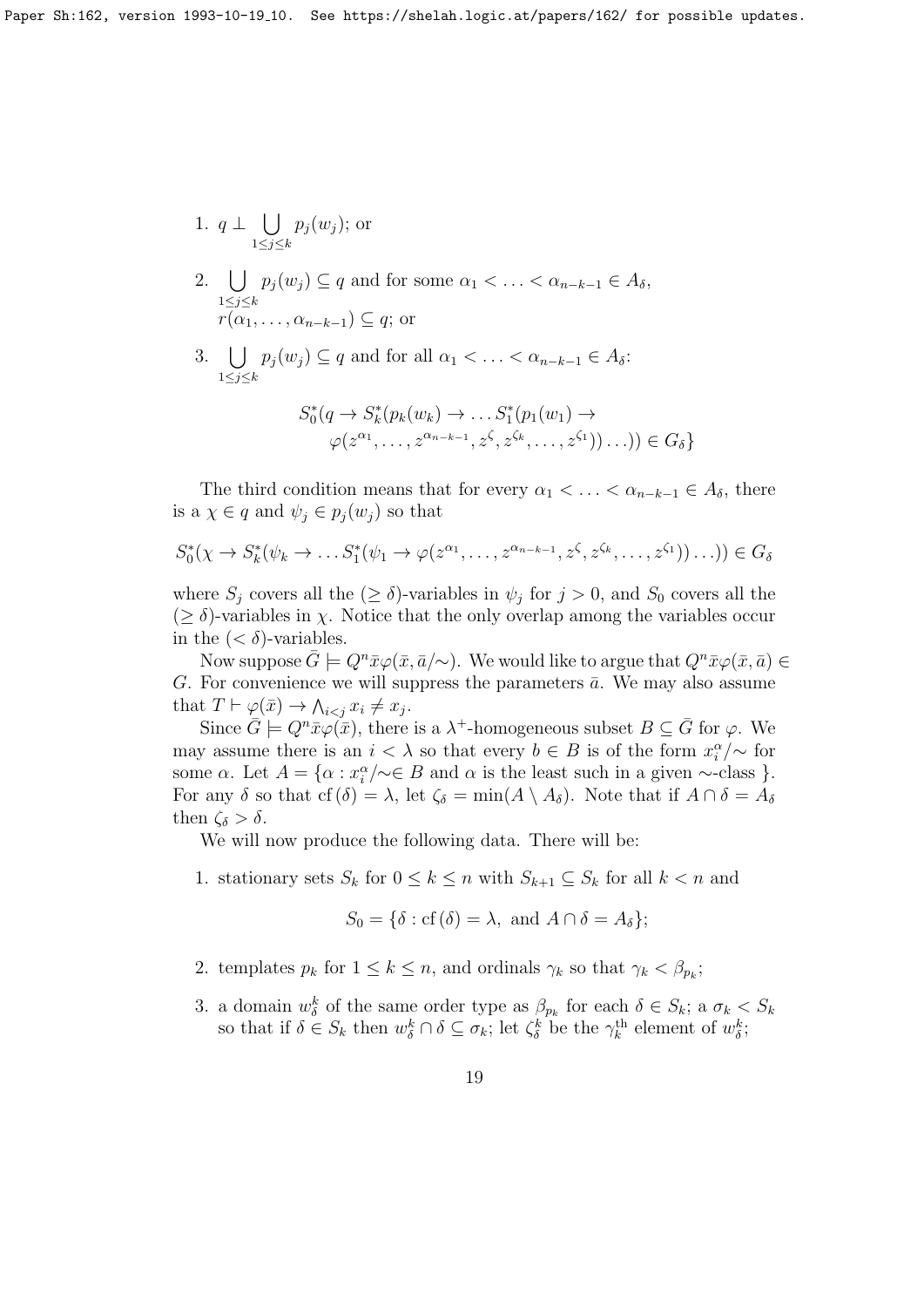4. For  $0 \leq k < n$ , if  $\delta < \delta_k < \ldots < \delta_1 \in S_k$  are chosen so that

$$
\zeta_{\delta}^{k+1} < w_{\delta_k}^k \setminus \delta_k < \ldots < w_{\delta_1}^1 \setminus \delta_1
$$

and D is the density system over  $G_{\delta}$  corresponding to  $i, \varphi, k, p_1, \ldots, p_k$ and  $\gamma_1, \ldots, \gamma_k$ , then

$$
p_{k+1}(w_{\delta}^{k+1}) \in D(\{\zeta_{\delta}^{k+1}\} \cup w_{\delta_k}^k \cup \ldots \cup w_{\delta_1}^1, w_{\delta}^{k+1}) \cap G
$$

Using lemma 2.1 and the fact that  $G$  meets all the density systems introduced at stages  $\delta \in S_0$ , this is straightforward.

Now suppose  $\delta_n < \ldots < \delta_1 \in S_n$ , so that  $w_{\delta_n}^n \setminus \delta_n < \ldots < w_{\delta_1}^1 \setminus \delta_1$ . Let  $q_k = p_k(w_{\delta_k}^k)$ .

Since  $\hat{B}$  is a homogeneous set for  $\varphi$ , it follows that  $\varphi(z^{\alpha_{\delta_n}}, \ldots, z^{\alpha_2}, z^{\zeta_{\delta_1}}) \in$ G, for every  $\alpha_n < \ldots < \alpha_2 < \zeta_{\delta_1}$  in  $A_{\delta}$ . Since  $q_1 \in G$ , using the density systems defined before, we conclude that

$$
S_1^*(q_1 \to \varphi(z^{\zeta_{\delta_n}}, \dots, z^{\zeta_{\delta_1}})) \in G
$$

where  $S_1$  covers the  $w_{\delta_1}^1$ -variables. Proceeding by induction and using the definition of the density systems, we conclude that

$$
S_n^*(q_n \to S_{n-1}^*(q_{n-1} \to \dots S_1^*(q_1 \to \varphi(z^{\zeta_{\delta_n}}, \dots, z^{\zeta_{\delta_1}})))) \in G
$$

where  $S_j$  covers the  $w_{\delta}^j$  $\delta_j$ -variables.

Of course,  $S_n q_n \subseteq G$ , so by the Magidor-Malitz axioms,  $Q^n \bar{x} \varphi(\bar{x}) \in G$ and we finish.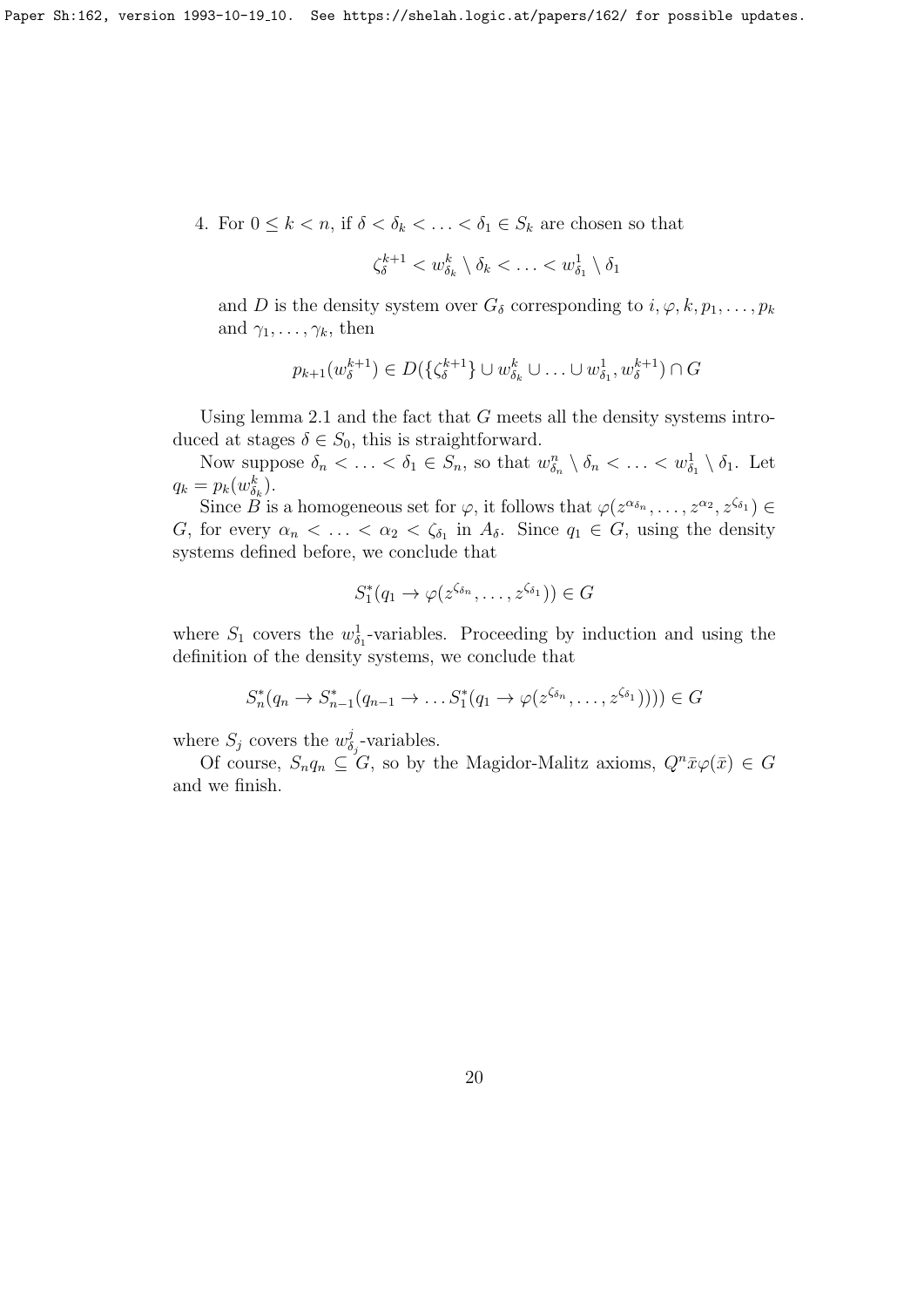# 3 Commitments

In this section we begin the proof of Theorem 1.9. Our main goal at present is to formulate a precise notion of a "commitment" (that is, a commitment to enter a dense set – or in model theoretic terms, to omit a type). We will also formulate the main properties of these commitments, to be proved in §§4-5, and we show how to derive Theorem 1.9 from these facts.

Before getting into the details, we give an outline of the proof of Theorem 1.9.

### General overview

Suppose that we wish to meet only the following very simple constraints. We are given some 0-density systems  $D_i$  over for  $i < \lambda$ , and some  $g_0 \in \mathbb{P}$ , and we seek a  $\lambda$ -generic ideal  $G_0$  containing  $g_0$ , and meeting each  $D_i$ . Let  $\beta = \lambda \cup \text{sup}(\text{dom}(g_0)),$  and enumerate  $\mathbb{P}_{\beta}$  as  $(r_i : i < \lambda)$ . Then we may construct  $G_0$  by generating an increasing sequence  $(g_\delta)_{\delta<\lambda}$  beginning with the specified  $g_0$ , and taking  $G_0$  to be the downward closure of  $(g_\delta)$ . We will run through this in some detail.

Our first obligation is to make  $G_0$   $\lambda$ -generic in  $\mathbb{P}_{\beta}$ . We will say that  $r \in \mathbb{P}_{\beta}$ has been *decided* if we have chosen some  $g_{\delta} \in \mathbb{P}_{\beta}$  so that either  $r \perp g_{\delta}$  or else  $r \leq g_\delta$ . If the sequence  $(g_\delta)_{\delta < \lambda}$  ultimately decides every  $r \in \mathbb{P}_\beta$ , then  $G_0$  will be  $\lambda$ -generic in  $\mathbb{P}_{\beta}$ . At stage  $\delta + 1$  we will ensure that  $r_{\delta}$  is decided. This takes care of the basic  $\lambda$ -genericity requirement. At limit stages we can let  $g_{\delta}$  be anything greater than  $g_{\leq \delta}$ . We will also take pains at limit stages to meet the specified density systems  $D_i$ . We enumerate the pairs  $(u, D_i)$  with  $u \in \mathcal{P}_{\leq \lambda}(\beta)$ , using  $\lambda^{\leq \lambda} = \lambda$ , assigning one such pair to each limit ordinal  $\delta < \lambda$ . Suppose that  $(u, D_i)$  is considered at stage  $\delta$ . Let  $v = \text{dom } g_{\leq \delta}$ . By the density condition on  $D_i$ , we can find  $g_\delta \geq g_{\leq \delta}$  with  $g_\delta \in D_i(u, v)$ .

Thus it is easy to deal with  $\lambda$  constraints of the type arising in one play of our genericity game. Our strategy in that game will rely on this sort of straightforward "do what you must when you have the time" approach, but will encounter difficulties in "keeping up" at limit stages in the game. We will use  $D\mathbf{I}_{\lambda}$  to "guess" what additional commitments should be made with regard to various density systems  $D_i$ , so that any generic set which we construct subsequently which meets these commitments will meet each  $D_i$ . The commitments themselves retain the feature that each of them can easily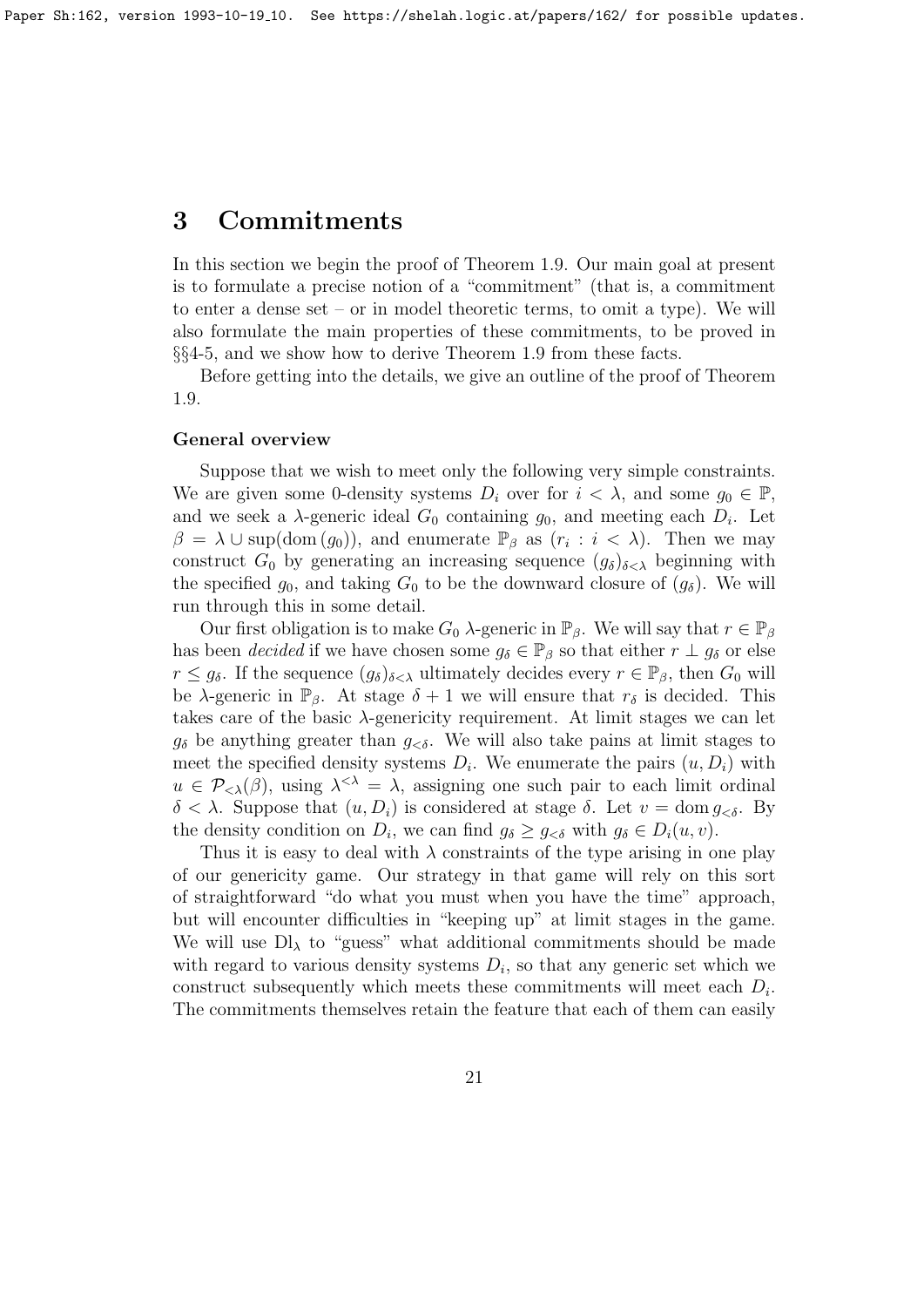be met when necessary; deciding when these commitments should be met requires another use of  $\mathrm{Dl}_{\lambda}$ .

At stage 0, player I selects some density systems, to which we may add all the density systems from examples 1.5 and 1.6. From these we construct some stage 0 commitments  ${}^{0}\mathbf{p}$ , and a  $G_0$  meeting  ${}^{0}\mathbf{p}$ .

At stage  $\delta$  in the play of the game, Player II is attempting to extend  $G_{< \delta}$  to a suitable  $G_{\delta}$ . (At limit stages we also will need to check that  $G_{< \delta}$ continues to meet suitable commitments). Since  $G_{\leq \delta}$  meets all the previous commitments, in particular it meets all the density systems of examples 1.5 and 1.6, and therefore  $\mathbb{P}/G_{\leq \delta}$  is  $\lambda^+$ -uniform. Consequently the construction of  $G_0$  described at the outset also works in  $\mathbb{P}/G_{\leq \delta}$ . Hence we need only construct new commitments  ${}^{\delta}$ p, add them to our previous commitments, and construct  $G_{\delta}$  meeting  $\delta$ **p** as above. In this way, Player II wins the game.

There is a certain difficulty involved in coping with the freedom enjoyed by Player I (in terms of obligations accumulating at limit stages in the game). There are a priori  $\lambda^+$  sets  $u \in \mathcal{P}_{\leq \lambda}(\lambda^+)$  that may require attention. On the other hand, at a given stage  $\delta$  we are only prepared to consider fewer than  $\lambda$  such sets. However, by uniformity, it will be sufficient to consider pairs  $(u, w) \in \mathcal{P}_{\leq \lambda}(\beta + \lambda) \times \mathcal{P}_{\leq \lambda}(\beta + \lambda)$ , and hence  $\lambda$  such pairs suffice. This still leaves Player II at a disadvantage, but with the aid of  $\text{DI}_\lambda$ , at limit stages we will guess a relevant set of u's of size less than  $\lambda$ .

It remains to show that this strategy can be implemented, and works. We introduce the notion of basic data which will be provided by  $Dl_{\lambda}$ .

**Definition 3.1** A collection of basic data will contain

- 1. trees  $T_{\delta}$ , subsets of  $\mathbb{P}_{\lambda}$  (but not suborders), with orders  $\lt_{\delta}$ , for every  $\delta < \lambda$ :
- 2. for every generic set  $G \in \text{Gen}(\mathbb{P}_\alpha)$  for some  $\alpha < \lambda^+$ , two stationary subsets of  $\lambda$ ,  $S(G)$  and  $S'(G)$  and a club C so that  $C \cap S'(G) \subseteq S(G)$ ; and
- 3. for every  $\delta < \lambda$ , a set  $U_{\delta} \subset \mathcal{P}_{\leq \lambda}(\lambda)$

with the following properties

1.  $|T_{\delta}| < \lambda$ ,  $|U_{\delta}| < \lambda$  for every  $\delta < \lambda$ ,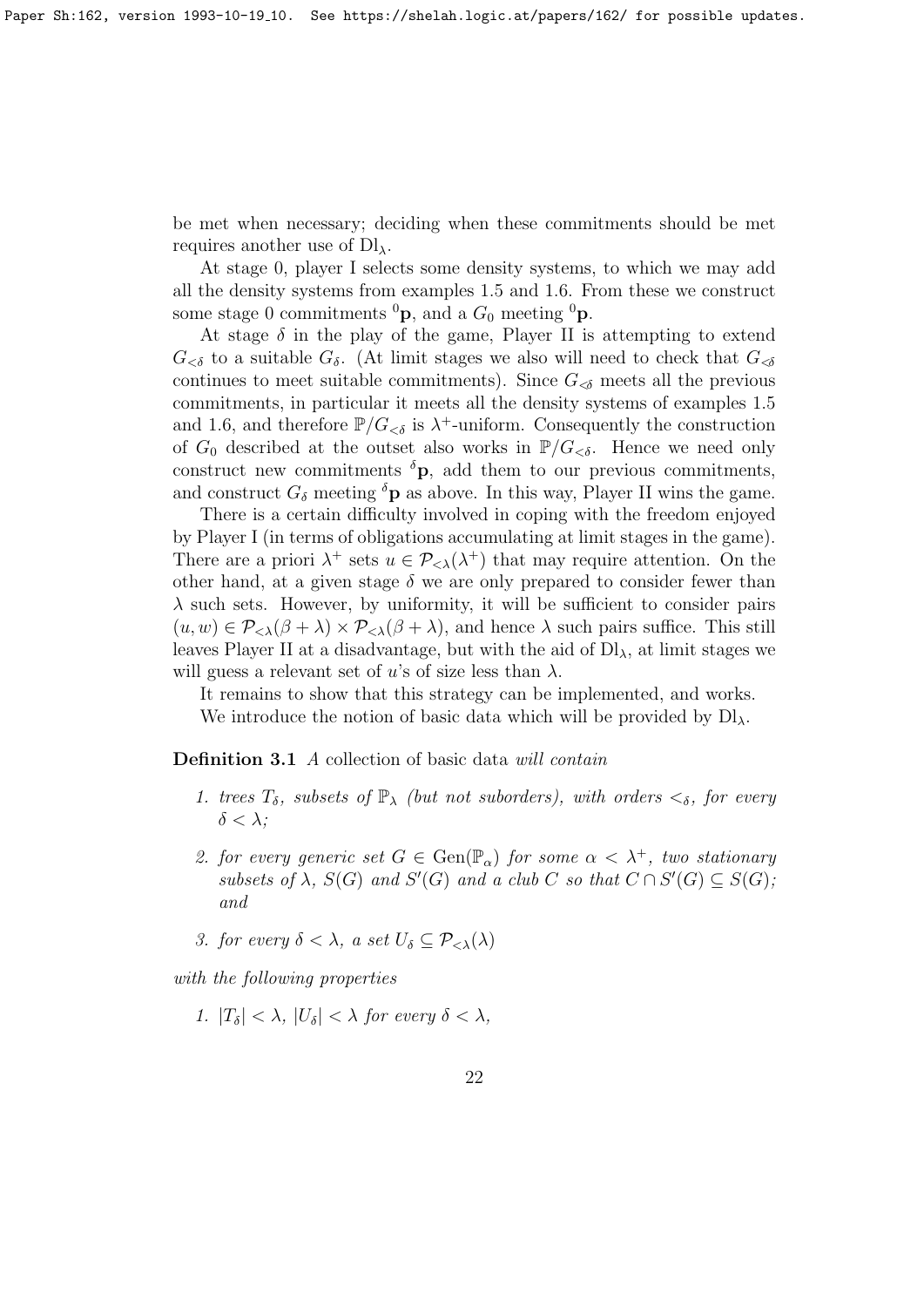- 2. if  $p \in T_\delta$  then  $\text{len}(p) = \alpha$ ,
- 3. if  $p \leq_{\delta} q$  and len  $(p) = \alpha$  then  $p = q \upharpoonright \alpha$ ,
- 4. if  $p \in T_\delta$  and  $\alpha \leq$  dom (p) then  $p \nvert \alpha \in T_\delta$ ,
- 5. if  $(g_{\delta})_{\delta}$  is a cofinal sequence for a generic set  $G \in \text{Gen}(\mathbb{P}_{\alpha})$  then there is a club C so that for  $\delta \in C \cap S(G)$ ,  $(g_{\leq \delta})^{col} \in T_{\delta}$ ,
- 6. if G and G' are generic sets so that  $G \subseteq G'$  then there is a club C so that  $C \cap S(G') \subseteq S(G)$  and
- 7. (oracle property) for  $\alpha < \lambda^+$  and  $G \in \text{Gen}(\mathbb{P}_\alpha)$ ,  $u \in \mathcal{P}_{\leq \lambda}(\alpha)$  and  $\alpha = \bigcup_{\delta < \lambda} w_{\delta}$  a continuous increasing union with  $w_{\delta} \in \mathcal{P}_{\leq \lambda}(\alpha)$  and  $u \subseteq w_0$  then there is a club C so that for every  $\delta \in C \cap S'(G)$  there is  $u' \in U_{\delta}$  so that  $(w_{\delta}, u) \cong (otp(w_{\delta}), u').$

# Remarks:

- 1. Although there is the possibility of confusion between the orders  $\lt_{\delta}$ and  $\langle$  on  $\mathbb{P}_{\lambda}$ , we will use  $\langle$  for both and the context should usually make it clear which we mean.
- 2. The following will be true of the trees that we eventually build although this property will not be needed in the proof: if  $q \in T_\delta$  then there is a generic set G with a cofinal sequence  $(g_{\delta})_{\delta}$  so that  $q = (g_{\leq \alpha}^{col})\upharpoonright \beta$  for some  $\alpha$  and  $\beta$
- 3. If  $(g_{\delta})_{\delta}$  and  $(g'_{\delta})_{\delta}$  are cofinal sequences for G and G' then there is a club C so that if  $\delta \in C$  and  $\eta = \text{dom}(g^{col}_{\leq \delta})$  then  $g^{col}_{\leq \delta} = (g'_{\leq \delta})^{col} {\upharpoonright} \eta$ . In condition 6, we may assume that for particular cofinal sequences, C satisfies this property as well as  $C \cap S(G') \subseteq S(G)$ . We will often use this version of condition 6.
- 4. It is important to notice the following about  $p \in T_\delta$  for which dom  $(p)$ is a limit ordinal. If  $\alpha <$  dom  $(p)$  then  $p \nvert \alpha \in T_\delta$  and  $p \nvert \alpha < p$ . Hence, any such p is the limit of those elements of  $T_{\delta}$  which are less than it.

**Lemma 3.2** ( $\text{Dl}_\lambda$ ) There is a collection of basic data.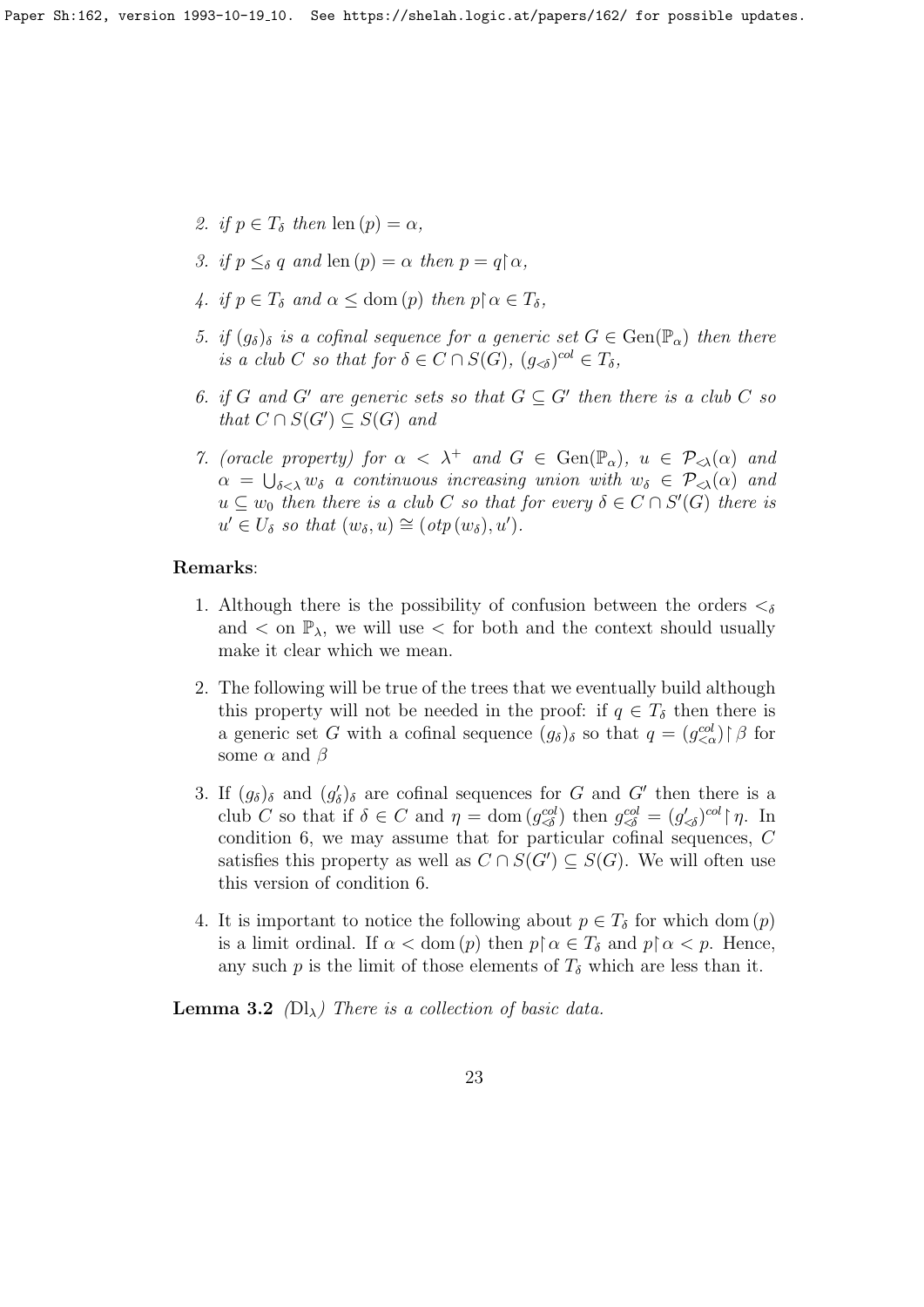We leave the proof of this until the next section. For the rest of the paper except for the proof of Lemma 3.2, we will fix a particular choice of basic data using the notation of definition 3.1.

**Definition 3.3** A weak commitment is a sequence  $\mathbf{p} = \langle p^{\delta} : \delta \langle \lambda \rangle$  where  $p^{\delta}: T_{\delta} \to \mathbb{P}_{\lambda}$  with the following properties:

- 1.  $p^{\delta}(\eta) \in \mathbb{P}_{\text{len}(\eta)}$  (We usually write  $p^{\delta}_{\eta}$  for  $p^{\delta}(\eta)$ .)
- 2. if  $\eta \leq \nu \in T_{\delta}$  then  $p_{\eta}^{\delta} \geq p_{\nu}^{\delta}$  len  $(\eta)$ .

We define an order on weak commitments by  $p \le q$  if for almost all  $\delta$ (*i.e.* on a club),  $p^{\delta} \leq q^{\delta}$  pointwise. We say that **q** is stronger than **p**.

We will identify two weak commitments **p** and **q** if  $p \le q$  and  $q \le p$ . Notation: From the fixed collection of basic data one can extract a critical weak commitment. Define \* $\mathbf{p} = \langle {}^*p^{\delta} : \delta \langle \lambda \rangle$  where \* $p_{\eta}^{\delta} = \eta$ .

Definition 3.4 A commitment is a weak commitment which is stronger than <sup>∗</sup>p.

**Definition 3.5** Suppose G is generic with a cofinal sequence  $(g_{\delta})_{\delta}$  and **p** is a commitment. We say G meets **p** if there is a club C in  $\lambda$  so that for every  $\delta \in C \cap S(G)$ ,  $\eta_{\delta} =: (g_{\leq \delta})^{col} \in T_{\delta}$  and there is  $r_{\delta} \in G$  so that dom  $(r_\delta) =$ dom  $(g_{\leq \delta})$  and

$$
r_{\delta}^{col} \ge p_{\eta}^{\delta} \text{ for all } \eta \le \eta_{\delta}.
$$

**Remark:** If  $h : \text{len}(\eta_{\delta}) \to \text{dom}(g_{\leq \delta})$  is an order isomorphism then in the above definition the existence of  $r_{\delta}$  is equivalent to saying that  $h[p_{\eta}^{\delta}] \in G$  for all  $\eta \leq \eta_{\delta}$ .

**Proposition 3.6** If  $D_i$ ,  $i < \lambda$ , are 0-density systems and  $g \in \mathbb{P}_{\gamma}$  then there is a commitment  $q(\geq^*p)$  and some  $G \in \text{Gen}(\mathbb{P}_{\gamma})$ , so that:

- 1.  $g \in G$ ,
- 2. G meets q and
- 3. if  $\gamma \leq \gamma' < \lambda^+$  and  $G' \in \text{Gen}(\mathbb{P}_{\gamma'})$  meets q, then  $G'$  meets each  $D_i$ .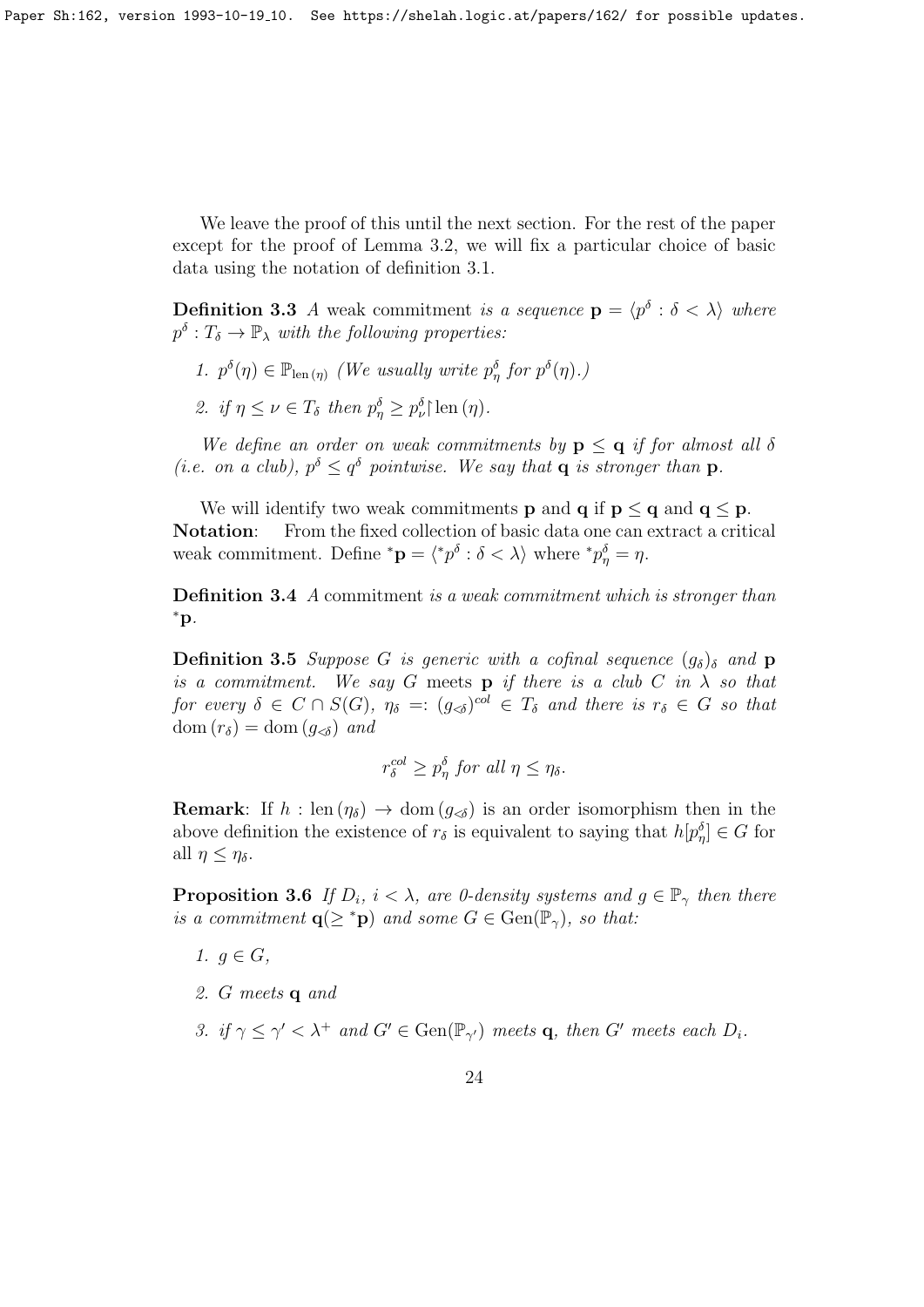Paper Sh:162, version 1993-10-19<sub>-10</sub>. See https://shelah.logic.at/papers/162/ for possible updates.

**Proposition 3.7** Suppose  $G \in \text{Gen}(\mathbb{P}_{\alpha})$  and G satisfies

- 1. for all  $g \in \mathbb{P}/\mathbb{G}, \bar{\infty} \in \mathbb{P}$  there is  $\eth' \in \mathbb{P}/\mathbb{G}$  with  $\eth' \geq \eth$  and either  $\eth' \geq \eth$  $\overline{\sim}$  or  $\eth' \perp \overline{\sim}$  and
- 2.  $\mathbb{P}/G$  is  $\lambda^+$ -uniform.

For  $i < \lambda$ , let  $D_i$  be a density system over G, and suppose  $g \in \mathbb{P}_\gamma/G$  where  $\alpha \leq \gamma < \lambda^+$  and **p** is some commitment that is met by G. Then there is a commitment  $\mathbf{q} \geq \mathbf{p}$ , and some  $G^* \in \text{Gen}(\mathbb{P}_{\gamma})$ , so that:

- 1.  $G \subseteq G^*, g \in G^*$ ;
- 2. G<sup>∗</sup> meets q;
- 3. If  $\gamma \leq \gamma' < \lambda^+$  and  $G' \in \text{Gen}(\mathbb{P}_{\gamma'})$  contains G and meets **q**, then G' meets each  $D_i$ .

**Lemma 3.8** Let  $({}^{\alpha}p)_{\alpha<\kappa}$  be an increasing sequence of commitments with  $\kappa < \lambda^+$ . Then the sequence has a least upper bound.

# Notation 3.9

With the notation of the preceding lemma, we write

$$
\bigcup_{\alpha < \delta} \alpha \mathbf{p} \text{ or } \alpha \in \mathbf{p}
$$

for the least upper bound of the commitments  ${}^{\alpha}$ p.

**Proposition 3.10** Suppose  $G_{\alpha} \in \text{Gen}(\mathbb{P}_{\zeta_{\alpha}})$  meets  ${}^{\alpha}$ **p** for all  $\alpha < \delta$ , where  $\delta < \lambda^+$ , and the  $G_{\alpha}$  and  ${}^{\alpha}$ p are increasing. Then  $G_{<\delta}$  meets  ${}^{<\delta}$ p.

By combining these results we immediately obtain a proof of Theorem 1.9.

**Proof of Theorem 1.9:** We define a sequence of ordinals  $\zeta_{\alpha}$ , a sequence of commitments <sup> $\alpha$ </sup>**p**, and a sequence of  $\lambda$ -generic ideals  $G_{\alpha} \in \text{Gen}(\mathbb{P}_{\zeta_{\alpha}})$ , so that:

- 1.  $\zeta_{<\alpha} \leq \zeta_{\alpha}$ ;  $\delta \mathbf{p} \leq \delta \mathbf{p}$ ;  $G_{<\delta} \subseteq G_{\delta}$  for  $\delta < \lambda^+$
- 2.  $G_{\alpha}$  meets the commitment  $^{\alpha}$ **p**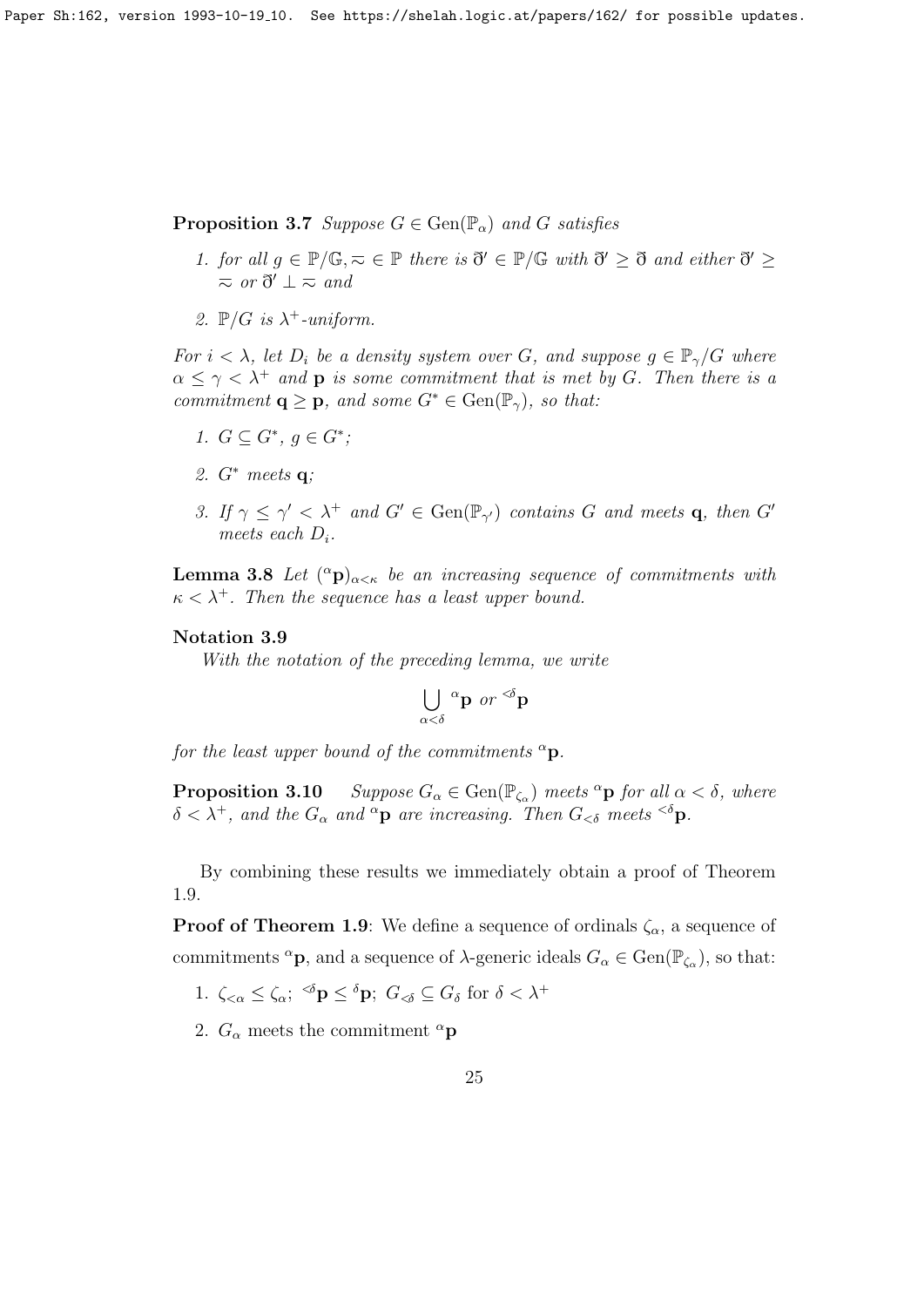3. If  $\zeta_\alpha \leq \beta$  and  $G \in \text{Gen}(\mathbb{P}_{\beta})$  contains  $G_\alpha$  and meets the commitment  $\alpha$ p, then G meets each  $\alpha$ -density system  $D_i$  over  $G_{\alpha}$  proposed by Player I at stage  $\alpha$  of the genericity game.

At stage 0, Player I provides some  $g_0 \in \mathbb{P}$  and at most  $\lambda$  many 0-density systems. To these Player II adds all the 0-density systems mentioned in examples 1.5 and 1.6. We now apply Proposition 3.6 to all these 0-density systems and  $g_0$ . This will provide us with  $G_0$ ,  $\zeta_0$  and <sup>0</sup>p.

At stage  $\delta$ , we will have  $\zeta_{\leq \delta}$ ,  $G_{\leq \delta}$ ,  $\leq$  p defined, and by Proposition 3.10  $G_{\leq \delta}$  meets  $\leq \delta$ **p**. Now since  $G_0 \subseteq G_{\leq \delta}$ ,  $G_{\leq \delta}$  meets <sup>0</sup>**p** and hence meets each of the 0-density systems from examples 1.5 and 1.6. It follows that  $G_{\leq \delta}$  satisfies the conditions on the generic set in Proposition 3.7. By Proposition 3.7 a suitable choice of  $\zeta_{\delta}$ ,  $G_{\delta}$ ,  $^{\delta}$ **p** can then be made.

Now we verify that Player II wins the genericity game using this strategy. By construction,  $g_{\alpha} \in G_{\alpha}$  for all  $\alpha$ . Suppose that D is a density system over  $G_{\leq \alpha}$  selected by Player I at stage  $\alpha$  of the genericity game, and  $\beta \geq \alpha$ . As  $G_{\beta}$  meets the commitment  ${}^{\beta}P$ ,  ${}^{\beta}P \geq {}^{\alpha}P$ , and  $G_{\beta} \supseteq G_{\alpha}$ , it follows that  $G_{\beta}$ meets  $D.$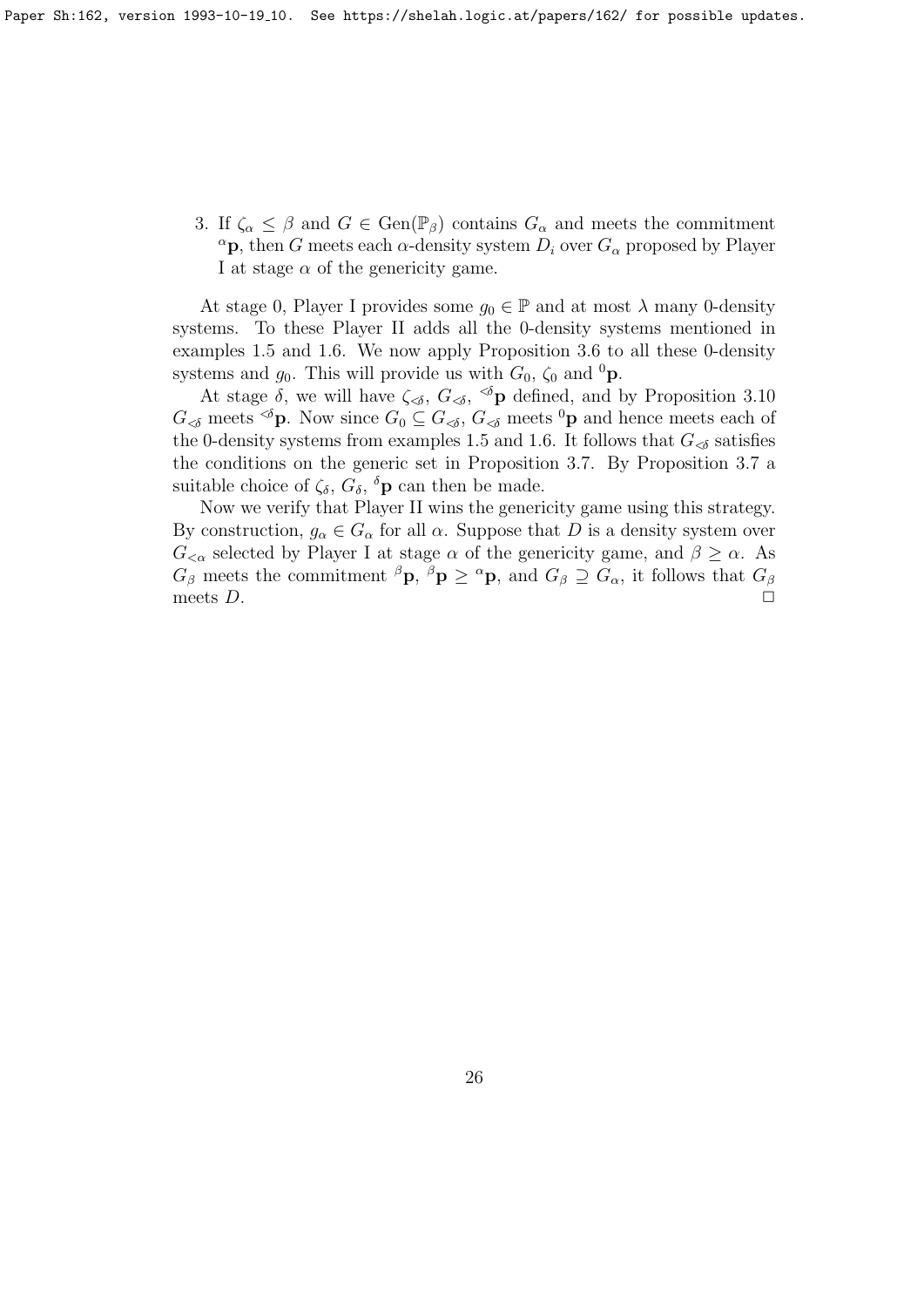# 4 Proofs

In this section we give the proofs of the results stated in the previous section except the proofs of Propositions 3.6 and 3.7 which are deferred to the next section.

# Proof of Lemma 3.2

The Lemma states that there is a collection of basic data.

Let  $(v_{\delta})_{\delta < \lambda}$  be an enumeration of  $\mathcal{P}_{\leq \lambda}(\lambda)$  so that  $v_{\delta} \subseteq \delta$  for all  $\delta$ . Let  $V_{\delta} = \{v_{\beta} : \beta < \delta\}$  for  $\delta < \lambda$ . Using Dl<sub> $\lambda$ </sub> and an encoding of

$$
(\lambda \times \lambda) \cup (\lambda \times \mathcal{P}_{\leq \lambda}(\lambda))
$$

by  $\lambda$ , we can find sets  $\mathcal{R}_{\delta} \subseteq \mathcal{P}(\delta \times \delta)$  and  $\mathcal{G}_{\delta} \subseteq \mathcal{P}(\delta \times V_{\delta})$ , such that  $|\mathcal{R}_{\delta}|, |\mathcal{G}_{\delta}| < \lambda$  for all  $\delta < \lambda$ , and for any  $R \subseteq \lambda \times \lambda$ ,  $G \subseteq \lambda \times \mathcal{P}_{\leq \lambda}(\lambda)$ , the set:

$$
\{\delta : R \cap (\delta \times \delta) \in \mathcal{R}_{\delta} \text{ and } G \cap (\delta \times V_{\delta}) \in \mathcal{G}_{\delta}\}\
$$

is stationary.

Before defining the basic data we establish some notation. For each  $\alpha$  <  $\lambda^+$ , we select a bijection  $i_\alpha : \alpha \leftrightarrow |\alpha|$ . For simplicity we assume  $|\alpha| = \lambda$ throughout in our notation below. For  $\delta < \lambda$ , let  $\alpha_{\delta}$  be the order type of  $i_{\alpha}^{-1}[\delta],$  and let  $\pi_{\alpha\delta} : \alpha \cap i_{\alpha}^{-1}[\delta] \simeq \alpha_{\delta}, \, j_{\alpha\delta} = \pi_{\alpha\delta} \circ i_{\alpha}^{-1} : \delta \leftrightarrow \alpha_{\delta}.$ 

Let

$$
R_{\alpha} = \{ (i_{\alpha}(\beta), i_{\alpha}(\gamma)) : \beta < \gamma < \alpha \};
$$
  

$$
R_{\alpha\delta} = R_{\alpha} \cap (\delta \times \delta) \quad (\delta < \lambda).
$$

Then  $j_{\alpha\delta}$  :  $(\delta, R_{\alpha\delta}) \simeq (\alpha_{\delta}, <)$ . It will be important that  $j_{\alpha\delta}$  is determined by  $R_{\alpha\delta}$ .

If G is a  $\lambda$ -generic ideal in  $\mathbb{P}_{\alpha}$  with  $\alpha < \lambda^{+}$ , let:

$$
\hat{G} = \{ (\beta, i_{\alpha}[u]) : (\beta, u) \in G \}
$$
  
\n
$$
\hat{G}_{\delta} = \hat{G} \cap (\delta \times V_{\delta})
$$
  
\n
$$
G_{\delta} = \{ (\beta, u) \in G : (\beta, i_{\alpha}[u]) \in (\delta \times V_{\delta}) \}
$$
  
\n
$$
\bar{G}_{\delta} = \{ (\beta, \pi_{\alpha\delta}[u]) : (\beta, u) \in G_{\delta} \}
$$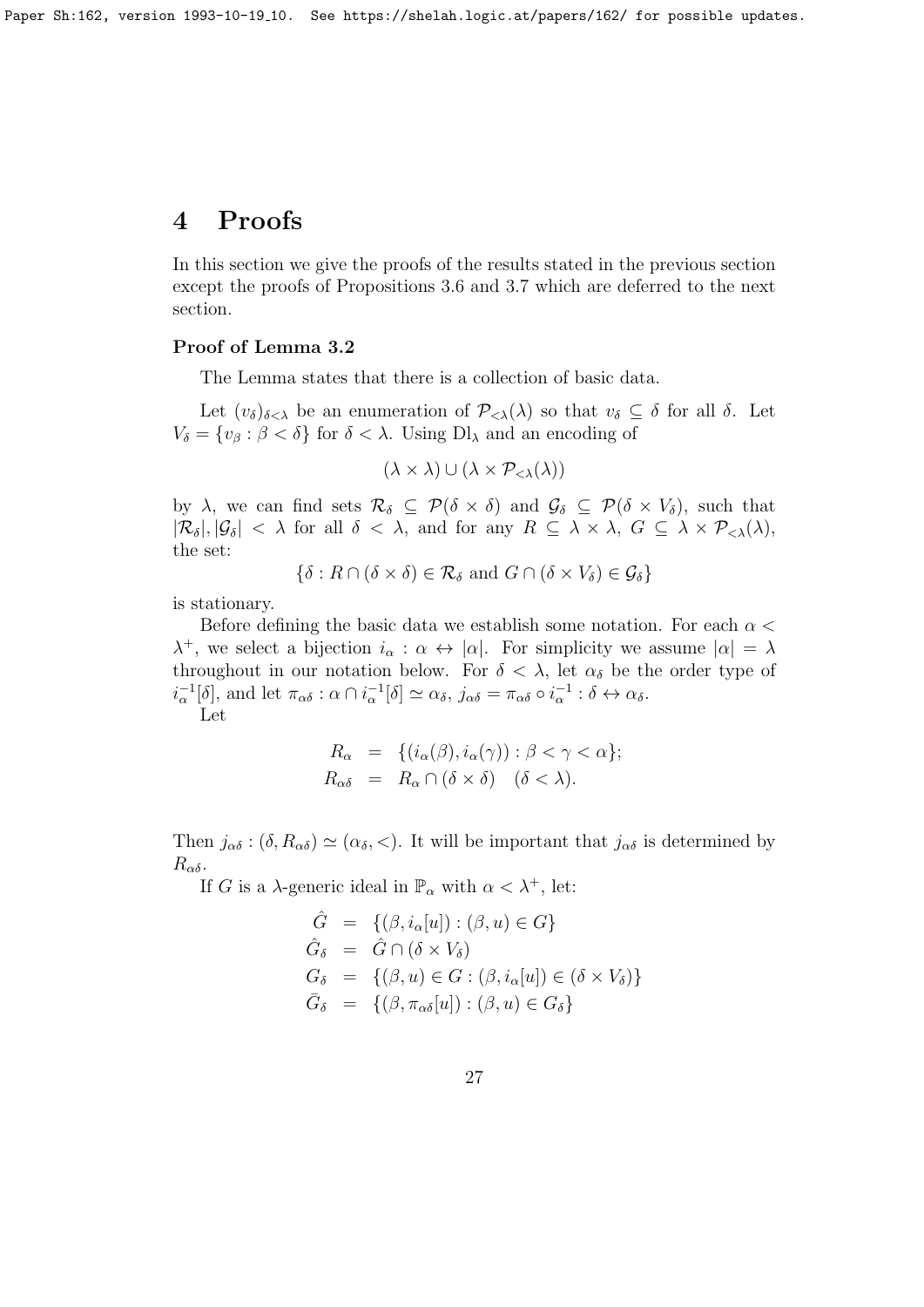Again, we can go directly from  $\hat{G}_{\delta}$  to  $\bar{G}_{\delta}$  by applying  $j_{\alpha\delta}$ . Observe also that  $\pi_{\alpha\delta}$  induces an isomorphism  $\pi_{\alpha\delta}^*$  :  $G_{\delta} \simeq \bar{G}_{\delta}$ . We are primarily interested in this collapsing map  $\pi_{\alpha\delta}^*$ , but  $\hat{G}$  provides a better "encoding" of G because the sets  $\hat{G}_{\delta}$  increase with  $\delta$ , while the sets  $\bar{G}_{\delta}$  do not.

Let  $C(G)$  be the set of  $\delta < \lambda$  for which  $G_{\delta}$  contains a cofinal increasing subsequence. Then  $C(G)$  is a club in  $\lambda$ . For  $\delta \in C(G)$ ,  $\overline{G}_{\delta}$  has a least upper bound, which will be denoted  $\cup \overline{G}_\delta$ .

We are now ready to define the basic data. For  $\delta < \lambda$  we define  $T_{\delta}$  as:

$$
\{p \in \mathbb{P}: \ \exists \alpha < \lambda^+ \, \exists G \in \text{Gen}(\mathbb{P}_{\alpha}) \, \exists \gamma: \ \delta \in C(G), \\ \hat{G}_{\delta} \in \mathcal{G}_{\delta}, R_{\alpha\delta} \in \mathcal{R}_{\delta}, \text{ and } p = [\bigcup \bar{G}_{\delta}] \, \gamma.\}
$$

Notice that dom (p) is an ordinal for every  $p \in T_\delta$ . To see that  $|T_\delta| < \lambda$ , we use the fact that  $\tilde{G}_\delta$ ,  $R_{\alpha\delta}$  together determine  $\bar{G}_\delta$ , and also that any p in  $\mathbb P$  has fewer than  $\lambda$  distinct restrictions. For  $p, q \in T_{\delta}$ , define the order by;  $p \leq q$  iff  $p = q \restriction \text{dom}(p).$ 

Now for G a  $\lambda$ -generic ideal in  $\mathbb{P}_{\alpha}$  with  $\alpha < \lambda^{+}$ , fix a cofinal sequence  $(g_i^G)_{i < \lambda}$  in G, and set:

$$
S(G) = \{ \delta < \lambda : [g_{< \delta}^{G}]^{col} \in T_{\delta} \};
$$
\n
$$
S'(G) = \{ \delta < \lambda : \hat{G}_{\delta} \in \mathcal{G}_{\delta} \text{ and } R_{\alpha\delta} \in \mathcal{R}_{\delta} \};
$$
\n
$$
U_{\delta} = \{ u : \exists v \in V_{\delta} \, \exists R \in \mathcal{R}_{\delta} \, \exists \alpha < \lambda^{+} \quad (\delta, v, R) \simeq (\alpha, u, \leq) \}
$$

Clearly  $U_{\delta} \subseteq \mathcal{P}_{\leq \lambda}(\lambda)$  and  $|U_{\delta}| < \lambda$ . It is also straightforward to see that  $S'(G)$  is stationary.

Let  $C_1$  be

$$
\{\delta \in C(G) : g^G_{\prec \delta} = \cup G_{\delta}\}
$$

Then  $C_1$  is a club in  $\lambda$ , and if  $\delta \in S'(G) \cap C_1$  then  $(g_{\delta}^G)^{col} \in T_{\delta}$  so  $S(G)$  is stationary. If  $(g'_\delta)_{\delta}$  is any other cofinal sequence for G then there is a club

$$
C = \{\delta : g'_{\lessdot \delta} = g^G_{\lessdot \delta}\}
$$

and for every  $\delta \in C \cap S(G), (g'_{\leq \delta})^{col} \in T_{\delta}.$ 

Let  $G \subseteq G^*$  be two  $\lambda$ -generic ideals in  $\mathbb{P}_{\alpha}, \mathbb{P}_{\alpha^*}$  with  $S(G), S(G^*)$  determined by cofinal sequences  $(g_{\delta}^G)_{\delta}, (g_{\delta}^{G^*})_{\delta}$  respectively. If one considers  $C = \{ \delta : g_{\leq \delta}^{G^*} \}$  are  $g_{\leq \delta}^G \}$ , it is easy to see that  $C \cap S(G^*) \subseteq S(G)$ .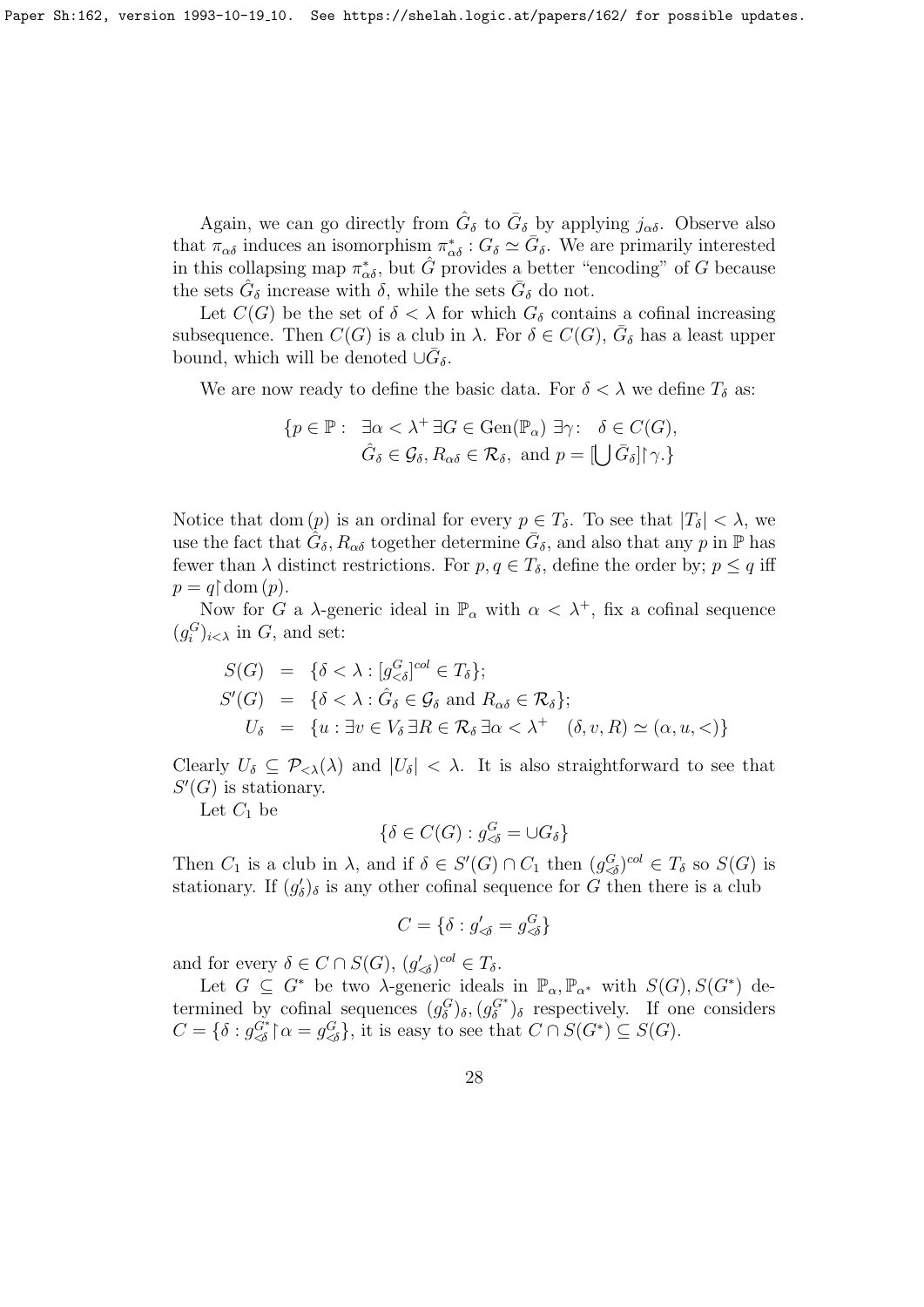It remains to verify the oracle property (7) of Definition 3.1. We fix  $\alpha < \lambda^+$ , G  $\lambda$ -generic in  $\mathbb{P}_{\alpha}$ ,  $u \in \mathcal{P}_{\leq \lambda}(\alpha)$ , and we let  $\alpha = \bigcup_{\delta \leq \lambda} w_{\delta}$  be a continuous increasing union with each  $|w_\delta| < \lambda$  and  $u \subseteq w_0$ . On some club C, otp  $w_{\delta} = \alpha_{\delta}$  and if  $v_{\alpha} \subseteq \delta$  then  $\alpha < \delta$ . So  $(w_{\delta}, u) \simeq (\alpha_{\delta}, \pi_{\alpha\delta}[u])$ . For  $\delta \in C \cap S'(G)$  we have

$$
(\delta, i_{\alpha}[u], R_{\alpha\delta}) \simeq (\alpha_{\delta}, \pi_{\alpha\delta}[u], <) \simeq (w_{\delta}, u, <).
$$

Hence,  $\pi_{\alpha\delta}[u] \in U_{\delta}$ .

Notation 4.1 In the next few results we make systematic use of the diagonal intersection of clubs. If  $(C_{\alpha})_{\alpha<\lambda}$  is a sequence of clubs in  $\lambda$ , the diagonal intersection is defined correspondingly as:

$$
\Delta_{\alpha}C_{\alpha} = \{ \delta < \lambda : \delta \in \bigcap_{\alpha < \delta} C_{\alpha} \}.
$$

The diagonal intersection of such a sequence of clubs is again a club.

**Proof of Lemma 3.8** Let  $({}^{\alpha}p)_{\alpha<\kappa}$  be an increasing sequence of commitments with  $\kappa < \lambda^+$ . We claim that the sequence has a least upper bound. We may take  $\kappa$  to be a regular cardinal, with  $\kappa \leq \lambda$ . We deal with the case  $\kappa = \lambda$ ; for  $\kappa < \lambda$  our use of a diagonal intersection below would reduce to an ordinary intersection.

For  $\beta < \lambda$  let  $C_{\beta}$  be a club such that for all  $\alpha < \beta$ :

$$
\alpha p^{\delta} \leq^{\beta} p^{\delta} \text{ pointwise for } \delta \in C_{\beta}.
$$

Let  $C = \Delta_{\beta} C_{\beta}$ . For  $\delta \in C$  and  $\eta \in T_{\delta}$ , let  $p_{\eta}^{\delta} = \cup_{\alpha < \delta}^{\alpha} p_{\eta}^{\delta}$ . Then **p** is a commitment. We have  ${}^{\alpha} \mathbf{p} \leq \mathbf{p}$  since  ${}^{\alpha} p^{\delta} \leq p^{\delta}$  pointwise for  $\delta \in C \setminus \alpha$ .

Now we will check that p is the least upper bound of the sequence as a commitment Let q be a second upper bound. Let

$$
C_{\alpha}^* = \{ \delta < \lambda : q^{\delta} \ge \alpha p^{\delta} \text{ pointwise} \},
$$

and let  $C^* = \Delta_{\alpha} C_{\alpha}^*$ . For  $\delta \in C \cap C^*$ , and  $\eta \in T_{\delta}$ , we have:

$$
q_{\eta}^{\delta} \geq \cup_{\alpha < \delta}^{\alpha} p_{\eta}^{\delta} = p_{\eta}^{\delta}.
$$

It follows that **p** is the least upper bound.  $\Box$ 

We divide Proposition 3.10 into two parts.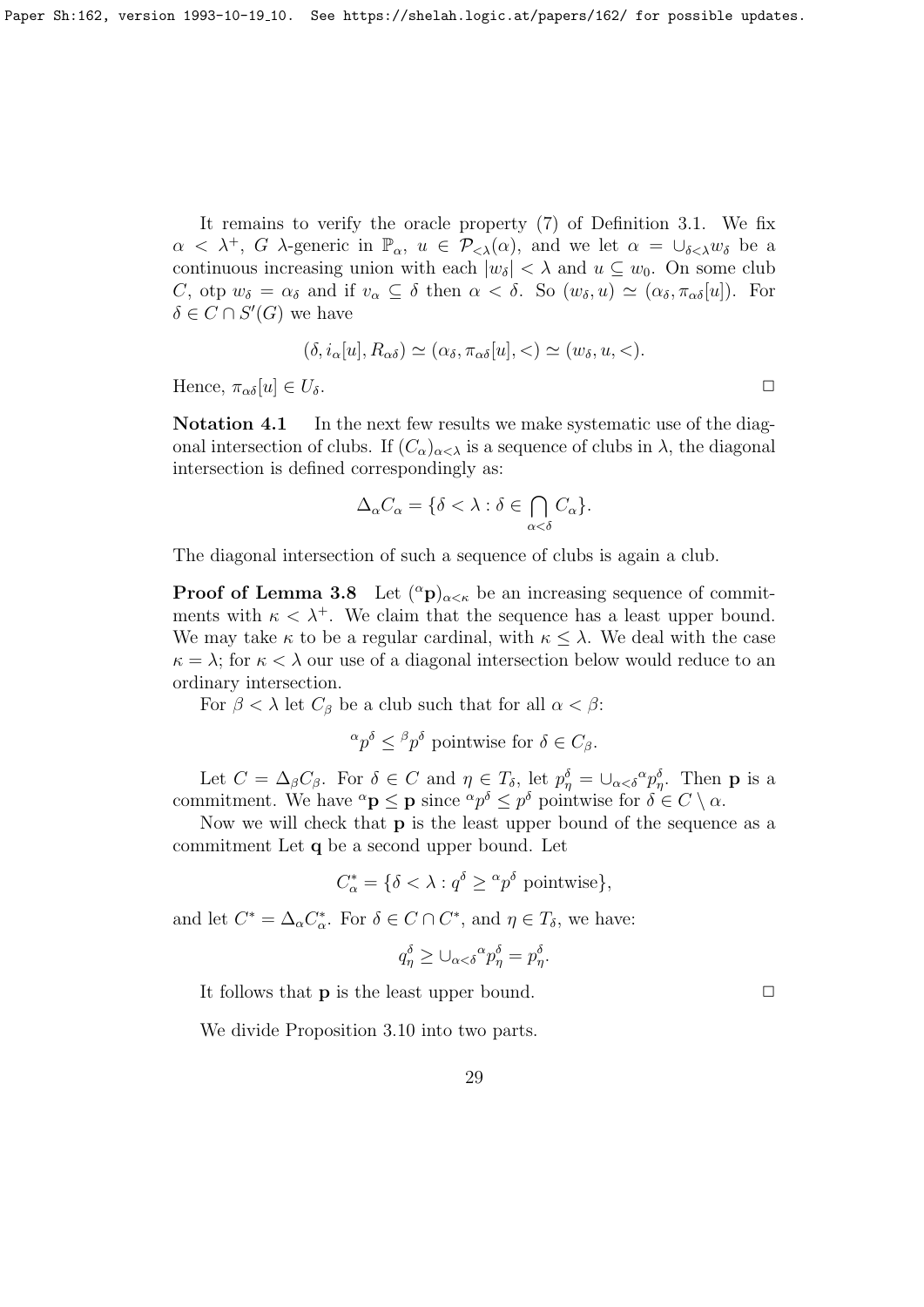**Proposition 4.2** Suppose that  $(G_i)_{i \leq \kappa}$  is an increasing sequence with  $G_i \in$  $Gen(\mathbb{P}_{\alpha_i})$ ,  $\kappa < \lambda^+$ , and that each  $G_i$  meets a fixed commitment **p**. Then  $\cup_i G_i$ also meets the commitment p.

**Proof:** Let  $G = \bigcup_{i \leq \kappa} G_i$ . By consulting the proof of Lemma 1.3, we can see that there is a cofinal sequence  $(g_j)_{j<\lambda}$  for G so that if  $g_j^i = g_j \upharpoonright \alpha_i$ then  $(g_j^i)_{j<\lambda}$  is a cofinal sequence in  $G_i$ . For each  $i < \lambda$  let  $C_i$  be a club demonstrating that  $G_i$  meets **p**. In other words, for  $\delta \in C_i \cap S(G_i)$  we have  $r_{\delta}^i \in G$  with:

- 1. dom  $r_{\delta}^{i} = \text{dom } g_{\leq \delta}^{i}, \eta_{\delta}^{i} = (g_{\leq \delta}^{i})^{col} \in T_{\delta}$ ; and
- 2.  $[r_{\delta}^i]^{col} \ge p_{\eta}^{\delta}$  for all  $\eta \le \eta_{\delta}^i$ .

By Definition 3.1.5, we may also suppose that  $C_i \cap S(G) \subseteq S(G_i)$ .

We consider the case  $\kappa = \lambda$  (Use ordinary intersection instead of diagonal intersection when  $\kappa < \lambda$ ).

Let

$$
C = \Delta_i C_i \cap \{ \delta < \lambda : \sup \operatorname{dom} g_{<\delta} = \sup_{i < \delta} \alpha_i \}
$$

If  $\delta \in C \cap S(G)$  then we can find  $r_{\delta} \in G$  so that  $r_{\delta} \geq r_{\delta}^i$  for  $i < \delta$  and

$$
\text{dom}(r_{\delta}) = \bigcup_{i < \delta} \text{dom}(g_{\leq \delta}^{i}) = \bigcup_{i < \delta} \text{dom}(g_{\leq \delta} \upharpoonright \alpha_{i}) = \text{dom}(g_{\leq \delta}).
$$

Clearly,  $r_{\delta}^{col} \ge p_{\eta}^{\delta}$  for all  $\eta < (g_{\le \delta})^{col} = \eta_{\delta} \in T_{\delta}$ . However, since  $p_{\eta_{\delta}}^{\delta}$  len  $(\eta) \le$  $p_{\eta}^{\delta}$  for all  $\eta \leq \eta_{\delta}$  and  $p_{\eta_{\delta}}^{\delta} = \bigcup_{\eta < \eta_{\delta}} p_{\eta_{\delta}}^{\delta}$  [len  $(\eta)$ ,  $r_{\delta}^{col} \geq p_{\eta_{\delta}}^{\delta}$ .

**Proposition 4.3** Suppose  $G \in \text{Gen}(\mathbb{P}_{\alpha})$  meets an increasing sequence of commitments  $({}^{\gamma}\mathbf{p} : \gamma < \kappa)$  where  $\kappa < \lambda^{+}$ . Then G meets  $\bigcup_{\gamma < \kappa} {}^{\gamma}\mathbf{p}$ .

**Proof:** Again, we treat only the case when  $\kappa = \lambda$ . Let  $(q_i)_{i \leq \lambda}$  be a cofinal sequence in G. For each  $\gamma$ , let  $C_{\gamma}$  witness the fact that G meets  ${}^{\gamma}$ **p**. That is, for all  $\delta \in C_{\gamma} \cap S(G)$  there is  $r_{\delta}^{\gamma} \in G$  so that:

- 1. dom  $r_{\delta}^{\gamma} = \text{dom } g_{\lessdot \delta}, \eta_{\delta} = g_{\lessdot \delta}^{col} \in T_{\delta}$ ; and
- 2.  $(r_{\delta}^{\gamma})$  $\int_{\delta}^{\gamma} \gamma^{col} \geq \gamma p_{\eta}^{\delta}$  for all  $\eta \leq \eta_{\delta}$ .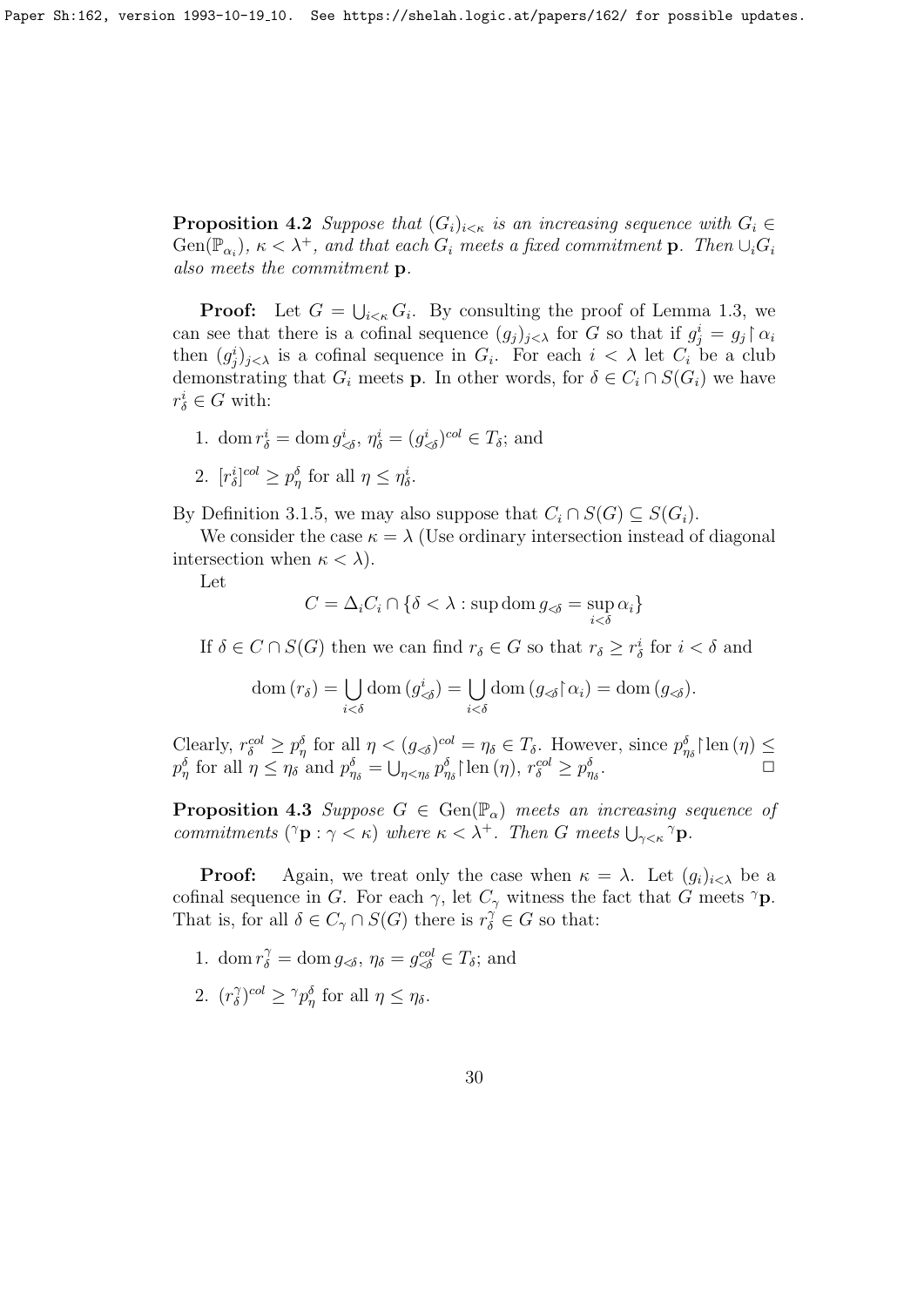We may also suppose that  $C_{\gamma}$  witnesses the relation  ${}^{i}$ **p**  $\leq$   ${}^{\gamma}$ **p** for  $i < \gamma$ . Hence we may assume  $r^i_\delta \leq r^{\gamma}_\delta$  $\delta$  for  $\delta \in C_{\gamma} \cap S(G)$ . Let  $C = \Delta_{\gamma} C_{\gamma}$ .

For  $\delta \in C \cap S(G)$ , let  $r_{\delta} = \bigcup_{i < \delta} r_{\delta}^i$ . Then on  $C \cap S(G)$ , dom  $r_{\delta} = \text{dom } g_{\leq \delta}$ and  $r_{\delta}^{col} = \bigcup_{i < \delta} [r_{\delta}^{i}]^{col} \ge \bigcup_{i < \delta} i p_{\eta}^{\delta} = \langle \kappa p_{\eta}^{\delta} \rangle$  for all  $\eta \le \eta_{\delta}$ . The last equality follows from the proof of Lemma 3.8.  $\Box$ 

Proposition 3.10 is an immediate consequence of the preceding two propositions.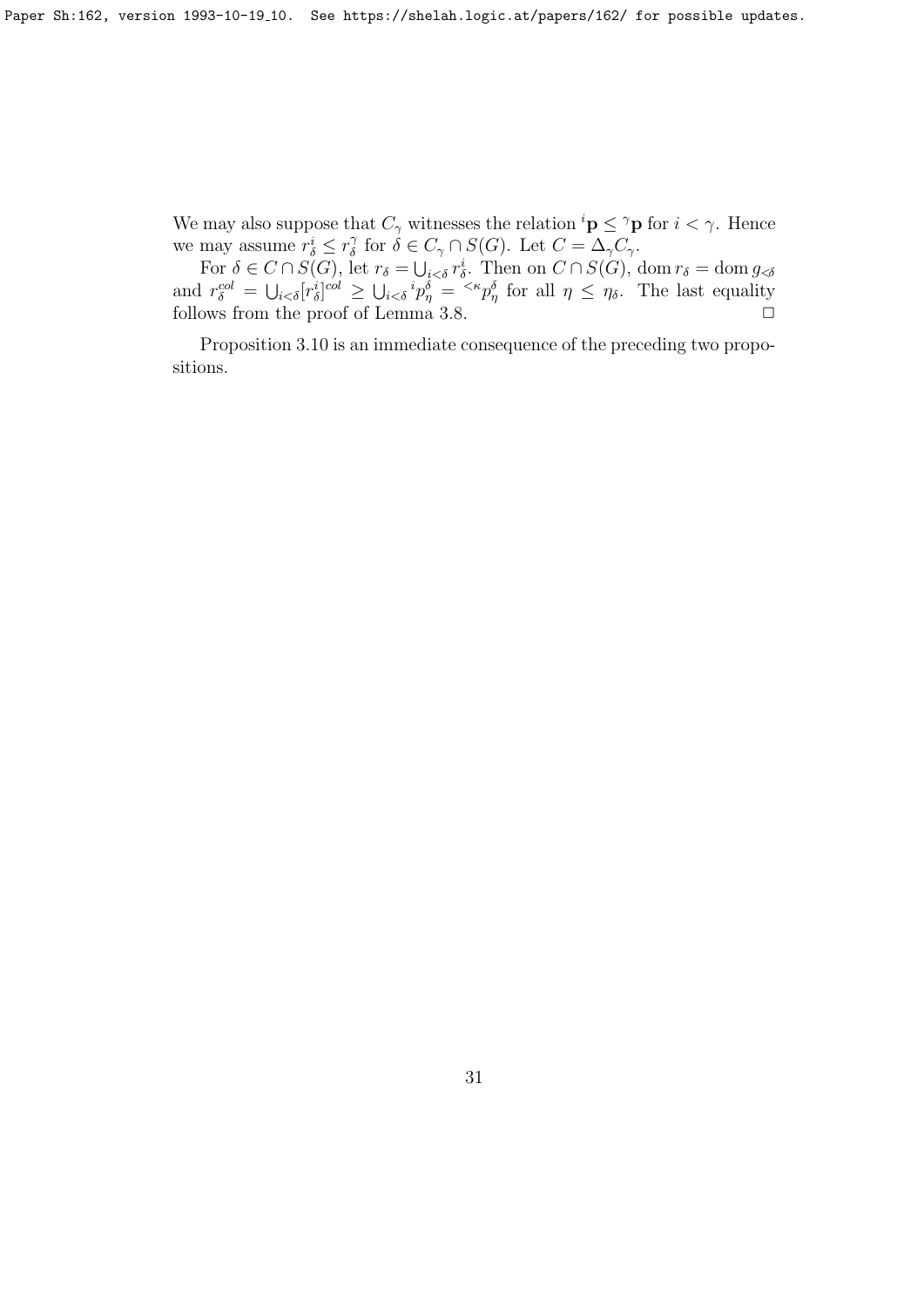# 5 Proof of Proposition 3.7

We recall the statement of Proposition 3.7.

# Proposition 3.7

Suppose  $G \in \text{Gen}(\mathbb{P}_{\alpha})$  and G satisfies

- 1. for all  $g \in \mathbb{P}/\mathbb{G}, \bar{\infty} \in \mathbb{P}$  there is  $\eth' \in \mathbb{P}/\mathbb{G}$  with  $\eth' \geq \eth$  and either  $\eth' \geq$  $\overline{\sim}$  or  $\eth' \perp \overline{\sim}$  and
- 2.  $\mathbb{P}/G$  is  $\lambda^+$ -uniform.

For  $i < \lambda$ , let  $D_i$  be a density system over G, and suppose  $g \in \mathbb{P}_\gamma/G$  where  $\alpha \leq \gamma \leq \lambda^+$  and **p** is some commitment that is met by G. Then there is a commitment  $\mathbf{q} \geq \mathbf{p}$ , and some  $G^* \in \text{Gen}(\mathbb{P}_{\gamma})$ , so that:

- 1.  $G \subseteq G^*, g \in G^*$ ;
- 2. *G*<sup>∗</sup> meets **q**;
- 3. If  $\gamma \leq \gamma' < \lambda^+$  and  $G' \in \text{Gen}(\mathbb{P}_{\gamma'})$  contains G and meets **q**, then G' meets each  $D_i$ .

We are also obliged to prove Proposition 3.6 as well. The proof is very similar to the proof of Proposition 3.7 and so we will only highlight the formal differences at the end of the proof.

**Proof of Proposition 3.7**: Let  $\gamma = \bigcup_{\delta \leq \lambda} w_{\delta}$  be a continuous increasing union with  $|w_\delta| < \lambda$ . Set  $\gamma_\delta = \text{otp}(w_\delta)$  and choose  $\zeta_\delta$  so that  $\gamma_\delta + \zeta_\delta \geq \text{ht}(T_\delta)$ . Let

$$
h_{\delta}:\gamma_{\delta}+\zeta_{\delta}\to w_{\delta}\cup[\gamma,\gamma+\zeta_{\delta})
$$

be an order isomorphism.

Fix a cofinal sequence  $(g_{\delta})_{\delta}$  for G. Since G meets **p**, there is a club C so that for all  $\delta \in C \cap S(G)$  we have  $g^{col}_{\leq \delta} =: \eta_{\delta} \in T_{\delta}$ , and there is  $r_{\delta} \in G$  so that dom  $(r_\delta) = w_\delta \cap \alpha$  and  $r_\delta^{col} \geq p_\eta^\delta$  for all  $\eta \leq \eta_\delta$ . We may also assume that dom  $(g_{\leq \delta}) = w_{\delta} \cap \alpha$  for all  $\delta \in C$ .

Now we build the commitment **q**. If  $\delta \notin C \cap S(G)$  then let  $q^{\delta} = p^{\delta}$ . Fix then  $\delta \in C \cap S(G)$ . For  $i < \delta, \zeta \leq \zeta_{\delta}$  and  $u \in U_{\delta}, u \subseteq \gamma_{\delta} + \zeta_{\delta}$ , let

$$
D_i^{\zeta}(u) = \{r \in \mathbb{P}_{\gamma_{\delta} + \zeta} : h_{\delta}[r] \in D_i(h_{\delta}[u], w_{\delta} \cup [\gamma, \gamma + \zeta))\}
$$

Let  $\mathbb{P}_G[T_\delta]$  be the set of functions  $\bar{p}:T_\delta\to\mathbb{P}_\lambda$  so that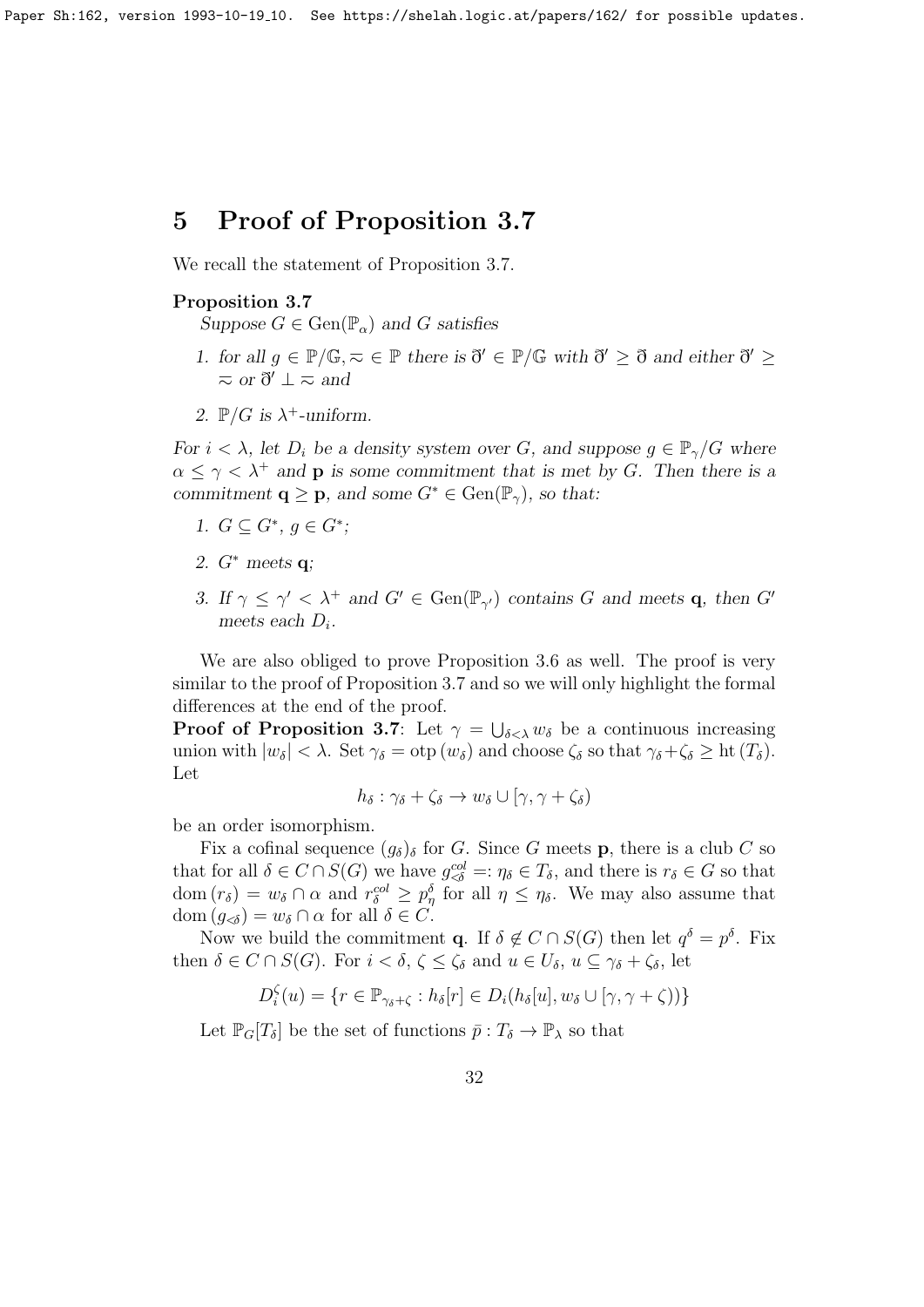- 1.  $\bar{p}(\eta) \in \mathbb{P}_{\text{len}(\eta)}$  for all  $\eta \in T_{\delta}$ ,
- 2. if  $\eta \leq \nu$  then  $\bar{p}(\eta) \geq \bar{p}(\nu)$  len  $(\eta)$  and
- 3. if  $\eta$  is comparable with  $\eta_{\delta}$  then  $h_{\delta}[\bar{p}(\eta)] \in \mathbb{P}/G$ .

We will write  $\bar{p}_\eta$  for  $\bar{p}(\eta)$ .

**Remark**: Since G meets **p**, if  $\delta \in C \cap S(G)$  then  $p^{\delta} \in \mathbb{P}_{G}[T_{\delta}]$ . To see this, we must show that if  $\eta$  is comparable to  $\eta_\delta$  then  $h_\delta[p_\eta^\delta] \in \mathbb{P}/G$ . If  $\eta \leq \eta_\delta$  then since  $\delta \in C \cap S(G)$ ,  $h_{\delta}[p_{\eta}^{\delta}] \in G$ . Suppose  $\eta \geq \eta_{\delta}$ . Now  $p_{\eta}^{\delta}$  len  $(\eta_{\delta}) \leq p_{\eta_{\delta}}^{\delta}$  and since  $w_{\delta} \cap \alpha = \text{dom}(g_{\leq \delta})$  we have  $h_{\delta}[p_{\eta}^{\delta}] \cap \alpha \leq h_{\delta}[p_{\eta_{\delta}}^{\delta}]$  so  $h_{\delta}[p_{\eta}^{\delta}] \in \mathbb{P}/G$ .

**Proposition 5.1** There is a  $q^{\delta} \in \mathbb{P}_G[T_{\delta}]$  with  $q^{\delta} \geq p^{\delta}$  pointwise and so that for every  $u \in U_{\delta}$ ,  $i < \delta$  if  $\eta' \in T_{\delta}$ ,  $\eta' \ge \eta_{\delta}$  with len  $(\eta') = \gamma_{\delta} + \zeta$  and  $u \subseteq \gamma_{\delta} + \zeta$ then  $q_{\eta'}^{\delta} \in D_i^{\zeta}$  $\frac{\varsigma}{i}(u)$ .

To obtain this  $q^{\delta}$  we use a claim whose proof we postpone.

**Claim 5.2** If  $\bar{q} \in \mathbb{P}_G[T_\delta], u \in U_\delta, i < \delta, \zeta \leq \zeta_\delta$  and  $\eta^* \in T_\delta, \eta^* \geq \eta_\delta$  with  $\text{len}(\eta^*) = \gamma_\delta + \zeta \text{ and } u \subseteq \gamma_\delta + \zeta \text{ then there is } \bar{r} \in \mathbb{P}_G[T_\delta] \text{ so that } \bar{r} \geq \bar{q}$ pointwise and  $\bar{r}_{\eta^*} \in D_i^{\zeta}$  $\frac{\varsigma}{i}(u)$ .

**Proof of Proposition 5.1** To get the required  $q^{\delta}$ , one starts with  $p^{\delta}$ , at limit stages take unions and at successor stages use the claim applied to some particular  $i < \delta, \zeta \leq \zeta_{\delta}, u \in U_{\delta}$  and  $\eta^* \in T_{\delta}$ . After at most  $|U_{\delta}| \cdot |\zeta_{\delta}| \cdot |T_{\delta}|$ stages we will have produced  $q^{\delta}$ .  $\Box$ 

Now we turn to the construction of  $G^*$ , a  $\lambda$ -generic ideal in  $\mathbb{P}_{\gamma}$  meeting **q** with  $G \subseteq G^*$  and  $g \in G^*$ , hence completing the proof of Proposition 3.7.

Fix an enumeration  $(s_{\delta})_{\delta}$  of  $\mathbb{P}_{\gamma}$ .  $G^*$  will be the downward closure of an increasing sequence  $(g_{\delta})_{\delta}$  which is constructed inductively starting with  $g_0^* = g$ . We shall guarantee that  $g_\delta^* \in \mathbb{P}_\gamma/G$  for each  $\delta$ .

At stage  $\delta$ , if  $\delta \in C \cap S(G)$ , dom  $(g^*_{\leq \delta}) = w_{\delta}$ ,  $(g^*_{\leq \delta}) \upharpoonright \alpha = g_{\leq \delta}$  and  $(g^*_{\leq \delta})^{col}$  $\eta^* \in T_\delta$  then let  $h: \text{len}(\eta^*) \to \text{dom}(g^*_{\leq \delta})$  be an order isomorphism and let  $\hat{g}_{\delta} \in \mathbb{P}/G$  be chosen so that dom  $(\hat{g}_{\delta}) = \text{dom}(g^*_{\leq \delta}), \hat{g}_{\delta} \geq g^*_{\leq \delta}$  and  $\hat{g}_{\delta} \geq h_{\delta}[q^{\delta}_{\eta}]$ for every  $\eta \leq \eta^*$ . This can be accomplished because  $\mathbb{P}/G$  is  $\lambda^+$ -uniform by assumption and we guaranteed that  $h_{\delta}[q_{\eta}^{\delta}] \in \mathbb{P}/G$  when we built the commitment q.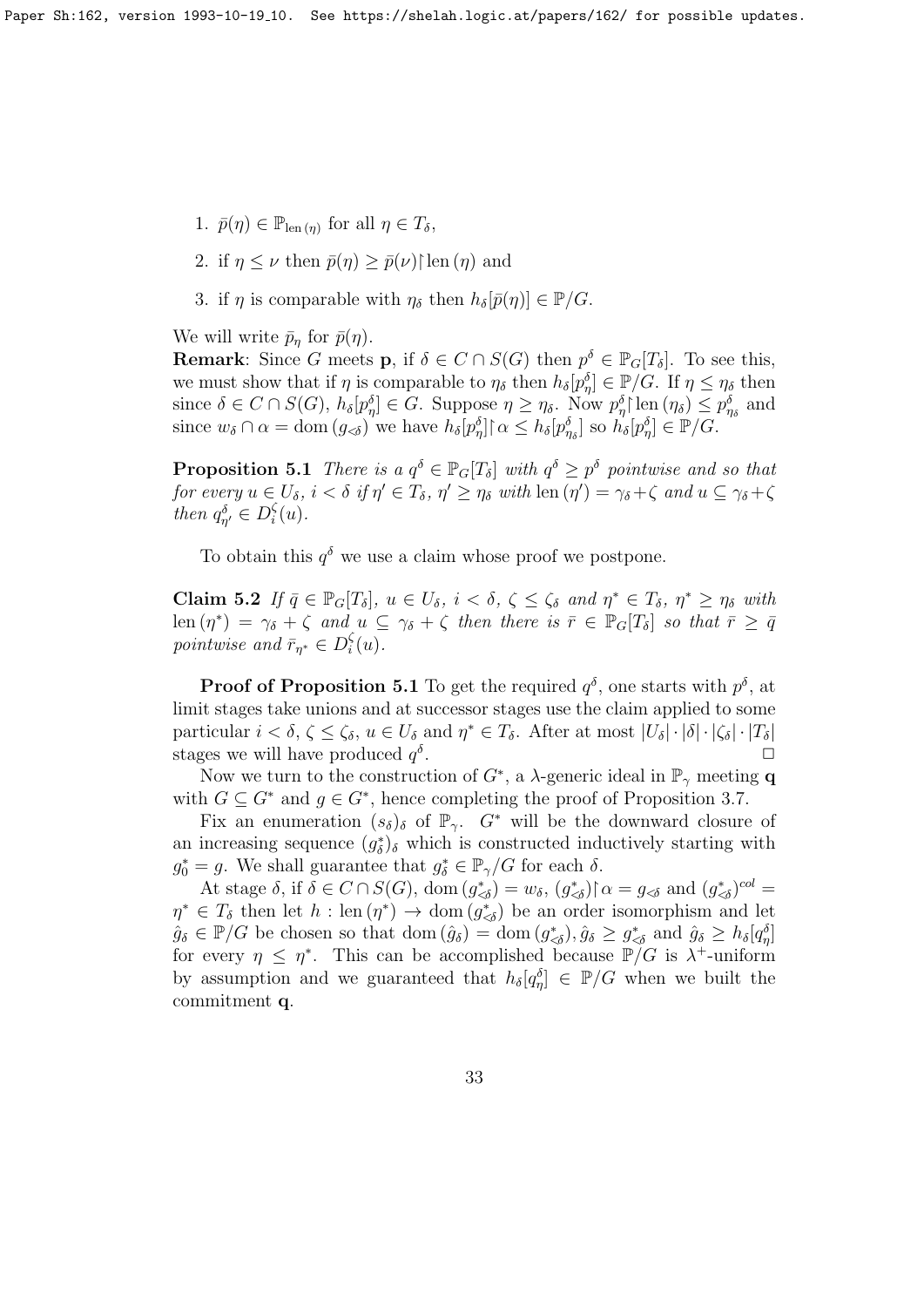If any of the above conditions fail, let  $\hat{g}_{\delta} = g^*_{\leq \delta}$ . In either case, use the assumption on G to find  $g_{\delta}^*$  so that  $g_{\delta}^* \in \mathbb{P}_\gamma/G$  with  $\hat{g}_{\delta} \geq g_{\delta}^*$  and either  $g_{\delta}^* \geq s_{\delta}$  or  $g_{\delta}^* \perp s_{\delta}$ .

It follows easily now that  $G^* \in \text{Gen}(\mathbb{P}_{\gamma}), G \subseteq G^*$  and  $g \in G^*$ . We now show that  $G^*$  meets **q**. Choose  $C_1$  so that  $C_1 \cap S(G^*) \subseteq C \cap S(G)$  and for all  $\delta \in C_1$ , dom  $(g^*_{\leq \delta}) = w_{\delta}$  and  $(g^*_{\leq \delta}) \upharpoonright \alpha = g_{\leq \delta}$ . If  $\delta \in C_1 \cap S(G^*)$  then  $(g^*_{\leq \delta})^{col} = \eta^* \in T_{\delta}$  so from considerations at stage  $\delta$ ,  $\hat{g}_{\delta} \in G^*$  and  $(\hat{g}_{\delta})^{col} \geq q_{\eta}^{\delta}$ for all  $\eta \leq \eta^*$ . It follows that  $G^*$  meets **q**.

Now suppose G' meets  $\mathbf{q}, G' \in \text{Gen}(\mathbb{P}_{\gamma})$  contains G with  $\gamma \leq \gamma' < \lambda^+$ . Fix a cofinal sequence  $(g'_\delta)_\delta$  for G', a density system  $D_i$  and  $u \in \mathcal{P}_{\leq \lambda}(\gamma')$ . We want to find w so that  $u \subseteq w$  and  $D_i(u, w) \cap G' \neq \emptyset$ . Write  $\gamma' \setminus \gamma$  as a continuous increasing union  $\bigcup_{\delta<\lambda} w'_{\delta}$  with  $w'_{\delta} \in \mathcal{P}_{\leq \lambda}(\gamma' \setminus \gamma)$ .

There is a club  $C_2$  with the following properties:

- 1. if  $\delta \in C_2$ ,  $(g'_{\prec \delta}) \upharpoonright \alpha = g_{\prec \delta}$  and dom  $(g'_{\prec \delta}) = w_{\delta} \cup w'_{\delta}$ ;
- 2.  $C_2 \cap S'(G') \subseteq C_2 \cap S(G') \subseteq C \cap S(G);$
- 3. for  $\delta \in C_2 \cap S(G')$  there is  $r_{\delta} \in G'$  with dom  $(g'_{\prec \delta}) = \text{dom}(r_{\delta}), g'_{\prec \delta} \leq r_{\delta}$ ,  $(g'_{\leq \delta})^{col} = \eta'_{\delta} \in T_{\delta}$  and  $r_{\delta}^{col} \geq q_{\eta}^{\delta}$  for all  $\eta \leq \eta'_{\delta}$ ; and
- 4. for  $\delta \in C_2 \cap S'(G')$  there is  $u' \in U_{\delta}$  so that

$$
f_{\delta}: (\text{otp}(w_{\delta} \cup w_{\delta}'), u') \simeq (w_{\delta} \cup w_{\delta}', u).
$$

This can be obtained by refering to the definition of basic data, Definition 3.1 and Lemma 3.2. In particular, condition 4 follows from the oracle property.

Now choose  $\delta \in C_2 \cap S'(G')$  with  $i < \delta$ . Let  $\zeta = \text{otp}(w'_\delta)$ . Since dom  $(g'_{\leq \delta}) = w_{\delta} \cup w'_{\delta}$  and  $\eta'_{\delta} = (g'_{\leq \delta})^{col} \in T_{\delta}$ , we have that  $\gamma_{\delta} + \zeta \leq$  ht  $(T_{\delta})$ . Moreover,  $\eta_{\delta} = g_{\leq \delta}^{col} \in T_{\delta}$  and  $\eta_{\delta} \leq \eta'_{\delta}$ . Hence,

$$
h_{\delta}[q_{\eta'_{\delta}}^{\delta}] \in D_i(h_{\delta}[u'], w_{\delta} \cup [\gamma, \gamma + \zeta))
$$

and  $r_{\delta}^{col} \ge q_{\eta_{\delta}}^{\delta}$  with  $r_{\delta} \in G'$ .

By the indiscernibility of the density systems, we have

$$
f_{\delta}[q_{\eta'_{\delta}}^{\delta}] \in D_i(u, w_{\delta} \cup w_{\delta}')
$$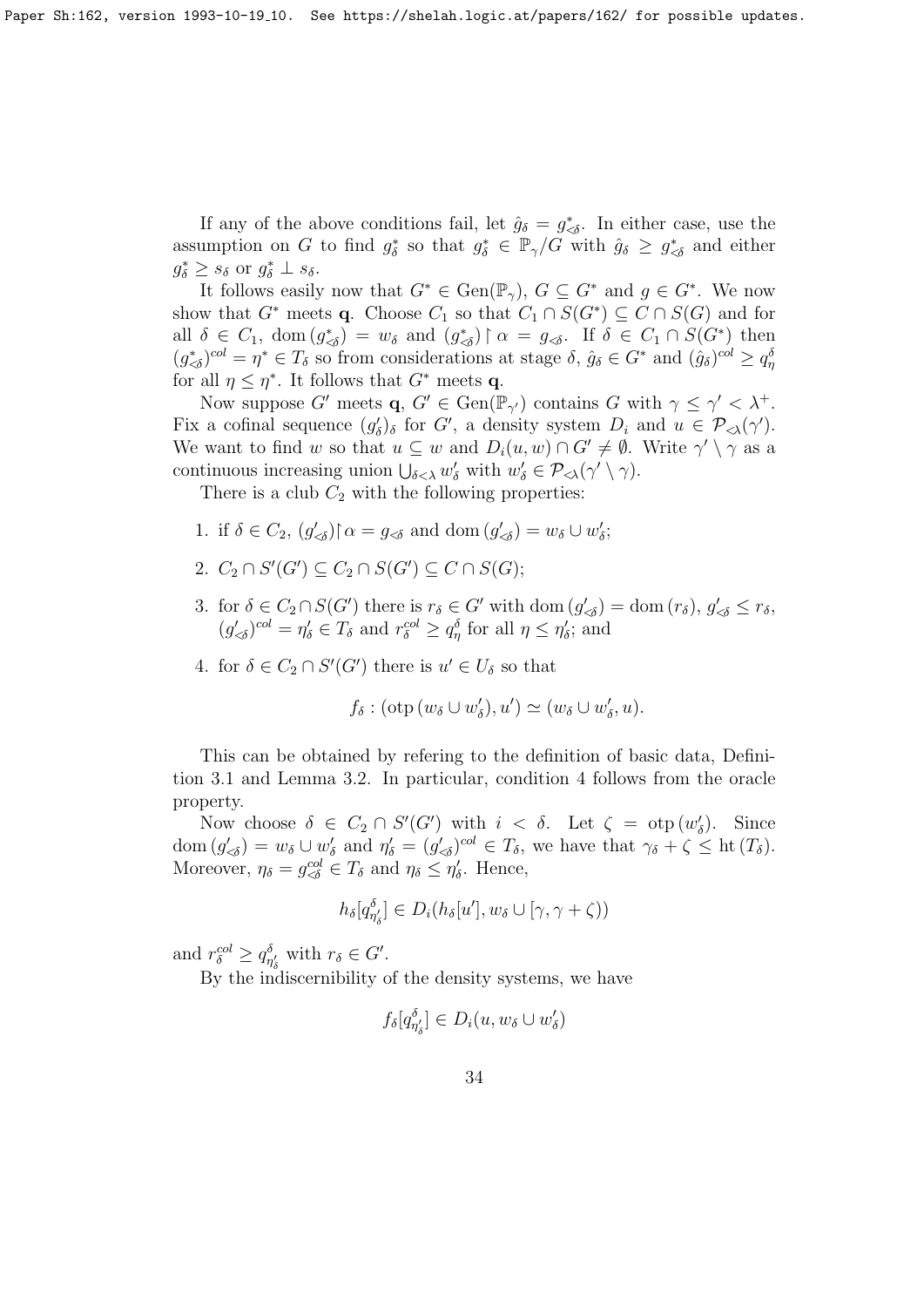since

$$
f_{\delta}h_{\delta}^{-1}:(w_{\delta}\cup[\gamma,\gamma+\zeta),h_{\delta}[u'])\simeq(w_{\delta}\cup w'_{\delta},u).
$$

By the indiscernibility of  $\mathbb{P}$ , we have  $r_{\delta} \ge f_{\delta}[q_{\eta'_{\delta}}^{\delta}]$ . Since  $r_{\delta} \in G'$ ,

$$
f_{\delta}[q_{\eta'_{\delta}}^{\delta}] \in G' \cap D_i(u, w_{\delta} \cup w_{\delta}')
$$

so G meets  $D_i$ .

It remains to prove Claim 5.2.

Proof of Claim 5.2: Consider the set

$$
S = \{ h_\delta[\bar{q}_\eta] : \eta \le \eta^* \}
$$

which is a subset of  $\mathbb{P}/G$ . By the compatibility condition in the definition of  $\mathbb{P}_G[T_\delta], S$  is also a compatible set so we can choose  $r'_{\eta^*} \in \mathbb{P}_{len(\eta^*)}$  so that  $r'_{\eta^*} \geq \bar{q}_{\eta}$  for all  $\eta \leq \eta^*$  and  $h_{\delta}[r'_{\eta^*}] \in \mathbb{P}/G$  since  $\mathbb{P}/G$  is  $\lambda^+$ -uniform.

Now choose  $r_{\eta^*} \in D_i^{\zeta}$  $\zeta_i(u)$  so that  $r_{\eta^*} \geq r'_{\eta^*}$ . This is possible since  $D_i$  is a density system over G. Define

$$
\bar{r}_{\eta} = \begin{cases} r_{\eta^*} \mid \text{len}(\eta) & \text{if } \eta \le \eta^* \\ \bar{q}_{\eta} & \text{otherwise.} \end{cases}
$$

It is easy to check that  $\bar{r} \in \mathbb{P}_G[T_\delta].$ 

To obtain a proof of 3.6, make the following changes in the above proof. In the statement of 3.6, there is no  $G$  or  $\bf{p}$  so at the start of the proof, one must consider all  $\delta < \lambda$ . The definition of  $D_i^{\zeta}$  $i<sub>i</sub>(u)$  is the same. We replace  $\mathbb{P}_G[T_\delta]$  with  $\mathbb{P}[T_\delta]$  which is the same as  $\mathbb{P}_G[T_\delta]$  but there is no third condition. With few formal changes, Claim 5.2 can be proved which allows one to build the required  $q^{\delta} \geq {}^*p^{\delta}$ .

The rest of the proof is almost identical except that instead of referring to the two conditions on  $G$  in the statement of Proposition 3.7, one uses the fact that  $\mathbb P$  already possesses these qualities by virtue of being  $\lambda^+$ -uniform.

.  $\Box$